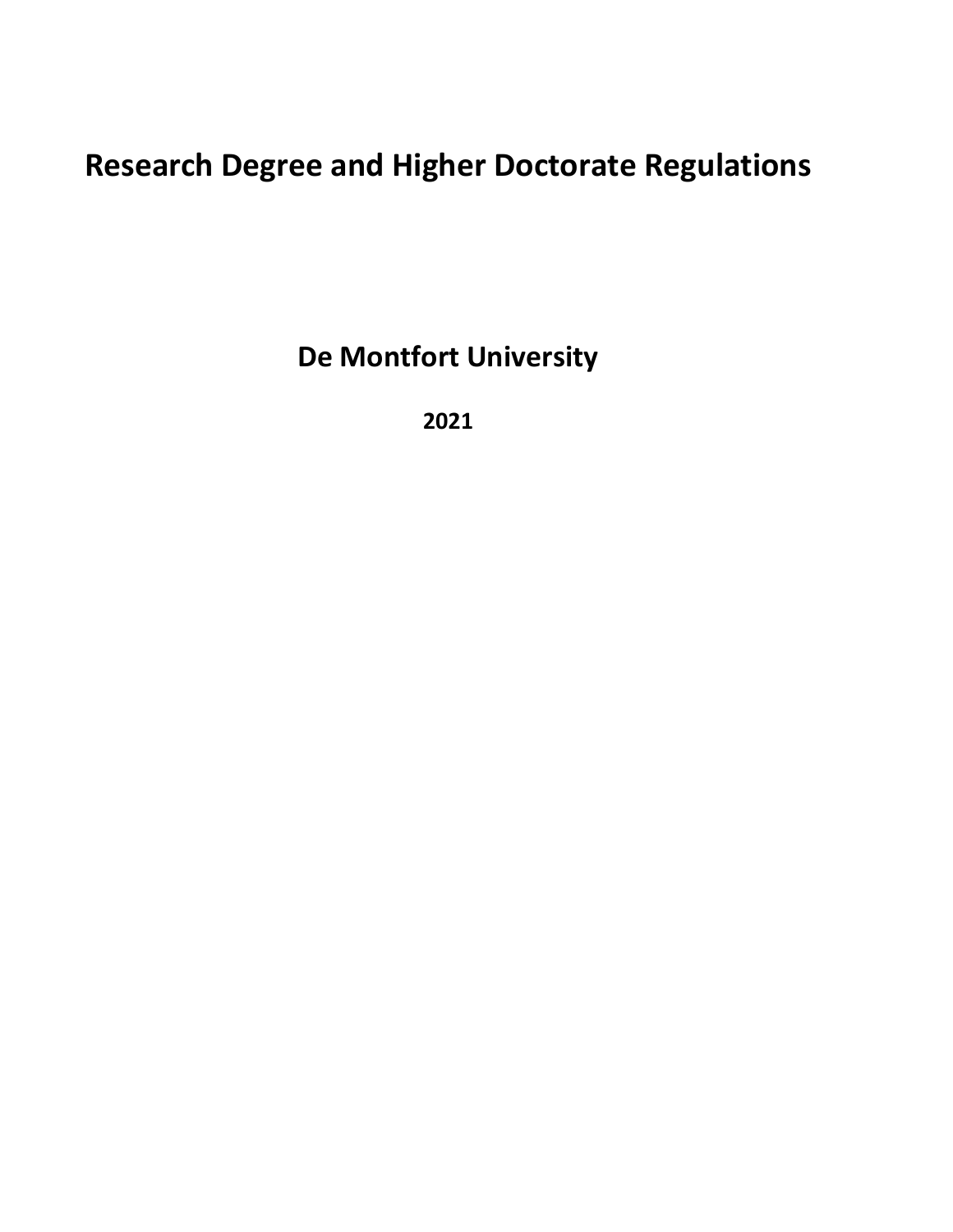#### **CONTENTS**

| <b>Research Degree Regulations</b> |      |                                                                       | 1              |  |  |
|------------------------------------|------|-----------------------------------------------------------------------|----------------|--|--|
| Introduction                       |      |                                                                       |                |  |  |
| 1.                                 |      | <b>Research Degree Provision</b>                                      |                |  |  |
|                                    | 1.2  | The Degree of Master of Philosophy (MPhil) and the Degree of          |                |  |  |
|                                    |      | MA/MSc by Research                                                    | $\overline{2}$ |  |  |
|                                    | 1.4  | The Degree of Doctor of Philosophy (PhD)                              | 3              |  |  |
|                                    | 1.5  | <b>Professional Doctorates</b>                                        | 3              |  |  |
| 2.                                 |      | <b>Admission Requirements and Processes</b>                           |                |  |  |
| 3.                                 |      | Registration and the Payment of Tuition Fees                          |                |  |  |
| 4.                                 |      | Registration of Members of Staff as Research Students                 |                |  |  |
| 5.                                 |      | Monitoring of Student Progress                                        |                |  |  |
| 6.                                 |      | <b>Research Ethics</b>                                                |                |  |  |
| 7.                                 |      | Research Degree Procedures (Forms)                                    |                |  |  |
| 8.                                 |      | First Project Review, Confidentiality, IPR                            |                |  |  |
| 9.                                 |      | Nomination and Appointment of Supervisors                             |                |  |  |
| 10.                                |      | Responsibilities of Supervisors and of Students                       |                |  |  |
| 11.                                |      | <b>Probation Review</b>                                               | 23             |  |  |
| 12.                                |      | Lengths of Registration and Maximum Periods of Time Before Submission | 27             |  |  |
| 13.                                |      | Extension of Period of Registration                                   | 28             |  |  |
| 14.                                |      | Interruption of Registration                                          | 29             |  |  |
| 15.                                |      | Change in Approved Mode of Study                                      | 30             |  |  |
| 16.                                |      | Change in Approved Arrangements for Supervision                       | 30             |  |  |
| 17.                                |      | Continuation and Closure of Registration                              |                |  |  |
| 18.                                |      | Notification of Withdrawal of Registration                            | 31             |  |  |
| 19.                                |      | Variations from the Standard Research Programme                       |                |  |  |
|                                    |      | 19.2 Exhibition, Performance, Creative Writing or Similar Work        | 32             |  |  |
|                                    | 19.4 | Submission of PhD by Concurrent Publication                           | 32             |  |  |
|                                    | 19.5 | Submission of Theses in Foreign Languages                             | 34             |  |  |
|                                    |      | 19.8 Submission of PhD by Published Works                             | 35             |  |  |
|                                    |      | 19.9 Submission of PhD through Extended Professional Practice         | 36             |  |  |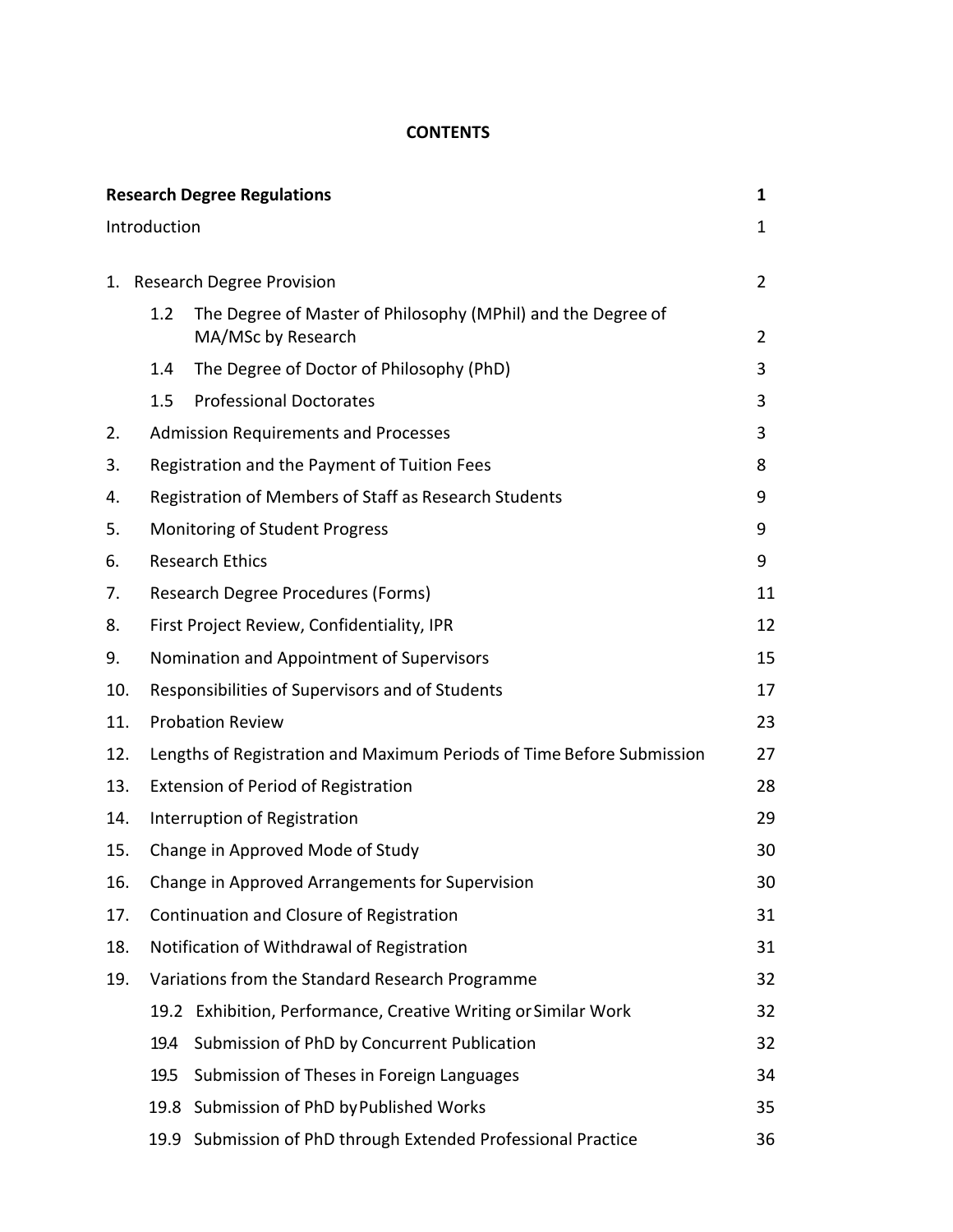| 20.                           | Monitoring of Research Student Progress and Feedback         | 37 |
|-------------------------------|--------------------------------------------------------------|----|
| 21.                           | Submission of Thesis and Any Other Work                      | 38 |
| 22.                           | <b>Presentation of Thesis</b>                                | 40 |
| 23.                           | Selection and Appointment of Examiners and Examiners' Duties | 42 |
| 24.                           | Oral Examination (Viva Voce)                                 | 47 |
| 25.                           | <b>Examination Outcomes</b>                                  | 49 |
| 26.                           | <b>Disagreement Amongst Examiners</b>                        | 52 |
| 27.                           | <b>Amendment to Theses</b>                                   | 53 |
| 28.                           | <b>Examination of an Amended Thesis</b>                      | 53 |
| 29.                           | Lodging of Thesis                                            | 53 |
| 30.                           | Conferment of the Research Degree                            | 53 |
| 31.                           | <b>Students' Rights of Appeal</b>                            | 54 |
| 32.                           | Academic Offences Panel                                      | 54 |
| 33.                           | Misconduct in Research Policy                                | 54 |
| 34.                           | <b>Fieldwork Process</b>                                     | 54 |
| 35.                           | <b>Higher Doctorates</b>                                     | 55 |
| <b>Non-Engagement Process</b> |                                                              |    |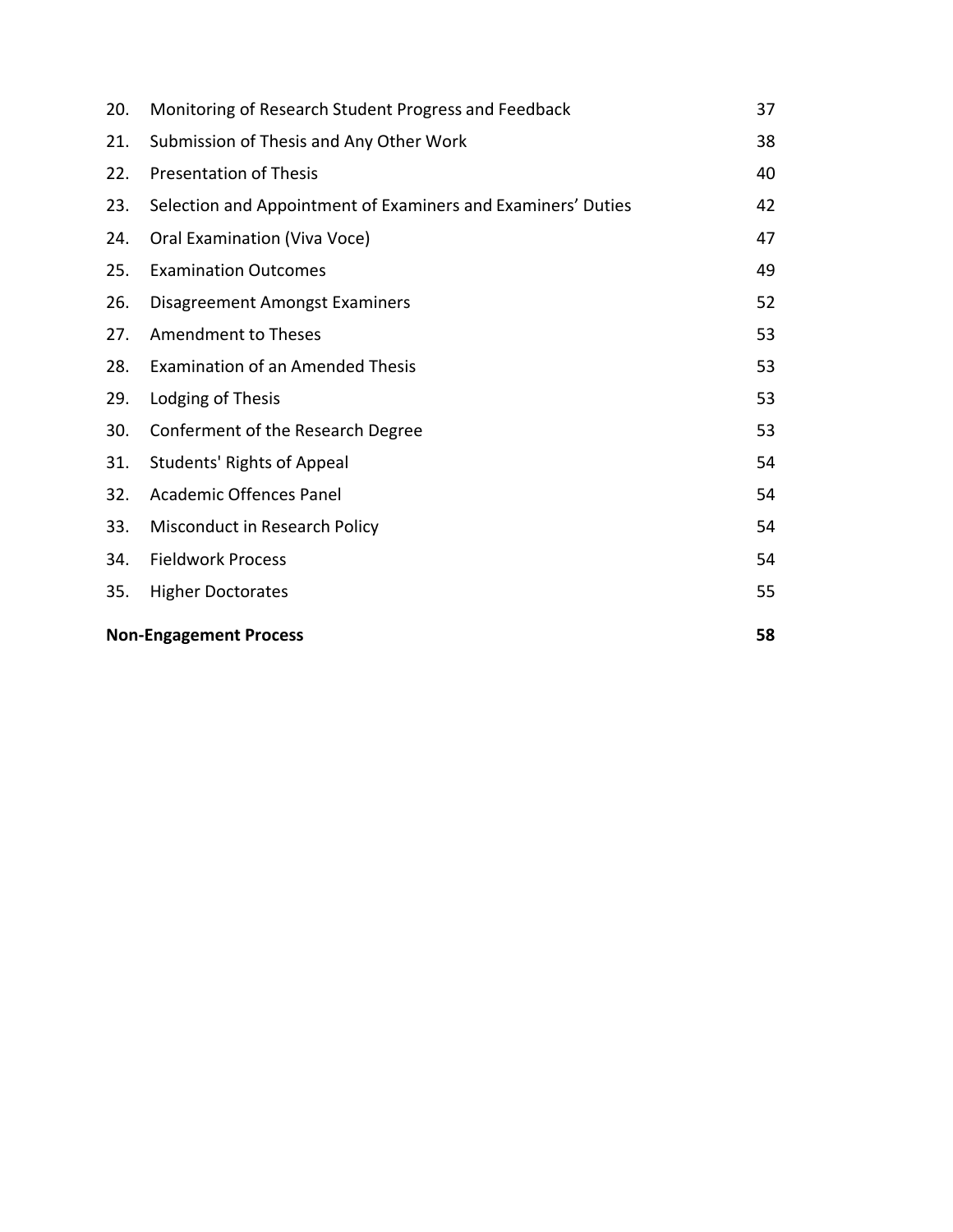### **Research Degree and Higher Doctorate Regulations**

#### **Introduction**

These Regulations come into force on 1<sup>st</sup> October 2021, and their provisions replace all Research Degree Regulations and Procedures in force up to that date, and constitute the regulations for all students starting as of 1 October 2021 or thereafter.

The University's Doctoral College has oversight of all research degrees. It provides an information point for both staff and students on the regulations and procedures involved from admission to graduation.

The Doctoral College services the Research Degrees Committee (RDC) which authorises the registration of research degree students and monitors their progress through the Research Degrees Committee Faculty Review Panels. RDC is chaired by the Associate Pro Vice Chancellor for Research.

The Doctoral College can be contacted as detailed below and are happy to answer your queries:

The Doctoral College 3rd Floor, Gateway House, Rm 3.30 De Montfort University The Gateway Leicester, LE1 9BH

Tel: (0116) 250 6309 Email: [researchstudents@dmu.ac.uk](mailto:researchstudents@dmu.ac.uk)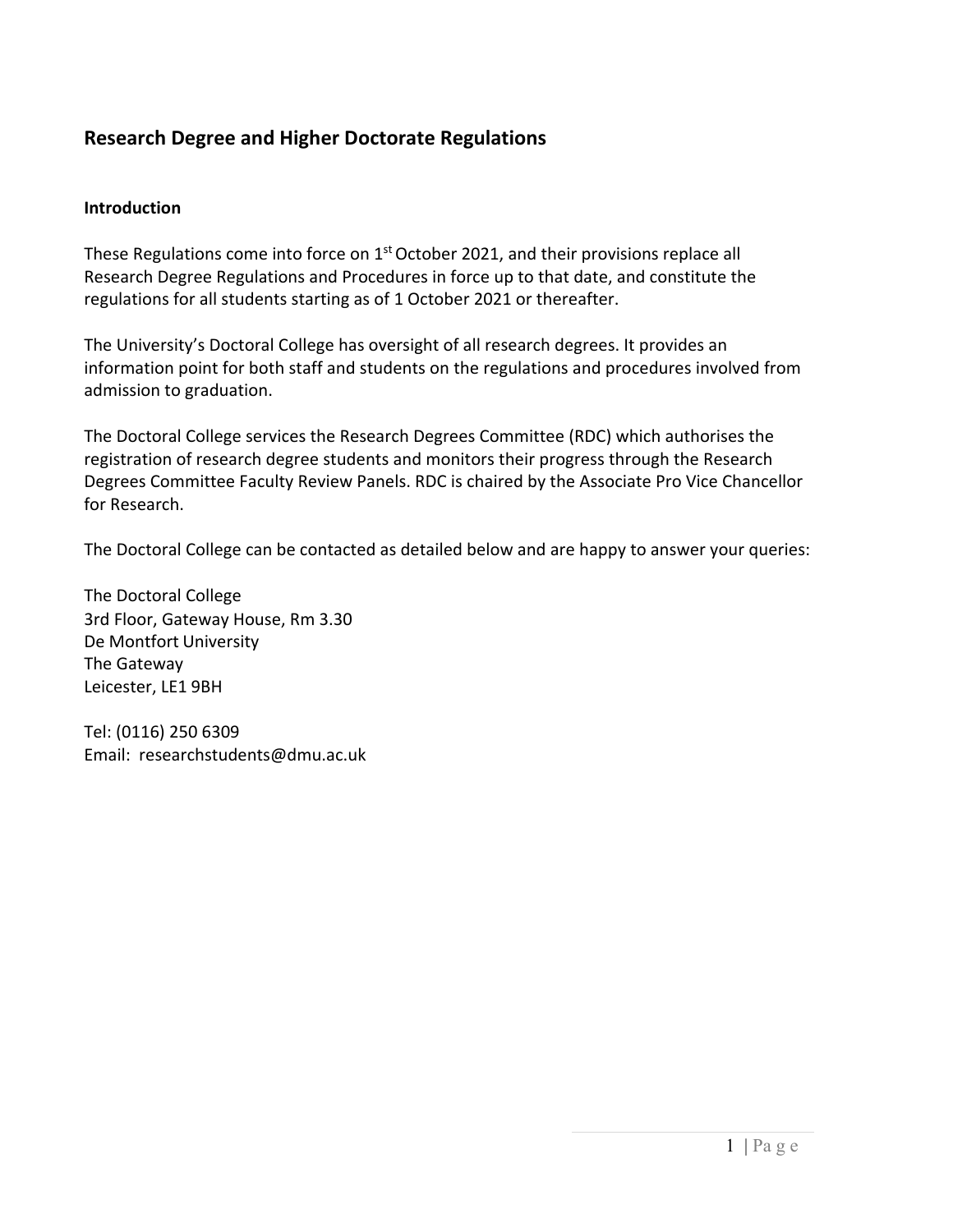### **1. Research Degree Provision**

- 1.1 The Regulations prescribe the conditions under which applicants are able to qualify for the award of the research degrees of Master by Research (MA/MSc), Master of Philosophy (MPhil), Doctor of Philosophy (PhD) and Professional Doctorates of De Montfort University.
	- 1.1.1 students studying for these awards have a legal commitment to all relevantDe Montfort University research degree student regulations;
	- 1.1.2 research degree students will only be accepted into an environment that provides support for doing and learning about research and where high-quality research is occurring;
	- 1.1.3 research degree students will be registered in a subject area whichsupports a critical mass of research activity;
	- 1.1.4 sufficient facilities for the research project, including library and IT facilities will be available;
	- 1.1.5 the award of the degree will be based on work conducted during a period of registration under an approved supervisory team, under such conditions as prescribed by the Regulations (except for students registered under Regulation 19.8).

#### **The Degree of Master of Philosophy (MPhil) and the Degree of MA/MSc by Research**

- 1.2 The degrees of MPhil and MA/MSc by Research are awarded to recognise the successful completion of a supervised programme of individual research, the results of which have been satisfactorily embodied in a thesis (together, under certain circumstances, with another form of presentation as defined in 19), and which:
	- 1.2.1 demonstrates an understanding of research methods appropriate to the fieldof study; and
	- 1.2.2 demonstrates critical investigation and evaluation of the topic ofresearch.
- 1.3 The University adheres to the Framework for Higher Education Qualifications of UK Degree Awards in describing the qualification outcomes and attributes for researchdegrees.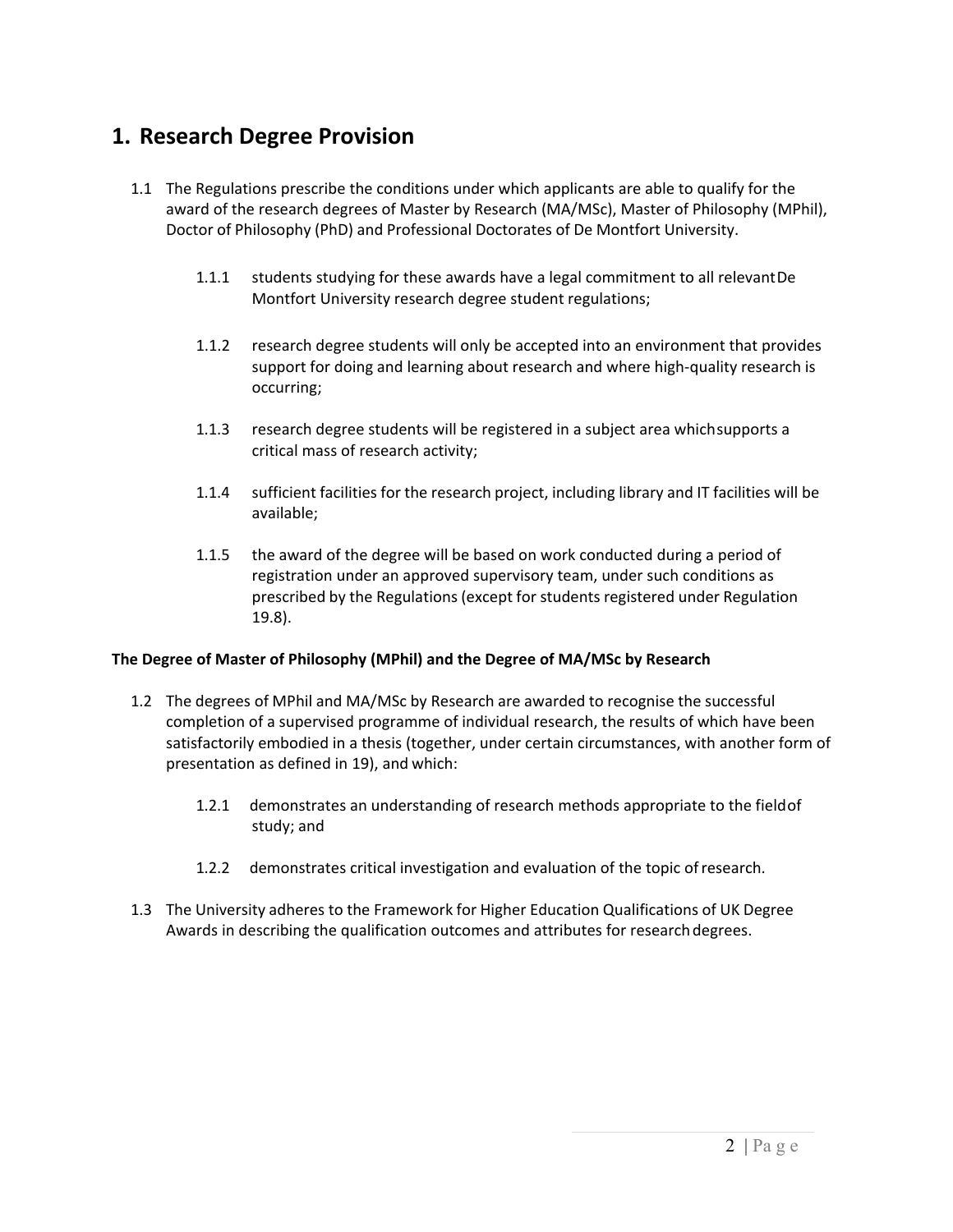#### **The Degree of Doctor of Philosophy (PhD)**

- 1.4 The degree of PhD is awarded to recognise the successful completion of a supervised programme of individual research, the results of which have been satisfactorily embodied in a thesis (or other presentation as defined in 19), and which:
	- 1.4.1 demonstrates an understanding of research methods appropriate to the fieldof study;
	- 1.4.2 demonstrates critical investigation and evaluation of the topic ofresearch;
	- 1.4.3 constitutes an independent and original contribution to knowledge; and
	- 1.4.4 demonstrates the student's ability to undertake further researchwithout supervision.

#### **Professional Doctorates**

- 1.5 A professional doctorate degree is awarded to recognise the successful completion of a programme of study which:
	- 1.5.1 incorporates a substantial component which focuses upon appropriate research methods and provides instruction of a specialised vocational nature; and
	- 1.5.2 includes a thesis component which demonstrates:
		- 1.5.2.1 an understanding of research methods appropriate to the vocational area of the named award;
		- 1.5.2.2 critical investigation and evaluation of the area of study; and
		- 1.5.2.3 originality either in the development or application of knowledge.
- 1.6 A student who is registered for a PhD may, in consultation with their supervisory team, at any time prior to submission of the thesis for examination, apply to the Doctoral College for the registration to be transferred to an MPhil. This will be subject to the approval of the Research Degrees Committee Faculty Review panel.

### **2. Admission Requirements and Processes**

- 2.1 Students can be admitted for the following research degree programmes:
	- 2.1.1 PhD
	- 2.1.2 PhD by Concurrent Publication
	- 2.1.3 PhD by Published Works
	- 2.1.4 Doctor of Business Administration (DBA)
	- 2.1.5 MA /MSc by Research
	- 2.1.6 PhD through Extended Professional Practice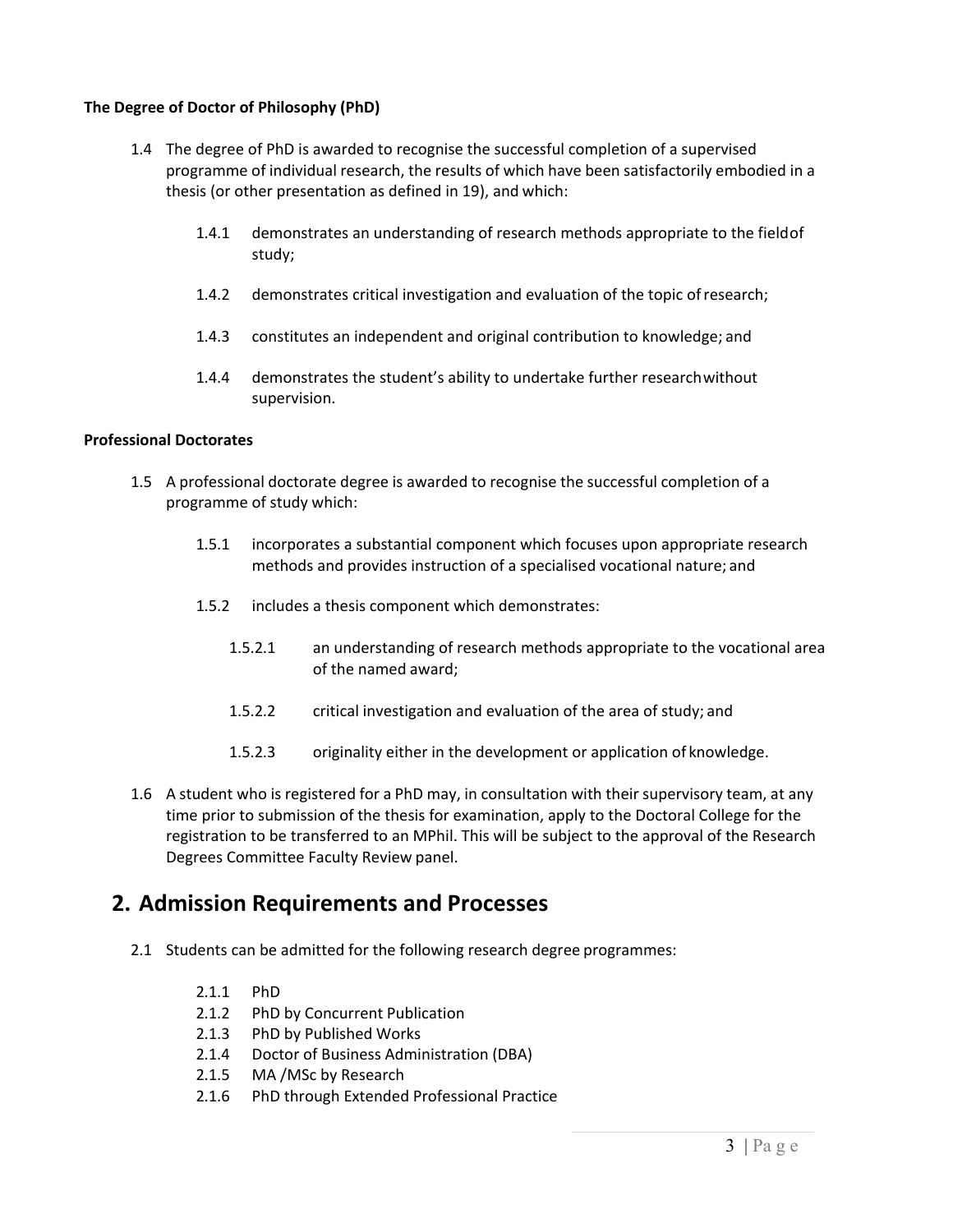- 2.2 An offer of admission to a programme of supervised research must be linked to a specified research topic and to two named supervisors for the probationary period from registration. These can be changed at First Project Review. Research degree students will only be accepted into an environment that provides support for doing and learning about research and where high-quality research is occurring.
- 2.3 Any offer of admission made by the Doctoral College or International Admissions Office on behalf of the Associate Pro Vice Chancellor for Research (APVCR), must bear the recommendation of the relevant Faculty Head of Research Students or equivalent role (or nominee), who thereby undertakes to arrange the necessary facilities and supervision if the offer is accepted. Such recommendation must also make clear which aspects of the programme, if any, will be undertaken outside University premises.
- 2.4 An offer of admission for PhD or DBA shall be made on fixed entry points agreed by the University. These are:  $1^{st}$  October;  $1^{st}$  January;  $1^{st}$  April. An offer for admission for MA or MSc by Research shall be made for the  $1<sup>st</sup>$  October only.
- 2.5 Students registered at another institution to study for a research degree are not eligible for admission or registration for a research degree at De Montfort University, unless their registration elsewhere is terminated.
- 2.6 Applicants must declare if they have previously been terminated/ failed/ examined at research degrees level at either DMU or at another institution. The discovery of untrue statements and omissions, however belated, may result in the withdrawal of any offer of a place or registration.
- 2.7 The maximum period of probation is twelve months for full-time students and twenty-four months for part-time students. For students following the MA/MSc by Research programme, the maximum period of probation is three months for full-time and six months for part-time. The University has the right to close a student's registration if they fail their Probation Review. Exceptionally, the Probation Review Panel may extend the probationary period by up to six months.
- 2.8 In order to be admitted as a student for a research degree programme, an applicant shall normally:
	- 2.8.1 possess a UK Honours degree with at least an upper second class honours, or a Master's degree, or an academic or professional qualification plus experience in their sector or industry which the Research Degrees Committee Faculty Review Panel deems to be equivalent; and
	- 2.8.2 demonstrate competence in the use of the English language. A minimum score of 6.5 in an International English Language Test Score (UKVI IELTS (Academic) known as a Secure English Language TEST (SELT) or equivalent) test is normally required. This includes a minimum score of 5.5 in each of the test components, in a test undertaken no more than two years prior to entry.
	- 2.8.3 UK degrees and IELTS tests used for English Language competence must be undertaken no more than two years prior to entry.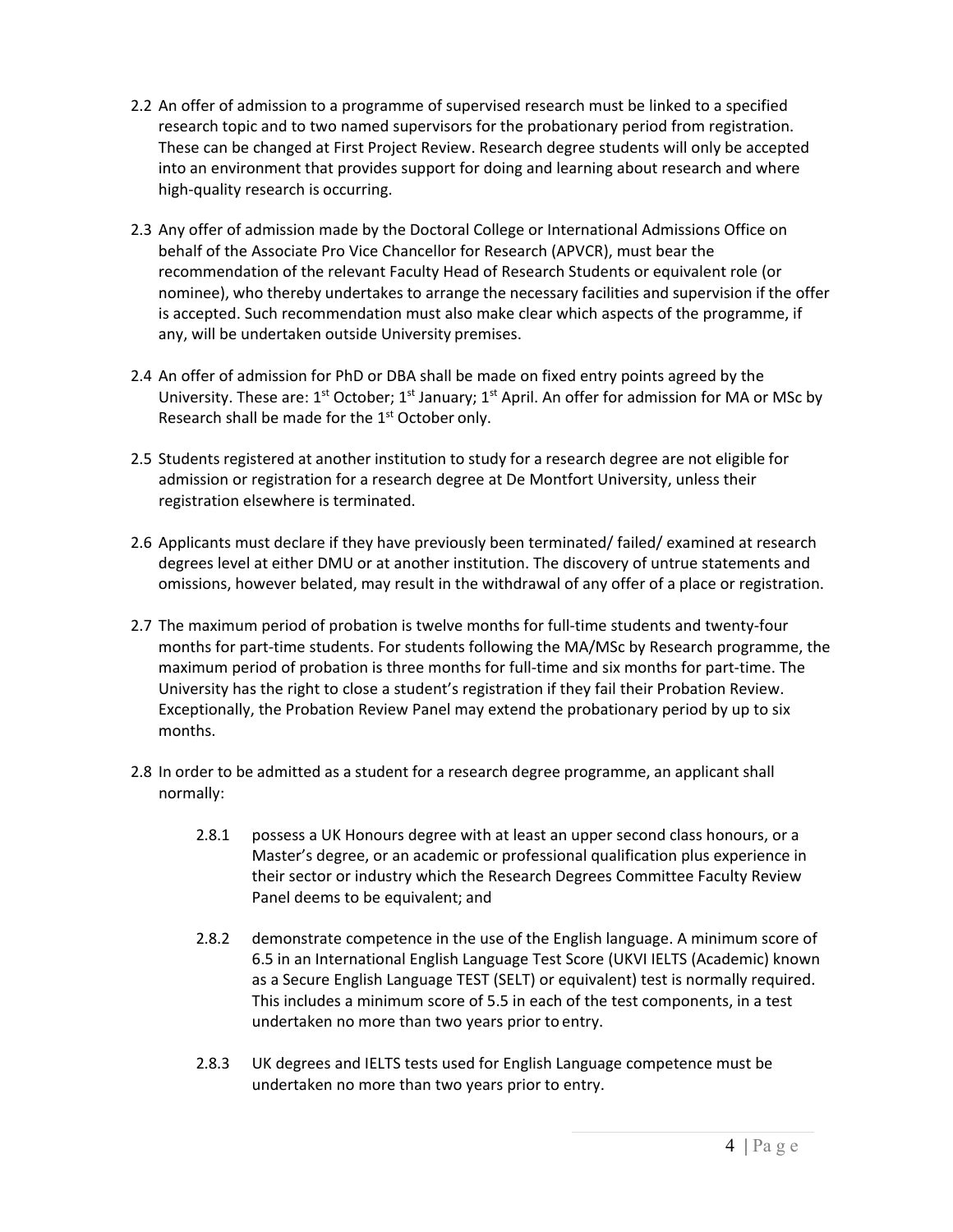- 2.9 A condition of admission for applicants is the provision of atleasttwo reference(s), demonstrating the applicant's academic ability and fitness to conduct research. One of these references can come from industry/practice should the application be for a professional doctorate.
- 2.10 Applicants wishing to pursue a PhD by Published Works are subject to the same admission protocols and procedures as for any doctorate.
- 2.11 Students admitted onto the MA/MSc by Research cannot automatically transfer toan MPhil or PhD.
- 2.12 An applicant whose work forms part of a group project may be registered for a Research Degree, provided that the Research Degrees Committee Faculty Review Panel is satisfied that the applicant's part of the project is distinguishable for the purposes of assessment, and is appropriate for the award sought. In such a case, the application for admission must indicate clearly the individual's contribution and its relationship to the groupproject.
- 2.13 The Pre-Sessional English (Level 8) programme is a conditional entry route onto the PhD and DBA. Applicants are required to have a minimum IELTS score of 6 to be eligible for entry into the Pre-Sessional English programme, and must attain an overall score of 6.5 with 5.5 across all components for entry into a PhD programme thereafter.
- 2.14 Where a student is seeking to transfer to De Montfort University from another institution, they will be required to complete the full application process. As part of the admissions process the Faculty Head of Research Students or equivalent role and Head of School will consider the application in order to approve or reject the application.
- 2.15 Research conducted previously at another Higher Education Institution (HEI) will be taken into account in assigning a transferring student to an appropriate pathway. As for all students, the application process will serve to confirm the availability of appropriate supervision and suitable technical and/or information resources for continuation of the research. This process also applies to students transferring from another HEI in order to follow a supervisor newly appointed to DMU. At application stage, students should present a portfolio documenting and demonstrating their research progress to date, including copies of any official notification of progression milestones achieved at their previous institution. This will be assessed by the designated supervision team who will make a recommendation as to the appropriate entry pathway for the student, taking into account the achievements, timeliness and intended trajectory of the research. The Faculty Head of Research Students or equivalent role and Head of School will review this recommendation in approving an appropriate pathway for the student, ensuring satisfactory alignment between DMU's review and monitoring requirements and those met at the previous institution.
- 2.16 For students applying to the PhD programme, transfer will not normally be accepted where students have completed more than 24 months of full-time study or 48 months of part time study at another UK HEI. Following registration and irrespective of any prior period of research conducted, the student must complete the Probation Review process as described in Regulation 11 and the student will also be required to obtain ethical approval as designated by their Faculty.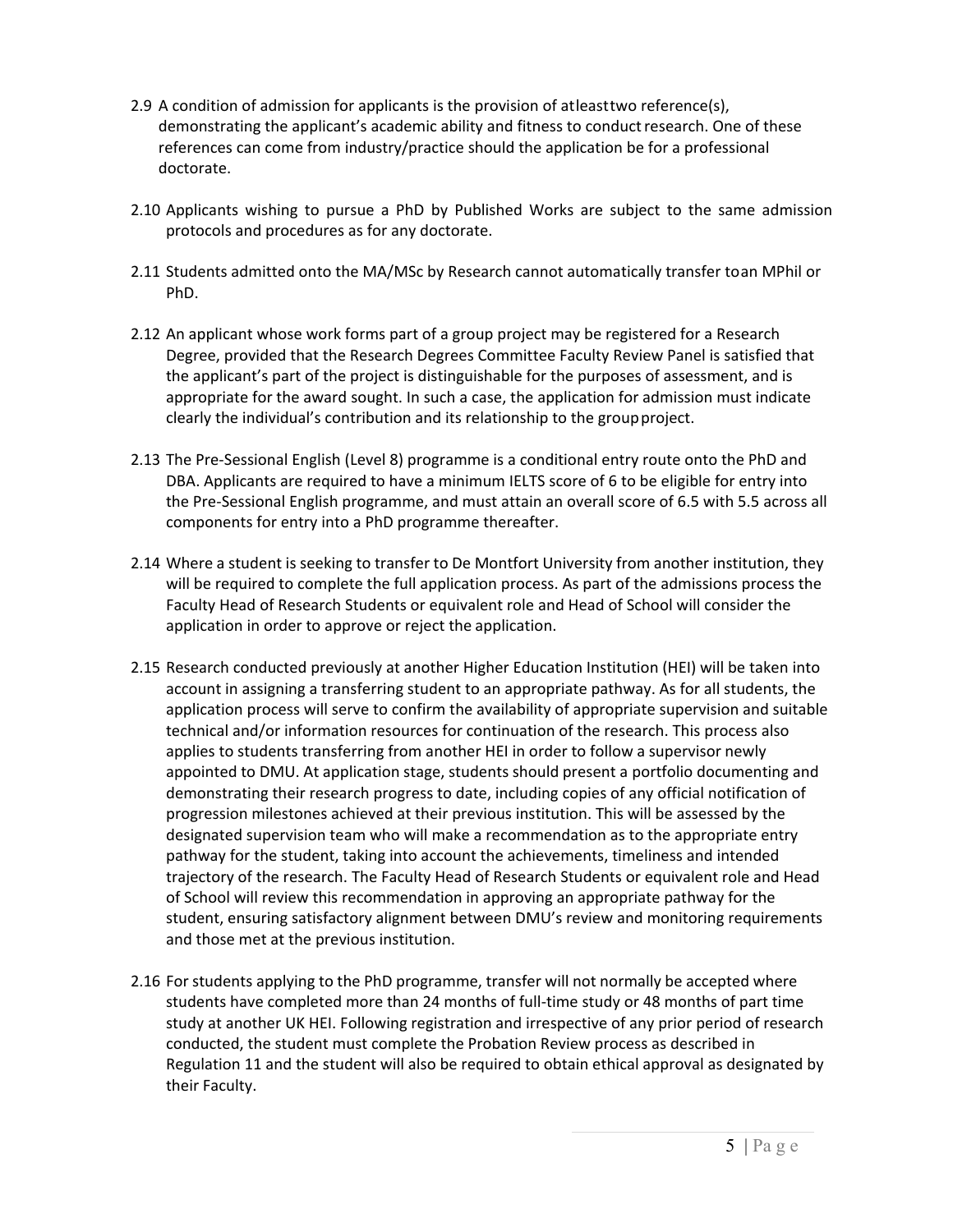- 2.17 Applicants who do not have Home/EU status and who are proposing to be substantively based at a location outside the UK are eligible for consideration for admission and subsequent registration on the International PhD (IPhD) programme, provided the following conditions are met:
	- 2.17.1 In addition to Regulation 9 regarding the appointment of the supervisory team, only persons who are members of academic staff of the University with relevant research expertise for the applicant's research programme are eligible to be First and Second supervisors. In addition, normally a local advisor shall be nominated. The relevant Research Degrees Committee Faculty Review Panel will require a written case to be made for the absence from the supervisory team of a local advisor;
	- 2.17.2 There must be evidence that appropriate and adequate facilities areavailable for the student to conduct their research in the remote location and atDMU;
	- 2.17.3 The arrangements proposed for supervision must enable frequent and substantial contact between the student and the UK-based supervisor(s); these arrangements should be approved during completion of a Study Protocol document which must be submitted to the Doctoral College within 3 months of registration for Full Time students and 6 months for Part Time; this contact should be by the most appropriate means such as face-to-face and/or email and/or video-conferencing; the student should normally prepare for and undergo the final oral examination at the University;
	- 2.17.4 Student and supervisor must meet in person at least once per year, normally at the DMU campus; all students must attend the DMU campus at least once prior to submission of their examinable thesis;
	- 2.17.5 Students on the International PhD Programme cannot attend the DMU Leicester campus for more than 7 weeks in a block in any one year; in this instance they will be transferred to full-time based in the UK.
- 2.18 The University prohibits direct teaching, examining or supervising of one family member by another. Whilst there is an expectation that the member of staff will ensure the University is aware of any such case, students also have a responsibility to inform their Faculty Head of Research Students or equivalent role or Faculty Associate Dean of Research and Innovation if this situation arises.
- 2.19 If a student is aware that any member of their family is, or becomes, a member of Professional Services (i.e. non-academic) staff, they must inform the APVC Research, who will ensure appropriate measures are in place to protect confidentiality and integrity of data.
- 2.20 Faculties must ensure that their procedures for the selection and admission of research students show the ability to demonstrate that:
	- 2.20.1 admissions procedures are clear and consistently applied;
	- 2.20.2 only appropriately qualified and/or prepared applicants are admitted aftera scrutiny of the appropriate references;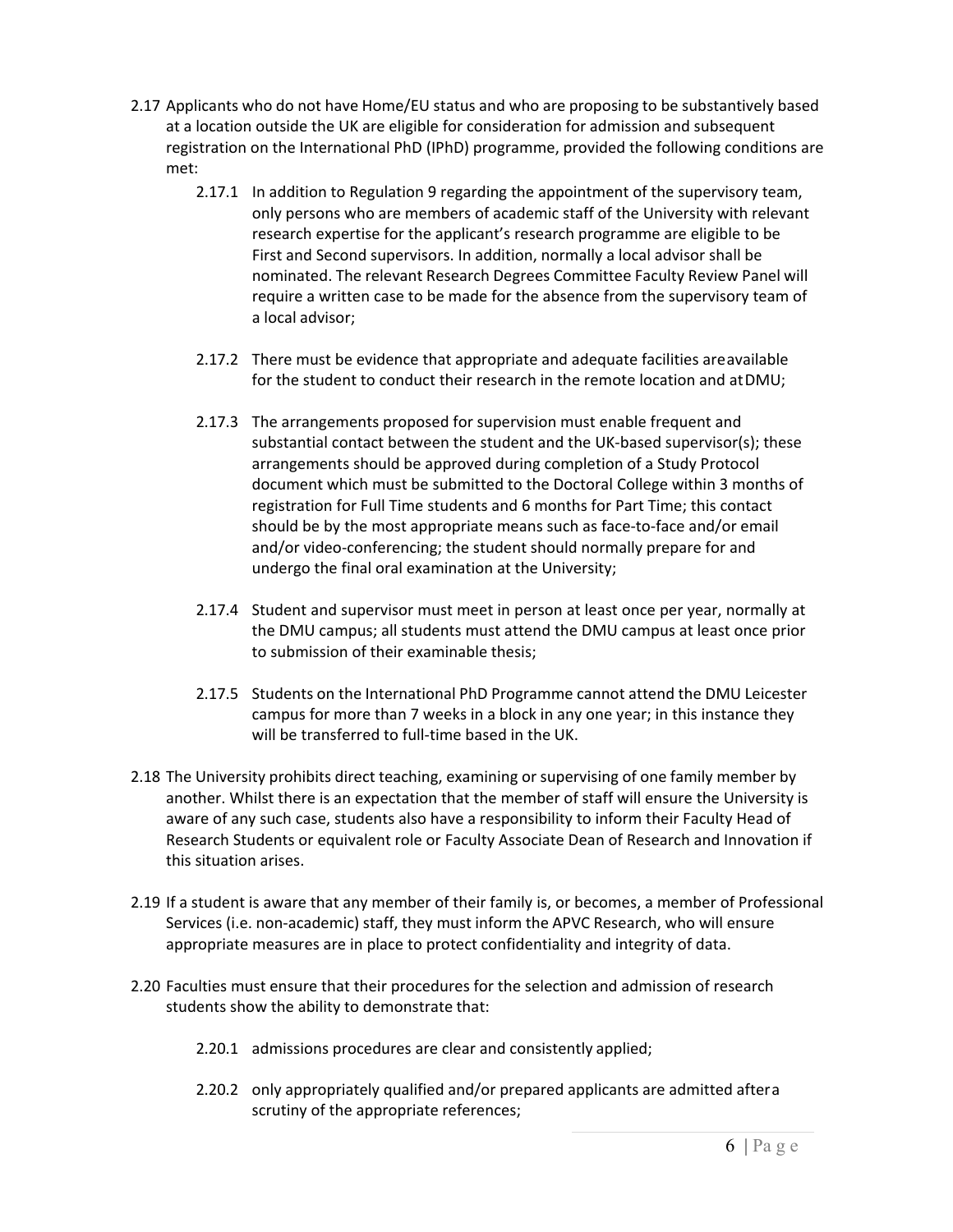- 2.20.3 admissions decisions involve the judgement of more than one of the institution's staff with relevant expertise and appropriate training;
- 2.20.4 admissions procedures promote equality of opportunity;
- 2.20.5 appropriate supervision in the prospective candidate's research areais available;
- 2.20.6 language proficiency has been appropriately assessed and, if not yet at the required institutional level, admission will be conditional on reaching that level;
- 2.20.7 applicants are interviewed and that appropriate measures and records are put in place for overseas students who may be unable to attend an interview atthe institution. The Faculty Decision Form must be completed and returned to the Doctoral College by the academic responsible for interviewing the applicant;
- 2.20.8 confidentiality is maintained throughout the process;
- 2.20.9 the applicant is aware of facilities and space to be made available tothem;
- 2.20.10 the applicant is aware of the choice of supervisory team, nature of the supervisory arrangements and 'contract', and that the supervisors have attended the Certificate in Research Supervision course;
- 2.20.11 the expectations of the applicant in relation to academic and social conduct and performance are clear;
- 2.20.12 the applicant is aware of the requirements and availability of training;
- 2.20.13 applicants have been made aware of any relevant institutional funds/bursaries to support students;
- 2.20.14 the institution can be assured that the applicant has sufficient financialsupport to complete the Research Degree Programme.
- 2.21 These criteria must be capable of being demonstrated at audit by appropriate faculty records. The procedures are to be applied to all prospective research students, including those who are self-funded.
- 2.22 An applicant who has been granted admission becomes a student.
- 2.23 If an applicant submits a research proposal which the Faculty considers to be 'sensitive', under the definitions of the University's Policy on Conducting Sensitive Research, then the applicant and research supervisor will be required to comply with the admissions procedures outlined in the policy. No offer of admission can be processed without full adherence to the Conducting Sensitive Research policy. The policy for Conducting Sensitive Research can be located on the University's research website pages.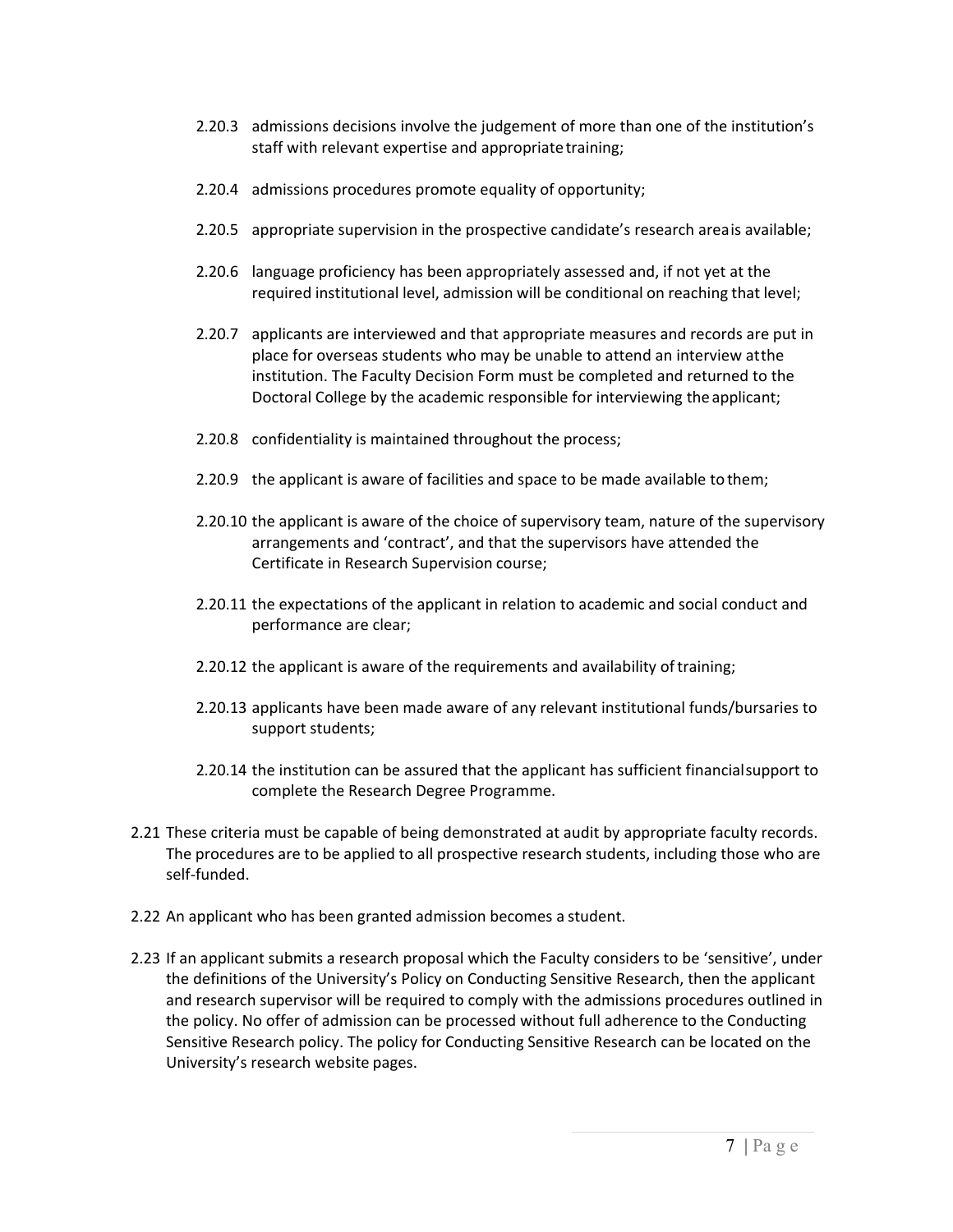### **3. Registration and Payment of Tuition Fees**

- 3.1 An applicant cannot commence their programme of study until they have formally registered as a student studying for a Research Degree. The applicant is expected to register at one of the agreed fixed entry points: 1st October, 1st January or 1st April. Students will be required to reregister on the anniversary of their registration throughout the programme. This means that, unless good reason has been provided for registration to be interrupted or closed, fees will continue to be charged. Continued registration is subject to the payment of annual fees, their level to be defined by the University.
- 3.2 Once the applicant has registered and the arrangements to pay fees have been agreed, applicants will be issued a student ID card, which allows access to University buildings. The ID card is also the library card and this will need to be shown for access to library facilities or to borrow books. The ID card must be kept safe, as this contains the Student Number, which remains the same throughout the period of registration. Students may also be asked to show their card at any time in any of the University buildings.
- 3.3 Following admission, the student will be assigned two supervisors, who will be responsible for arranging the student's induction to the University, and help the student complete the Development Needs Analysis, organising their programme of study and working with the student to develop their research proposal.
- 3.4 Students intending to register for a doctorate and based in the UK are required to attend the Doctoral College Induction Programme within six months of registration. It is also mandatory to complete research ethics and integrity training, available both face- to-face and online. The faculty might mandate other training for the student (including, for instance, a faculty induction event), and the student will need to complete these too.
- 3.5 Research degree students are required to use their university email address (e.g. P0000007[6@my365.dmu.ac.uk\)](mailto:P1306369X@my365.dmu.ac.uk). This will be the main form of communicationbetween the institution and the student, with key information coming to the student from the Doctoral College and Faculties. All information will be sent to this account and/or posted on Blackboard, and so students will be required to check this account regularly. Students who persistently do not respond to formal communications from the Doctoral College by specified deadlines may be at risk of closure of registration.
- 3.6 At the end of a student's three-year registration period (for full time students) or five- year registration period (for part time students), excluding interruptions, they will be automatically placed in a 12-month Research Completion Period during which no fees are paid. MA/MSc by Research students are entitled to a three-month Research Completion Period following one year of registration (for full time students) or two years of registration (for part time students). Should a student fail to submit their examinable thesis after the Research Completion Period ends, and after an extension has been agreed, liability for a continuation fee will apply until the thesis is submitted to the Doctoral College for examination.
- 3.7 If the outcome of the viva voce examination is 25.2.4 that the student is required to re-submit for the degree within a period not exceeding 12 months, the student will be liable to pay continuation fees until the revised thesis is submitted for examination to the Doctoral College.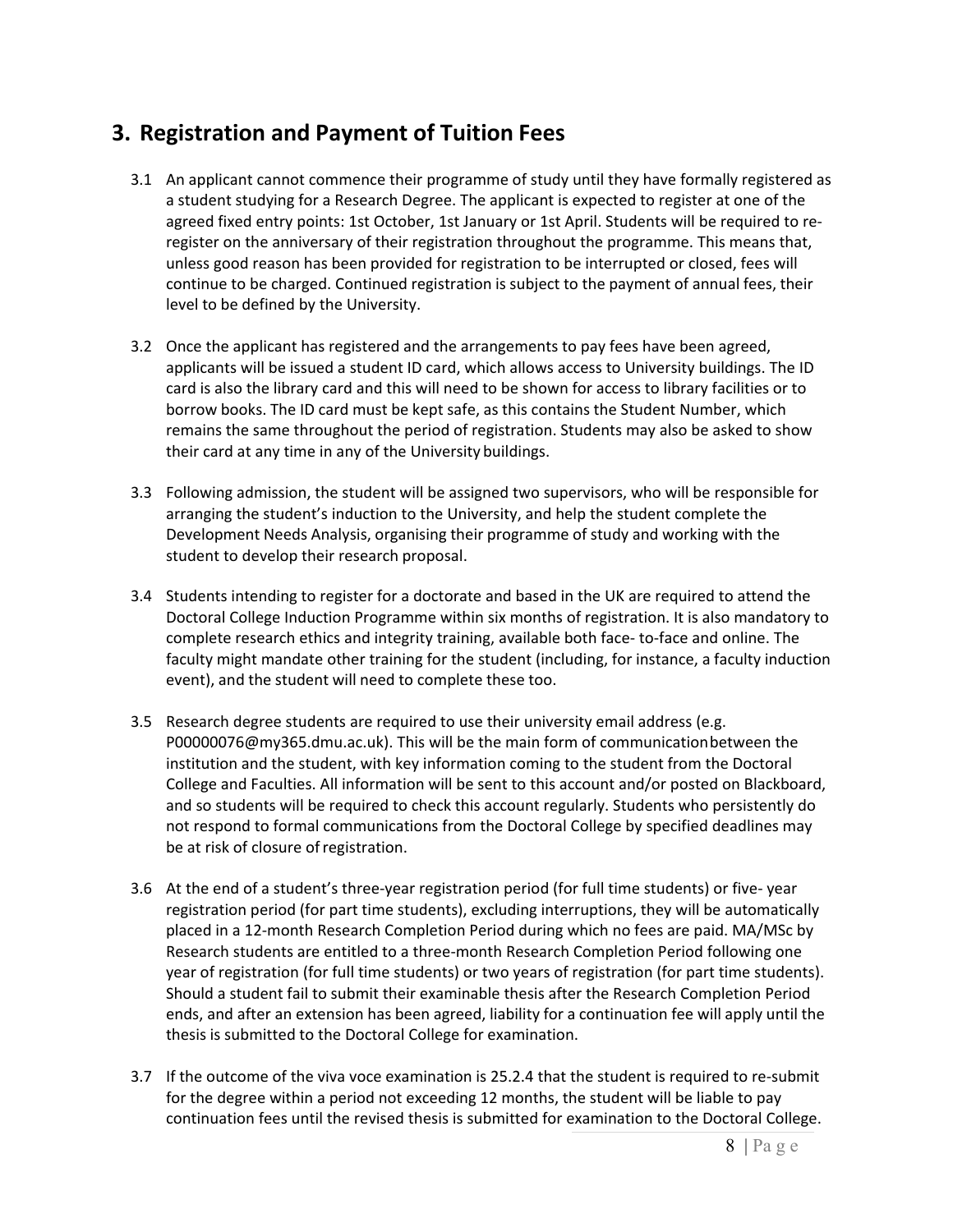### **4. Registration of Members of Staff as Research Students**

- 4.1 Members of University staff undertaking a research degree of this University must register as research students every year under the same conditions as above. Tuition fees are not waived automatically for DMU staff registered as students but are charged at the standard approved rate for students on similar programmes.
- 4.2 Staff however may apply for their fees to be waived through the process as specified by People and Organisational Development (further information can be found o[n DMUConnect\)](https://demontfortuniversity.sharepoint.com/sites/DMUHome/org/POD/OD/Pages/Staff-Development-Applying-for-a-DMU-course.aspx).

### **5. Monitoring of Student Progress**

- 5.1 All students registered for research degrees are subject to annual monitoring to ensure that their progress is satisfactory and that the arrangements for supervision, which include the relationships between the research degree students and their supervisors, are working well.
- 5.2 Progress is subject to annual review, excluding MA/MSc by Research, as outlined in Regulation 20.
- 5.3 Progress is regularly monitored by progress meetings as outlined in Regulations 10.5-10.10. It is expected that such formal discussions will be recorded (normally at least once per month for full-time students and at least once every two months for part-time students).

### **6. Research Ethics**

6.1 The University has established two Committees which oversee research programmes (including undergraduate projects) with regard to research ethics. The first is the Animal Welfare and Ethical Review Committee, and its creation was required by legislation. The second is the University Research Ethics Committee (UREC) and deals with the protection of individuals who are the subjects or participants of research (including undergraduate projects).

#### **The University Ethical Review and Animal Welfare Committee**

- 6.2 De Montfort University Research Degree Regulations stipulate that where research involves animals, an application for approval must be made to the *University Ethical Review and Animal Welfare Committee*. Without the formal approval of this committee and confirmation of relevant personal and project licence approval from the Home Office, the research must not proceed.
- 6.3 Any member of staff intending to work, or having responsibility for a student intending to work, in these areas should contact the Office of the Pro Vice Chancellor (Research & Enterprise) for advice and guidance upon procedures concerning the University Ethical Review and Animal Welfare Committee.
- 6.4 The review process will be undertaken by the Committee which meets at least twice yearly and also oversees the general management of animal research work in the University. This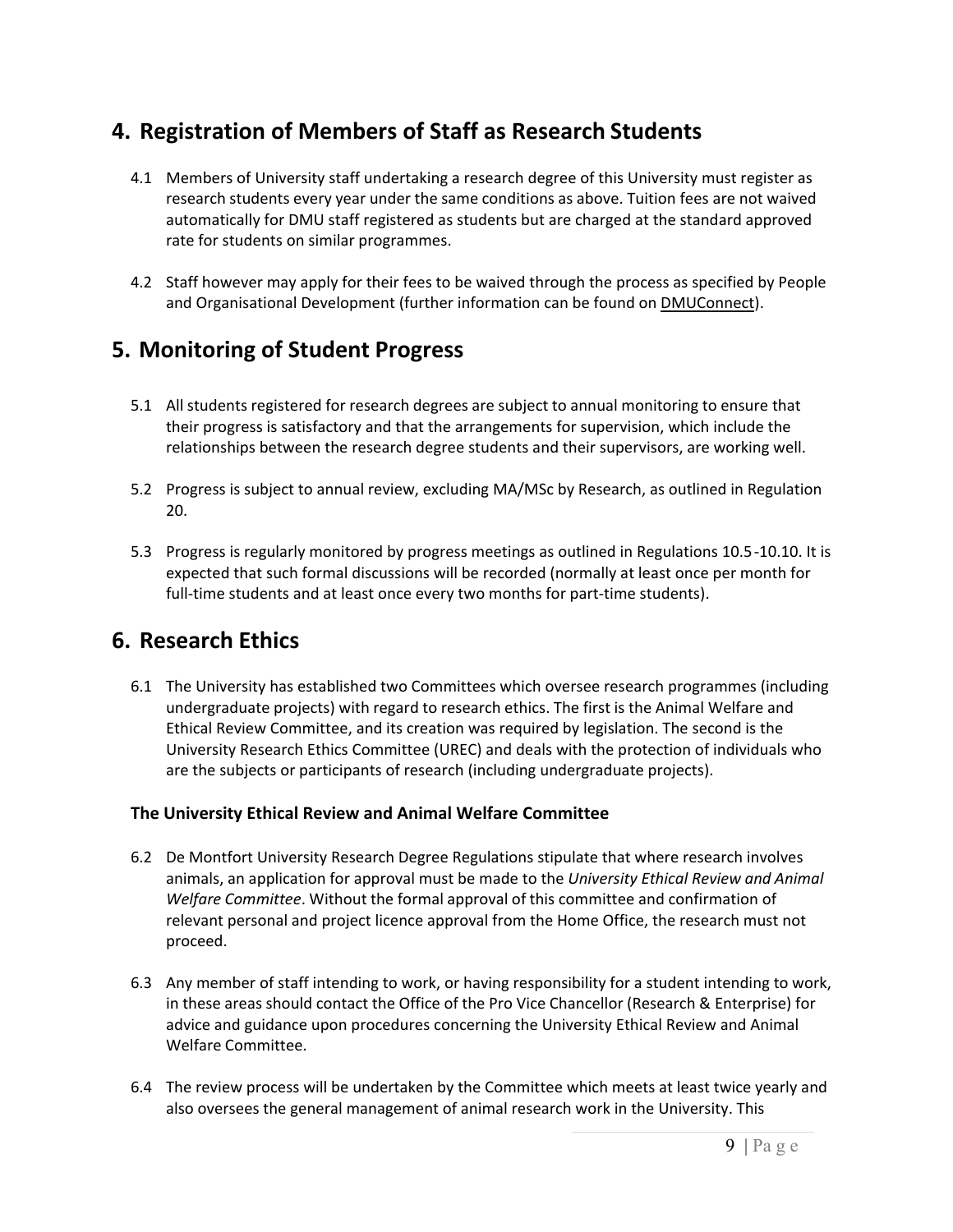Committee would then set up small working parties, involving individuals with statistical, pharmacological, surgical or experimental design expertise, when necessary, to consider new proposals for, or amendments to, ProjectLicences.

- 6.5 In respect of collaborative work overseas, researchers must still submit details to the University Ethical Review and Animal Welfare Committee and in addition:
	- 6.5.1 researchers must apply the principles of protecting animal welfare in the course of their research, especially those of refinement, reduction andreplacement;
	- 6.5.2 they must conform with local laws;
	- 6.5.3 they must not undertake procedures that could jeopardise the chances of work being published in journals or presented at international conferences.

#### **The University Research Ethics Committee**

- 6.6 Where research involves the collection of data directly or indirectly from human participants, an application for approval must be made to the appropriate Faculty Research Ethics Committee which reports to the University Research Ethics Committee, and produces a report of its activities annually for the Academic Board. Without the formal approval of this committee, the research must not proceed. This includes all research involving human tissues, which is governed by the Human Tissue Act (2004) and is regulated by the University in accordance with the Act. All such work must proceed following established guidelines.
- 6.7 Codes of research ethics relating to research on humans normally identify the following basic principles:
	- 6.7.1 *no harm*: people participating in the research should be no worse off as a consequence of their participation. People should endure no physical or mental suffering during or after the research as a consequence of their participation.
	- 6.7.2 *voluntary informed consent*: participants should be given information about the nature and purpose of the inquiry and about what their involvement entails. They should have the capacity to understand such information, and they should give their consent freely and without duress. They should provide the researcher with explicit consent to their participation. Participants have the right to withdraw their consent at any time.
	- 6.7.3 *no deception:* researchers should be as open and honest as possible in their dealings with participants. Data should only be collected for the use the participant has consented to.
	- 6.7.4 *avoid undue intrusion:* researchers should respect the privacy of participants and cause as little disruption as possible in the process of datacollection.
	- 6.7.5 *confidentiality*: information collected by researchers should be treated in confidence and not disclosed to third parties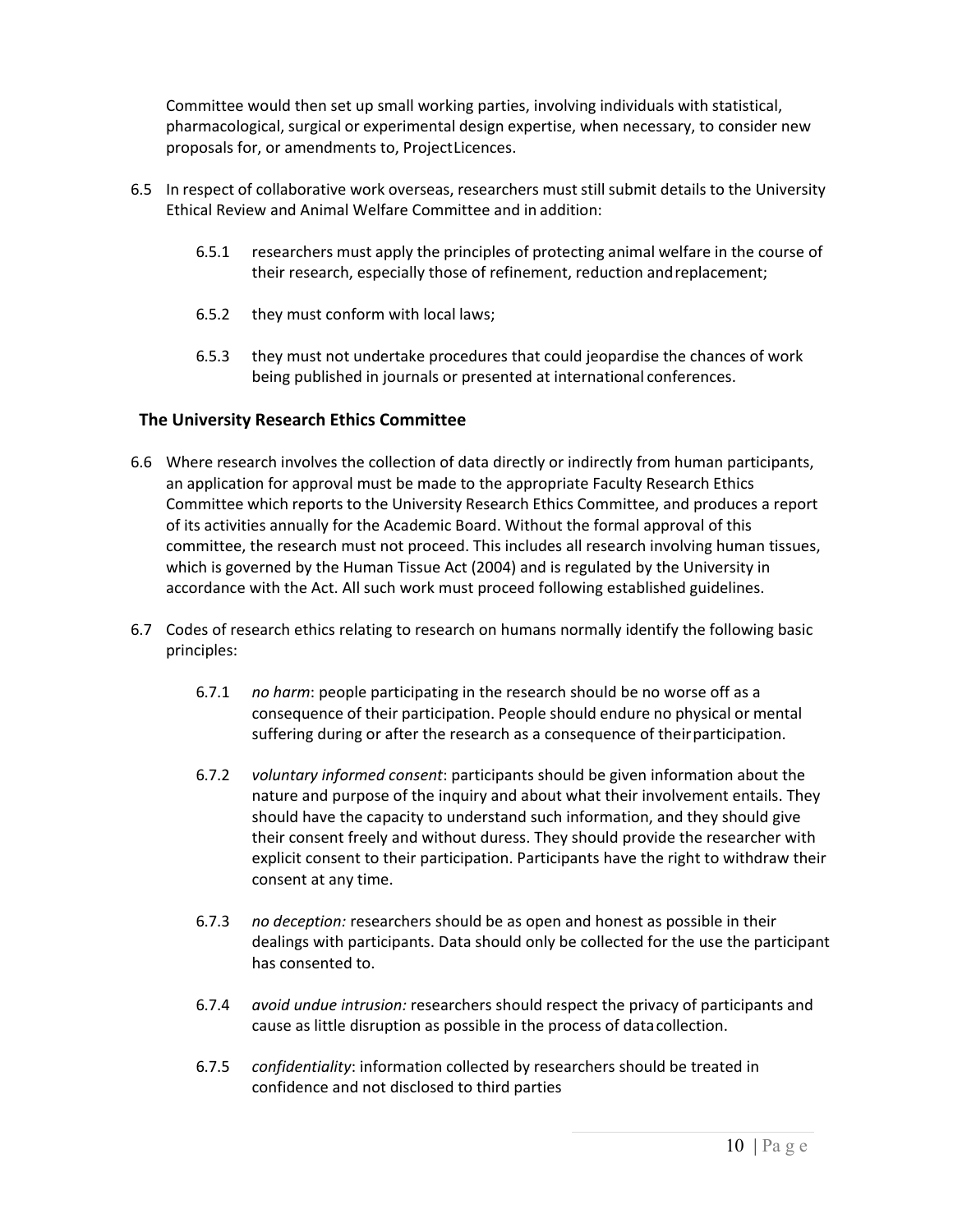- 6.7.6 *anonymity*: the identity of participants should not be revealed without their explicit consent, and not in all circumstances.
- 6.7.7 *security*: data collected should be stored securely and measures should be taken to prevent the loss of, or unauthorized access to, the researchdata.
- 6.8 Depending on the nature of the research, it might not be possible or desirable to adhere strictly to the basic principles outlined above. For example, psychological experiments might require some initial deception of participants as a necessary part of the research design. In some observational research, as another example, it might not be feasible to obtain formal written consent from participants. Where research does not adhere to the basic principles, researchers must provide an appropriate justification of their approach.
- 6.9 All research degree students must have at least commenced applying for ethical review with their designated Faculty Research Ethics Committee before applying for Probation Review. The application will be made via Worktribe.
- 6.10 No data collection can commence without having secured ethics approval, including meeting any conditions attached to the approval. Research data collection that fails to comply with ethical requirements, or data collected without prior ethics approval, cannot be used in the research degree thesis, and may lead to a research misconduct investigation.
- 6.11 Students undertaking research involving any personal data, as defined under the Data Protection Act 2018, must comply with relevant legislation and with the [DMU Data Protection](https://www.dmu.ac.uk/documents/research-documents/gdpr-and-research-final.pdf)  [Policy,](https://www.dmu.ac.uk/documents/research-documents/gdpr-and-research-final.pdf) and with relevant DMU Research and Ethics Policies. Students must seek permission from their supervisor before commencing such research and meet any stated pre-requisites. Failure to comply with these policies and the legislation will constitute an academic offense.
- 6.12 The above requirements and procedures must also be upheld by DMU staff and their students for collaborative work overseas.

### **7. Research Degree Procedures (Forms)**

- 7.1 The procedures for research degrees are governed by information given on a number of forms, each of which relates to a different stage in the student's progression from the First Project Review through to the final examination, as appropriate. These forms are to be found in the relevant milestone on the PGR records management system as below:
	- 7.1.1 First Project Review
	- 7.1.2 Probation Review
	- 7.1.3 Change in Mode Request
	- 7.1.4 Change in Supervision Request
	- 7.1.5 Extension to Registration Request
	- 7.1.6 Interruption to Registration Request
	- 7.1.7 Withdrawal Request
	- 7.1.8 Examination Arrangements
- 7.2 All forms are submitted to the Doctoral College via the PGR records management system and will be considered by the relevant Research Degrees Committee Faculty Review Panel.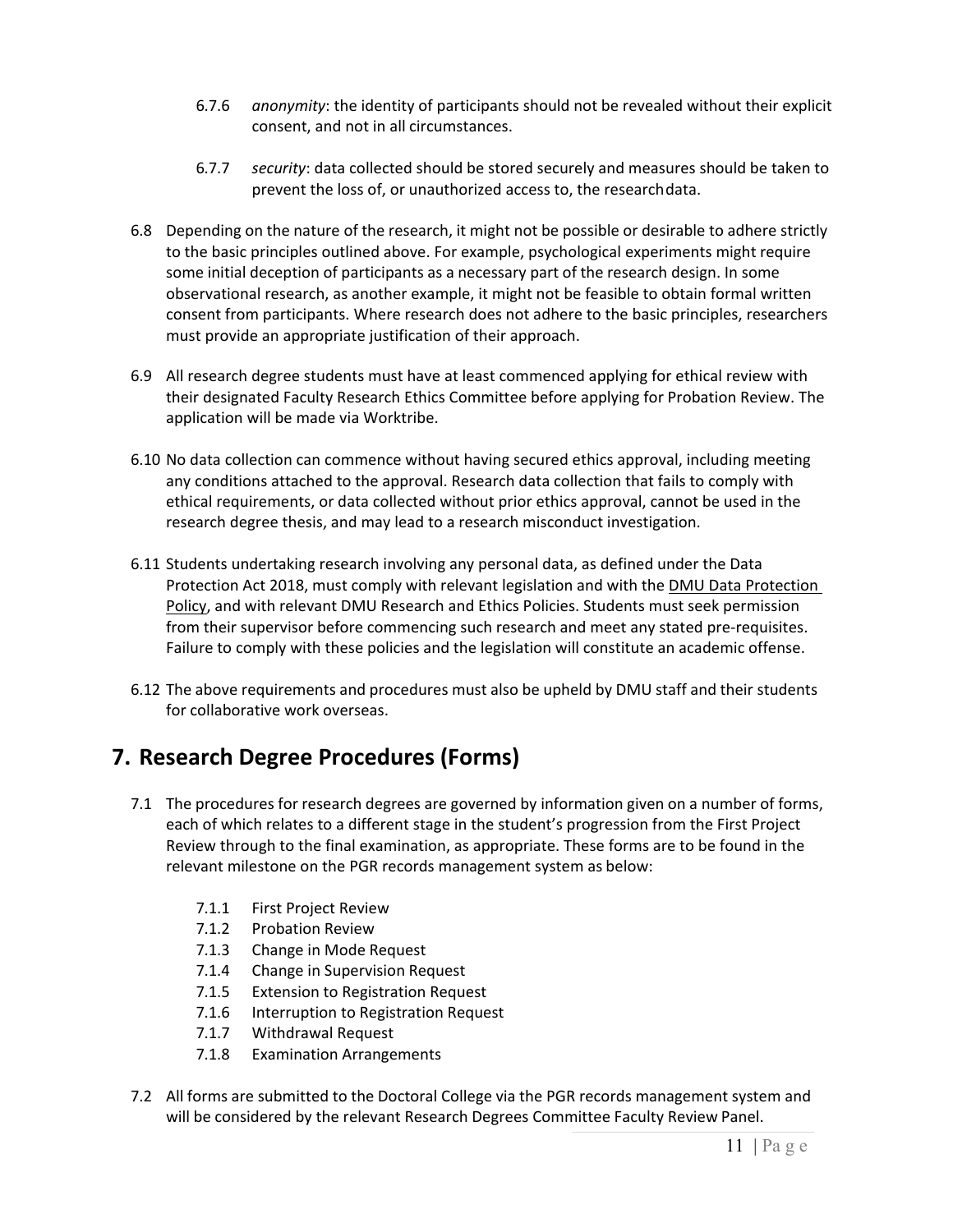- 7.3 All forms must be completed on the PGR records management system. No additional papers or attachments other than, where appropriate, curriculum vitae of supervisors or examiners, can be submitted.
- 7.4 It is important to ensure that all forms are authorised by the student and the supervisors as appropriate. The Research Degrees Committee Faculty Review Panels will not consider forms which do not have the appropriate authorisation.
- 7.5 Procedures for the examination of students involve the completion of a number of forms, prior to and at the end of, the oral (viva voce) examination. Where applicable, forms must be completed via the PGR records management system upon completion of the examination, or, in the case of the pre-viva forms by the examiners, 5 days prior to the viva voce. These forms are:
	- 7.5.1 Pre Viva: Examiners' pre-viva assessments and reports (completed byeach examiner prior to the viva voce);
	- 7.5.2 Examiners' Report Form for students of Research Degrees; and
	- 7.5.3 A Student Declaration Form to be completed by the student in the PGR records management system.
- 7.6 The Doctoral College will dispatch copies of the thesis, together with copies of the 'Guidance Notes for Examiners' to all examiners as soon as the thesis has been formally submitted by the student and examination arrangements have been approved.

### **8. First Project Review, Confidentiality, IPR**

- 8.1 Once registered on the research degree, probationary research degree students must complete the First Project Review. The First Project Review is a separate procedure from registration and needs to be completed only once. DBA students are not required to complete First Project Review due to the first year of the course being a taught programme.
- 8.2 Application for approval of First Project Review must be made to the Research Degrees Committee Faculty Review Panel, within four months of registration for full-time students and within eight months for part-time students. Those proposing to study for the MA/MSc by Research must complete their applications within three months of registration for full-time students and within 6 months of registration for part-time students. If an application is not made to the Research Degrees Committee Faculty Review Panel, within these periods, the student's progress is deemed to be unsatisfactory and the University has the right to close the registration, unless a case for extending the First Project Review deadline is approved by the relevant Faculty Head of Research Students or equivalent role.
- 8.3 The First Project Review form on the PGR records management system must be completed in collaboration with the assigned supervisors. It is important to ensure full and accurate completion of all parts of this form. The information contained on the form is the sole basis on which the relevant Faculty Review Panel decides whether or not to approve the First Project Review. Please note that the Faculty Review is an electronic procedure and does not involve a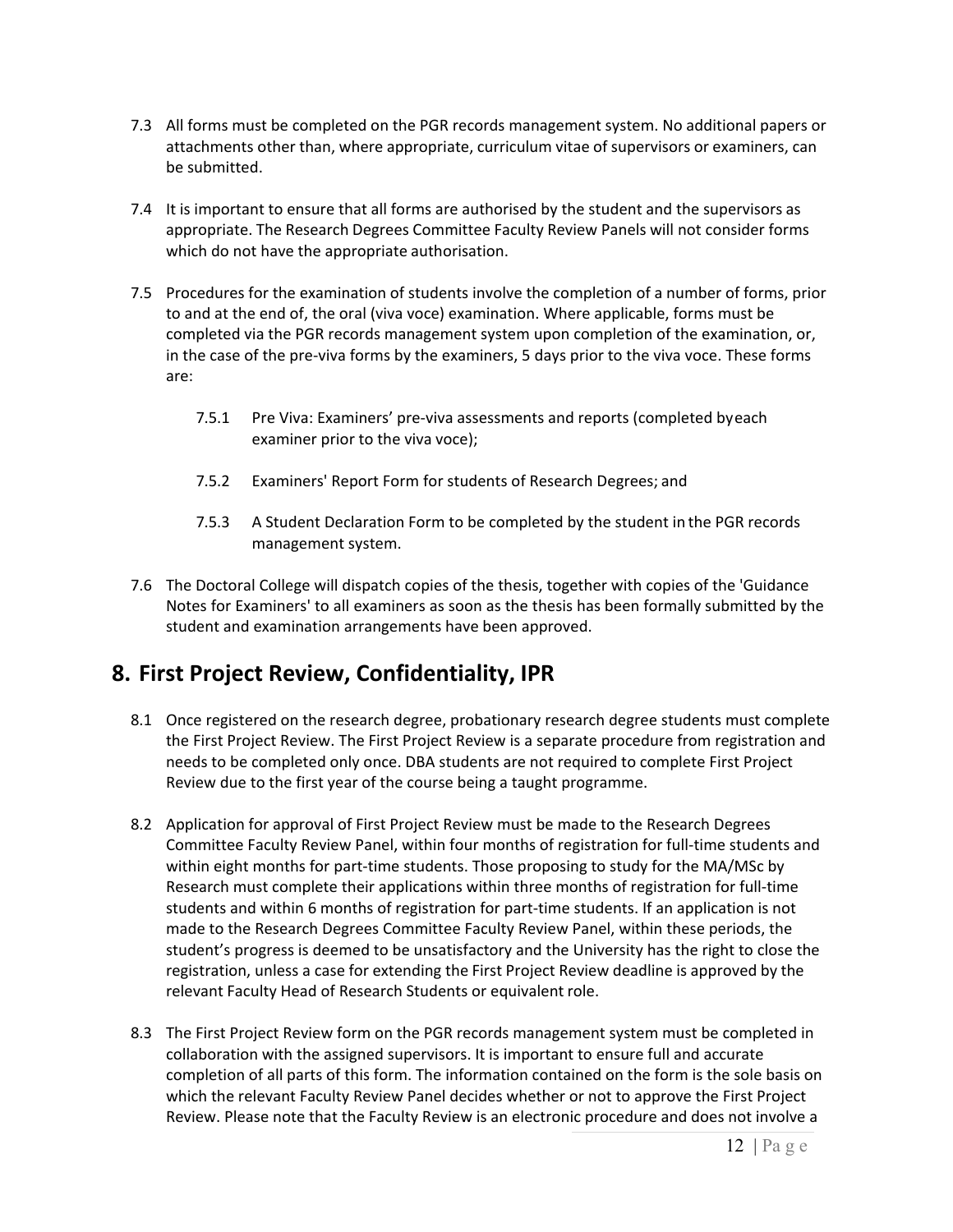face to face meeting. The Review will be conducted by either the relevant Institute Head of Research Students (IHRS) or the relevant Faculty Head of Research Students or equivalent role (or nominee). The form requires the following:

- 8.3.1 information about the student applying for First Project Review for aresearch degree;
- 8.3.2 information about the proposed topic of research, its aims, methods and intellectual content. When proposing the working or final title of a thesis, acronyms must not be used;
- 8.3.3 information about the proposed supervision arrangements for the student;
- 8.3.4 information regarding ethical and other approval required (see Regulation 6);
- 8.3.5 a completed Development Needs Analysis indicating areas requiring development in the first phase of the PhD;
- 8.3.6 a statement from the supervisors on discipline-based expectations of the research student for the Probation Review (to be initiated at 9 months full- time/18 months part-time, and completed by 12 months full-time/24 months part-time).
- 8.4 The information given will indicate the adequacy of the proposed supervision arrangements. The supervision team proposed must have the expertise to cover all aspects of the research project and must include experience of successful supervision of previous research degrees.
- 8.5 The First Project Review is dependent essentially on the research topic chosen and the nature, level and appropriateness of the methods to be followed. It is vital, therefore, that the proposed programme of research is fully and clearly described.
- 8.6 The aims of the research need to be formulated precisely, stating clearly what the programme of research sets out to achieve. The proposed research must be placed in the context of other work in the field, specifying its relationship to previous research, in terms of theories and empirical work. It is important to cite key texts and indicate how the proposed research builds upon earlier work in the field.
- 8.7 The methods of investigation to be pursued need to be described and details must be provided, as appropriate, of:
	- 8.7.1 the location of the proposed research (e.g. when, where, etc.);
	- 8.7.2 the methods to be used in the investigation (e.g. descriptive, experimental, etc.);
	- 8.7.3 the instruments to be used or devised (e.g. computer equipment, questionnaires, etc.);
	- 8.7.4 the techniques of analysis to be used;
	- 8.7.5 the rationale for the selection of the particular methods, instrumentsand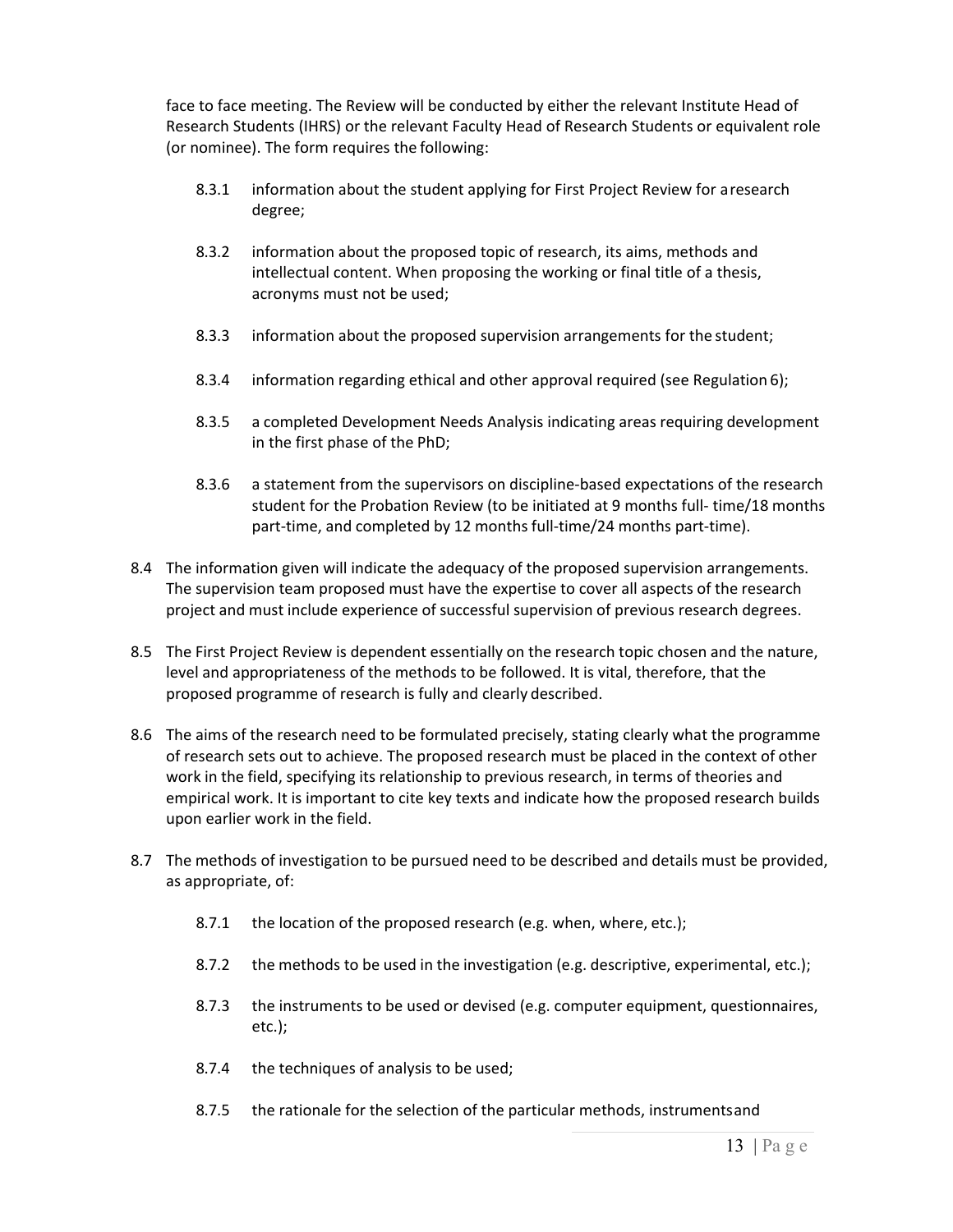techniques.

- 8.8 It is also important that the expected outcomes of the research are outlined in terms of, for example, the construction of prototypes, the generation of principles or the formulation of theories and how these might contribute to the discipline. If applicable there must be an indication of the progress expected to be made by the Probation Review.
- 8.9 If the research is to be conducted by other than the standard form, such as through Exhibition, Performance, Creative Writing or other similar work, the form in which the outcomes of the research are to be presented and the ways in which it might be assessed must be indicated with the First Project Review.
- 8.10 Exceptionally, the thesis may need to be classified as confidential for a period of up to three years from the conferment date. Approval of such restriction must, whenever possible, be sought at the time of the First Project Review. Approval at a later stage is possible if change in circumstances or research direction dictate such a need.
- 8.11 Applications must give precise and relevant reasons for seeking restriction of access. The Research Degrees Committee Faculty Review Panel will normally only approve an application for confidentiality in order to enable a patent application or similar protection of Intellectual Property to be lodged or to protect commercially sensitive material. For information relating to Intellectual Property Rights, refer to the General Regulations and Procedures affecting students.
- 8.12 The copyright and other intellectual property rights in relation to theses and other work prepared and submitted by students in the course of their studies shall belong to the University, except where specifically agreed otherwise by the University in writing. However, nothing in the Regulations shall be considered to be a waiver of the moral rights of the students.
- 8.13 Material such as laboratory notebooks, computer coding and studio maquettes produced as a necessary part of the project remain the property of the University and must be passed to the first supervisor at the end of the examination procedures and before graduation. If appropriate, the supervisor may authorise, on behalf of the University, the production of copies of such material for the student's subsequent use.
- 8.14 Unless approval for restriction is given, the thesis will be lodged electronically with the De Montfort University Library. Through the British Library Electronic Theses On-line System (EThOS) information is automatically passed onto the British Library.
- 8.15 On receipt and consideration of an application for First Project Review, the Research Degrees Committee Faculty Review Panel, shall seek to satisfy itself that:
	- 8.15.1 a Development Needs Analysis has been satisfactorily completed and consideration has been given to research skills as well as professional development skills that will support the overall development of the candidate;
	- 8.15.2 the area of study can be investigated to the depth required to obtain the degree which the student seeks;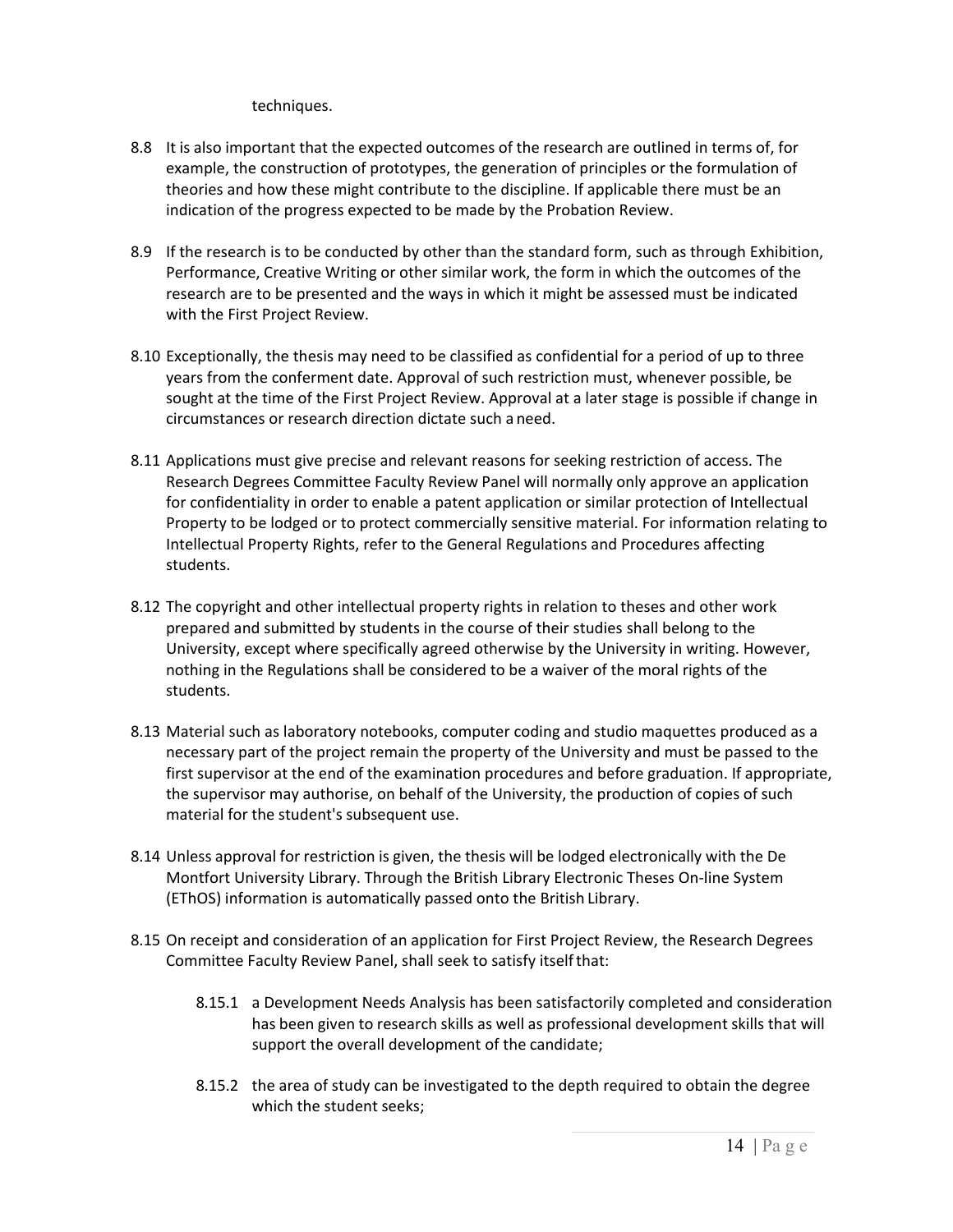- 8.15.3 it might reasonably be expected that the work can be completed within the designated time scale;
- 8.15.4 the necessary resources (e.g. library, computing, laboratory facilities, technical assistance) will be available;
- 8.15.5 any requested confidentiality will be considered;
- 8.15.6 there is provision for a supervisory team consisting of at least two membersof academic staff, one of who shall be designated as the First Supervisor with overall responsibility for the student and that this can be maintained throughout the research period;
- 8.15.7 at least two members of the supervision team are demonstrably research active academics with relevant knowledge and skills to supervise;
- 8.15.8 the proposed working title does not include acronyms;
- 8.15.9 students registered for the award of PhD have been given a clear indication of the extent of progress expected by the time the student submits their Probation Review.
- 8.16 The Research Degrees Committee Faculty Review Panel shall:
	- 8.16.1 confirm First Project Review; or
	- 8.16.2 confirm First Project Review on condition that certain requirements as requested by the Research Degrees Committee Faculty Review Panel are met. If conditions of First Project Review are not met within the specified deadline of one month, this may lead to closure of registration; or
	- 8.16.3 dismiss the application, in which case the First Project Review of the student shall not be approved, and the student's registration shall end. If the decision to dismiss the application is on academic grounds, evidence of monitoring as detailed in Regulation 10.2.13, including evidence of due warnings to the student, is required.

### **9. Nomination and Appointment of Supervisors**

- 9.1 When a student is admitted for a research degree and enters the probationary period, the Faculty Head of Research Students or equivalent role (or nominee) shall approve the nomination of two supervisors. Supervisory arrangements are approved by the Research Degrees Committee Faculty Review Panel at First Project Review. Any future changes to supervisory arrangements must be submitted by the First Supervisor (or nominee) for approval by the Faculty Head of Research Students or equivalent role (ornominee).
- 9.2 The University will require the supervisory team to have a combined experience of supervising at least two research degree students to successful completion. The completions should be at the level at which the student is registered.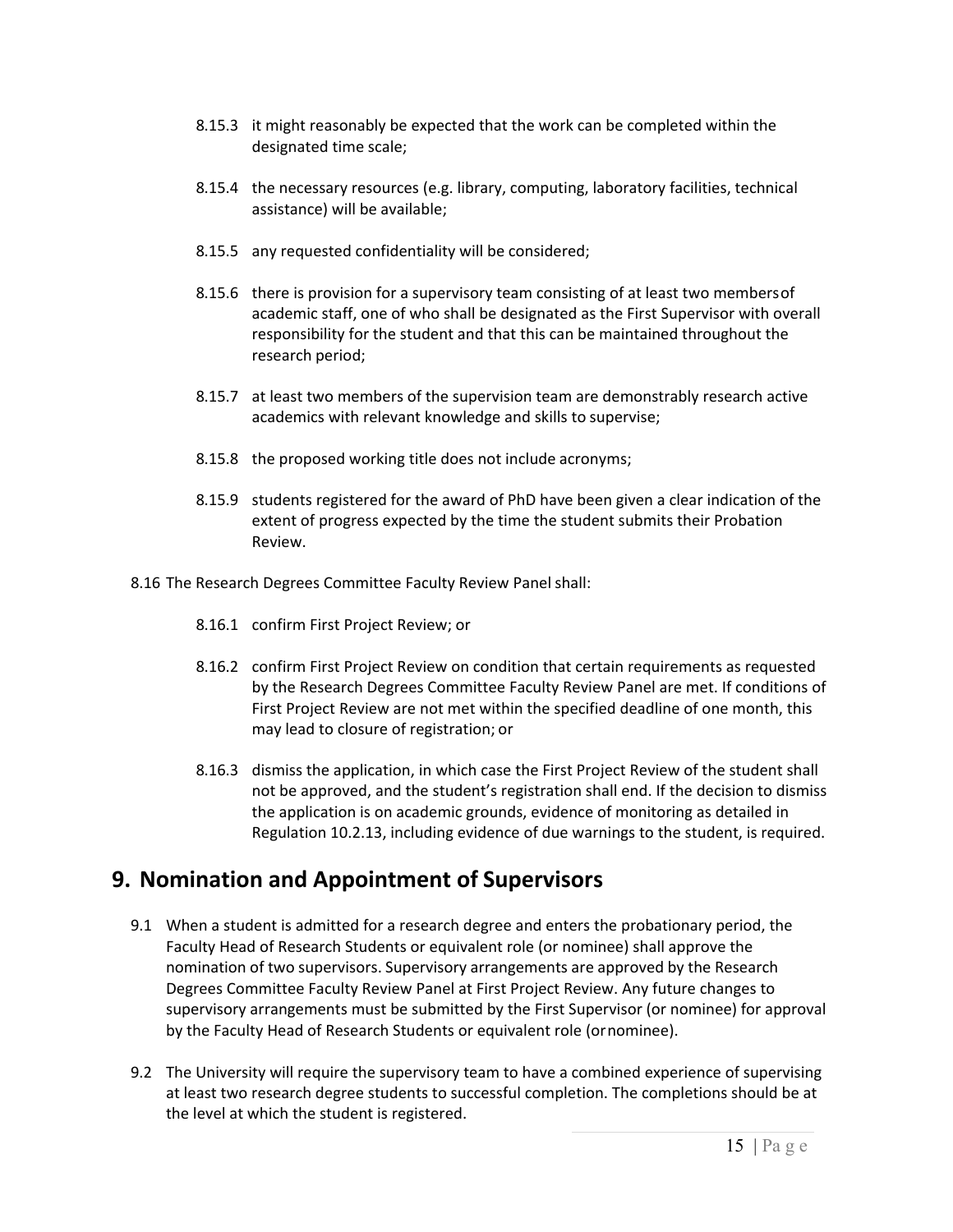- 9.3 Academic staff who have supervised at least one student to completion are required to complete the Self-Certification of Supervision form which can be obtained from the Doctoral College. Staff new to the University but experienced in supervising at least one student to completion are also required to complete the Self-Certification of Supervision form.
- 9.4 All decisions of the Research Degrees Committee Faculty Review Panel at First Project Review are sent to student and the First Supervisor.
- 9.5 A person who is registered for a research degree is ineligible to act as a supervisor for another research degree student. This restriction does not apply to staff registered for PhD by Published Works, who can be third supervisor for another research degree student.
- 9.6 Only persons who are members of academic staff of the University are eligible for appointment as first supervisor. The first supervisor will always be a DMU employee. The definition of a DMU employee is anybody who has a contract of employment which can be full or part time, permanent or fixed-term. We would not normally expect a part- time hourly paid lecturer to perform supervisor duties. Those with Honorary Contracts are not employees.
- 9.7 The second supervisor will also normally be a DMU employee. However, when there is a justification, we will consider engaging a second supervisor who is not an employee. In such an instance, an honorary contract will be requested by the first supervisor, which will include the rationale for engagement. The first supervisor will also be required to provide a copy of the CV of the proposed second supervisor. The appointment will need to be supported by the Associate Dean of Research and approved by the Faculty PVC and Dean.
- 9.8 An external second supervisor might be required as part of a doctoral training consortium arrangement where supervision is managed across educational or healthcare institutions. In these circumstances, the partnership will be considered on its individual merits and a suitable contractual arrangement agreed.
- 9.9 Emeritus Professors at DMU will normally be covered with an existing arrangement so they are unlikely to require an honorary contract.
- 9.10 A separate advisor can be involved to provide ad hoc input to a project, providing expertise or input is not available from the rest of the supervisory team, for example, input from industry or knowledge of esoteric/specialist information. However, an advisor is not expected to provide regular general supervisory support or engage with DMU administration systems or processes, such asthe PGR records management system.
- 9.11 A member of academic staff should normally be supervisor to no more than 7 FTEs and 12 students (head count) for a research degree at any one time. In exceptional circumstances a supervisor may submit a request to supervise up to 10 FTEs and 15 students. The application can be made with the approval of the Dean of Faculty for an individual to take on an additional supervisory load for a specified period.
- 9.12 The calculation for FTEs is based on student mode of study and supervisory roleas follows: FT First Supervision = 1 FTE, PT First Supervision = 0.5 FTE, FT Second Supervision = 0.5 FTE, PT Second Supervision = 0.25 FTE.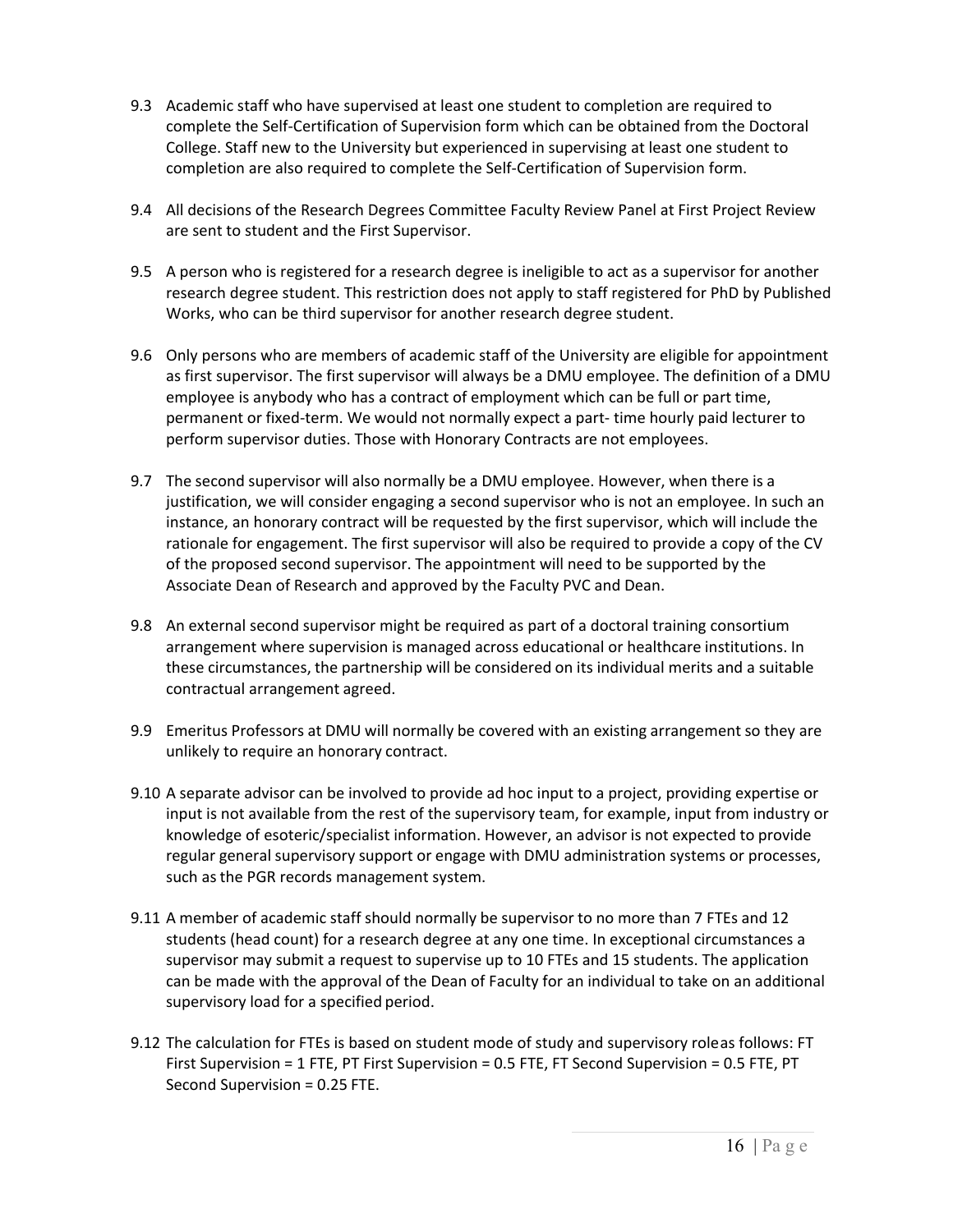9.13 All nominated supervisors must have attended the Certificate in Research Supervision (CRS) course parts 1 and 2. Experienced supervisors who have successfully supervised at least one student to PhD level may apply for exemption from CRS part 1 by completing the Self-Certification of Supervision form which can be obtained from the Doctoral College.

### **10. Responsibilities of Supervisors and of Students**

- 10.1 The principal responsibilities of the Supervisors are:
	- 10.1.1 to read and comply with the current version of the Research Degree and Higher Doctorate Regulations and such University documents as are relevant to the work including those dealing with ethics, intellectual property rights and health and safety. They must ensure that the student is aware of regulations which affect their conduct and/or work;
	- 10.1.2 to ensure that a student on initial registration, i.e. during the probationary period, is introduced to staff and the local environment; local facilities, both technical and social; other University facilities such as the library, the Student's Union, the Health Centre and refectories, and is made aware of safety procedures and fire evacuation routes;
	- 10.1.3 to give assistance to students in defining and planning the research topic and the associated timetable. Be part of the probationary supervisory team which undertakes the Development Needs Analysis with the student, within four months of registration for full-time probationary students and eight months for a part-time probationary student. This will help determine the content of the individual student's training programme;
	- 10.1.4 to reinforce advice and guidance on key aspects of the PhD process in the Researcher Development Programme, including: research design and planning; research methods, literature searches, sources and referencing; the presentation of academic work; ethical and legal matters including plagiarism and intellectual property rights;
	- 10.1.5 to ensure that the student attends and fulfils any requirements in termsof training mandated by the Faculty;
	- 10.1.6 to assist students in the preparation of First Project Review and Probation Review;
	- 10.1.7 to maintain regular contact through formal, scheduled meetings held with students which should be set at the start of each academic year. Thewhole supervision team should meet with the student at least once a year;
	- 10.1.8 to attend the University supervisor-training course leading to the Certificate in Research Supervision. Details of this can be gained from the Doctoral College. It is expected that all research supervisors in the University will have attended the course. No supervision team will be approved unless at least one member has successfully completed the course.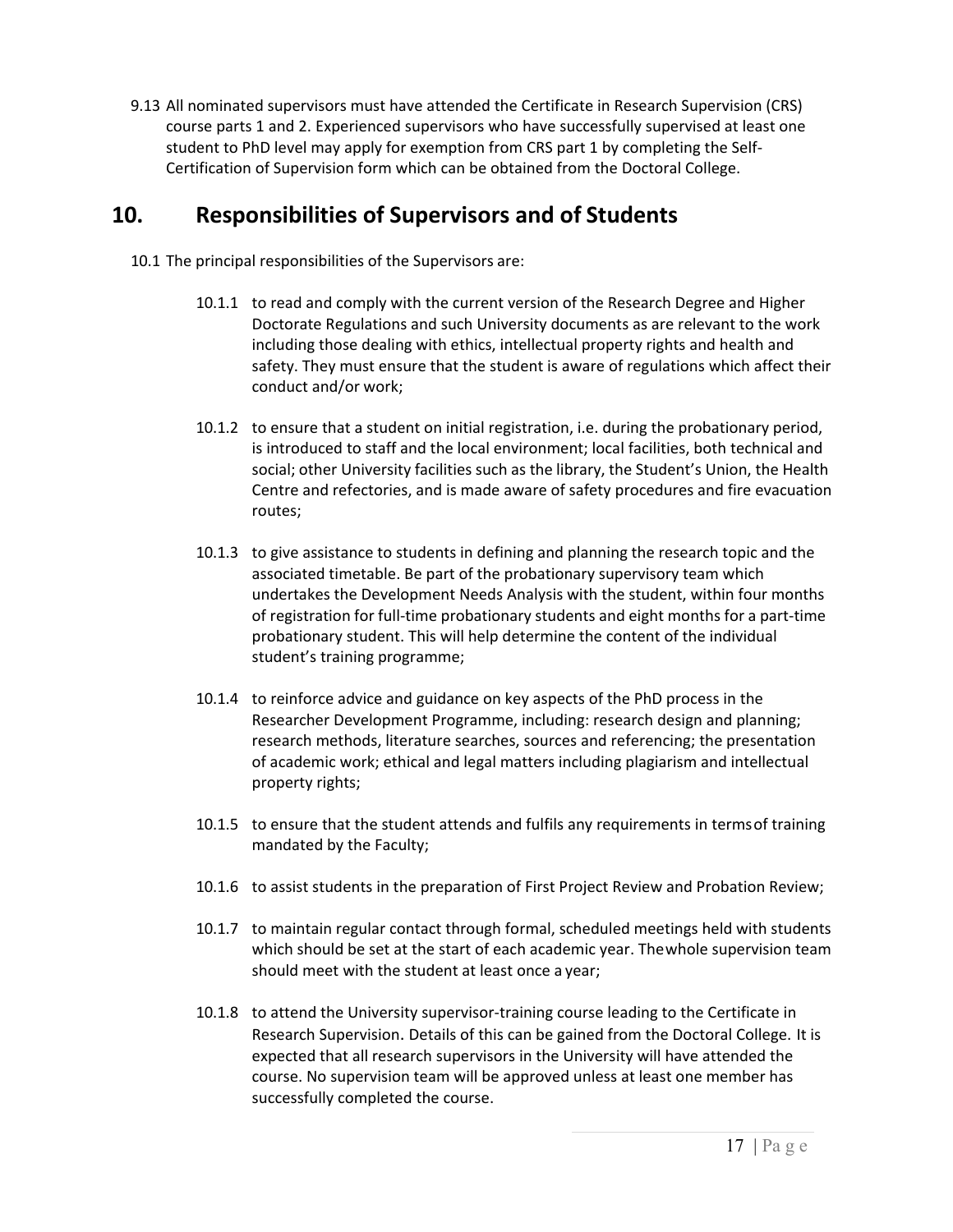#### **Distinct Responsibilities of the First Supervisor**

- 10.2 The distinct responsibilities of the First Supervisor include:
	- 10.2.1 prior to admission, to liaise with the Faculty staff member responsible for the commitment of funds to research projects to ensure that appropriate fundingis available for the research project;
	- 10.2.2 to make certain that all the necessary documentation and procedures concerning the approval of successive stages of the student's progress from registration to the final degree are dealt with. The First Supervisor must confirm that all documentation is accurate and complete and ensure that it is submitted to the Doctoral College in good time for onward processing;
	- 10.2.3 to liaise with the student to ensure that the Doctoral College is kept informed of any changes to a student's registration details;
	- 10.2.4 to take overall responsibility for providing academic leadership for thestudent's programme of research work, via constructive criticism, at the appropriate stages in the work, with an overall objective of attempting to instil progressively greater independence in the student as the project progresses. The First Supervisor must ensure that any weaknesses are drawn to the student's attention in a timely manner and that the student is given the opportunity to take remedial action with guidance (see regulation 10.2.13);
	- 10.2.5 to keep any external sponsors of a research student informed of the progress made by the student on their project on a regular basis as requested by the sponsor or the Doctoral College;
	- 10.2.6 to take an active role in introducing the student not only to fellow workersand staff in the institution but also to external researchers in the field and to the appropriate academic bodies and societies;
	- 10.2.7 to ensure the continuity of supervision for their students. This will include coordinating the contributions to the supervision by second supervisors and advisors. To make alternative arrangements if any member of the supervisory team is unavailable for a significant period of time;
	- 10.2.8 to maintain regular, and appropriately frequent contact, with the student.This should be both by an established schedule of formal meetings and via ad hoc and informal interactions. The scheduled meetings must be largely free of interruptions and of sufficient duration to allow for detailed discussion of the student's work. Their frequency should be tailored to suit the current stageof the research programme but normally be once per month for full-time students, and once every two months, for part-time students;
	- 10.2.9 to ensure an Annual Review Panel is held to monitor the progress of the student on their research and to monitor development needs each year following the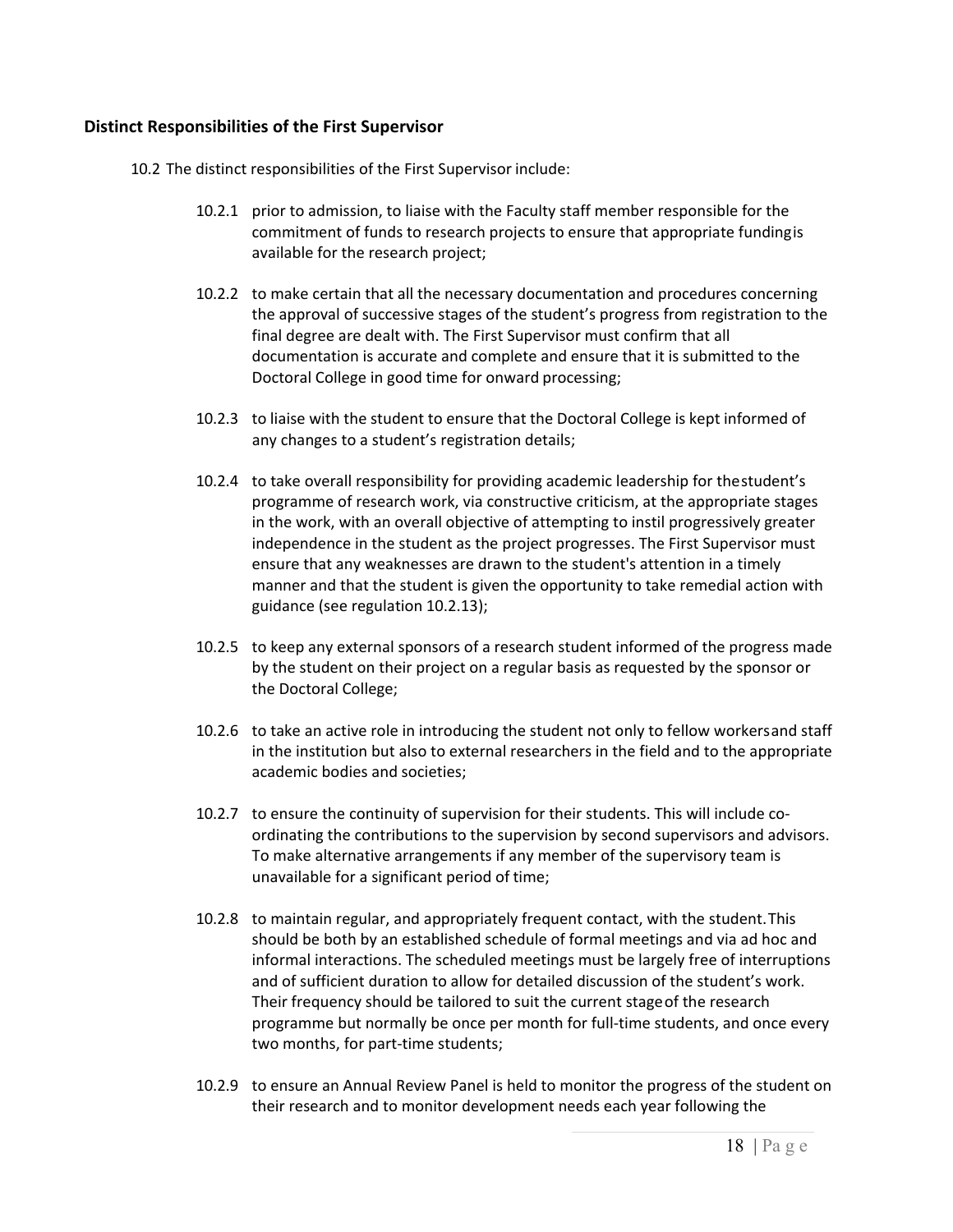Probation Review in the first year (for full-time students, and two years for parttime). This will be organised by the First Supervisor (or nominee).

- 10.2.10 to seek independent advice, as appropriate, from the Faculty Head of Research Students, or equivalent role, or the APVC Research on supervisory issues. This is likely to be especially relevant where the supervisor has concerns about a student's ability or application to the research programme;
- 10.2.11 to ensure the student makes notes of scheduled formal meetings via the 'Progress Report' form. This process must be completed via the PGR records management system. These will contribute to monitoring and assessing a student's progress in relation to the agreed schedule of work. It is also to be expected that Second Supervisors would contribute to these scheduled meetings on a regular basis to ensure that Second Supervisors provide support services as appropriate. A joint meeting of the whole supervision team should take place at least once a year;
- 10.2.12 to ensure that the student is aware of the need to exercise probity inthe conduct of research, and of the implications of research misconduct;
- 10.2.13 to make the student aware of any unsatisfactory work or progress and as appropriate to suggest such action as might be taken on a remedialbasis;
- 10.2.14 to ensure the participation of their students in internal research seminars. This will include the presentation to research colleagues of their current research findings;
- 10.2.15 to encourage students to submit papers for publication when appropriate parts of the research are completed;
- 10.2.16 to keep the student informed of the necessary completion dates ofvarious stages of their work, particularly the Probation Review and annual reviews thereafter, in order to ensure timely completion;
- 10.2.17 to provide relevant advice for students whose first language is not English. This should include arranging a referral to appropriate support services, so that the student can continue to improve their spoken English throughout the programme in order to write and defend the thesis effectively in English;
- 10.2.18 to comment on the material in the final draft of the thesis within two months, unless good reasons are put forward to the Chair of the Research Degrees Committee for a longer period, giving advice on its suitability forsubmission. Guidance on preparation for the oral examination must be given and the desirability of a practice examination discussed with the student;
- 10.3 Whilst it is the Doctoral College that coordinates the examination process, the First Supervisor must co-ordinate the below elements of the examination process (with delegation to the second supervisor where necessary):
	- 10.3.1 complete the "Exam Arrangements" form on the PGR records management system at least three monthsprior to the submission of the thesis and to submit the form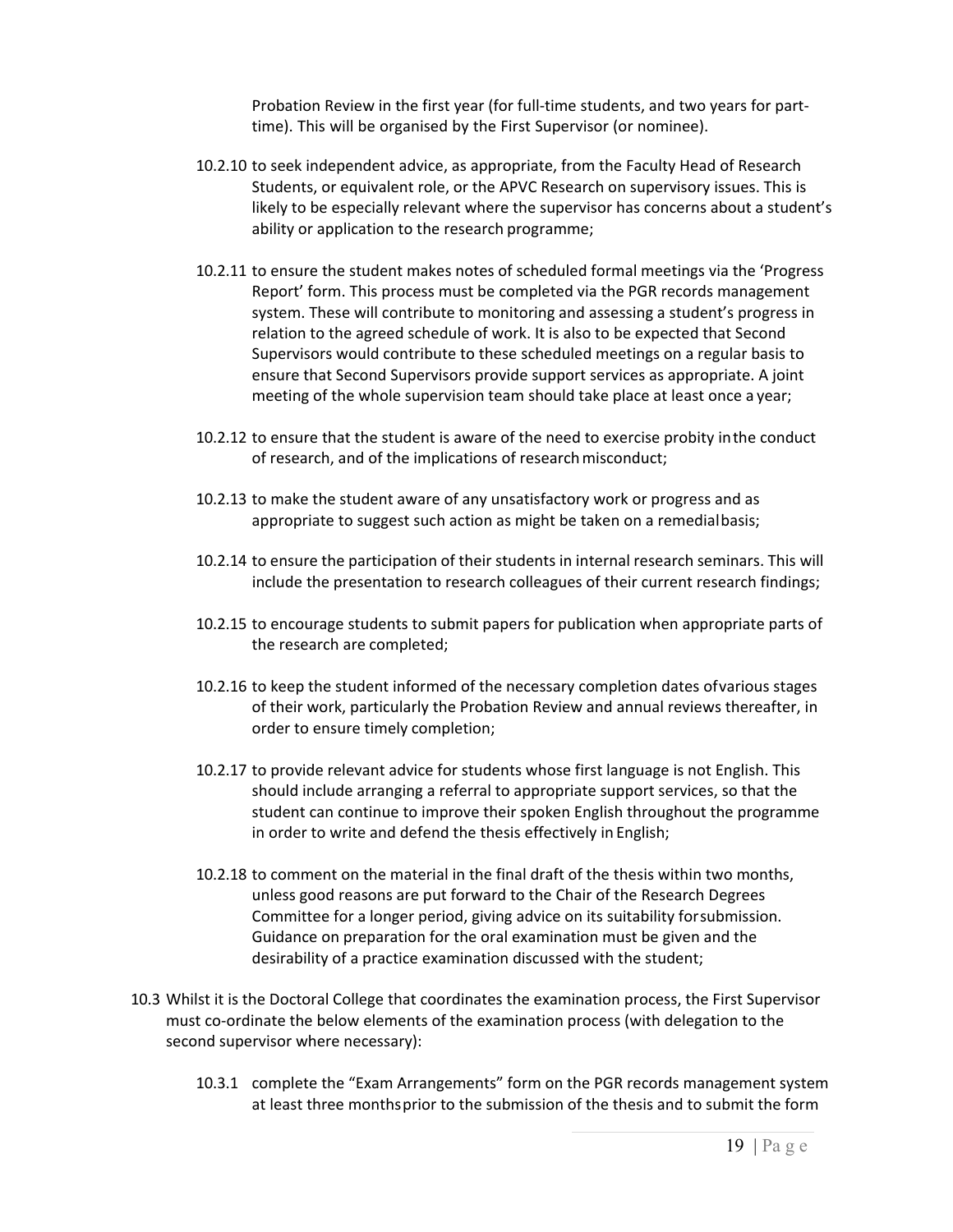to the Doctoral College for approval by the relevant Faculty Head of Research Students or equivalent role and the APVC Research;

- 10.3.2 enable the student to comment on the choice of examiners;
- 10.3.3 inform the examination team of their nomination;
- 10.3.4 normally, if the student requests, to hold a mock viva.

#### **Principal Responsibilities of the Student**

- 10.4 The principal responsibilities of the student are:
	- 10.4.1 to familiarise themselves with the current version of the Research Degree and Higher Doctorate Regulations and such University documents as are relevant to their work including those dealing with ethics, intellectual property rights and health and safety. Students must comply with these documents;
	- 10.4.2 as soon as possible after registration, to discuss and agree with their First and Second Supervisors (who are allocated to the student by the Dean of Faculty or nominee, subject to approval by the Research Degrees CommitteeFaculty Review Panel, on First Project Review) the following aspects of theirwork:
		- 10.4.2.1 the general area and specific topic or focus of the proposed work and its aims and objectives;
		- 10.4.2.2 the schedule of work and associated broad timetable, taking into account holidays and any proposed times of absence from the institution. In particular paying attention to the timing of the probation review in line with Regulation 11;
		- 10.4.2.3 the methodology to be employed for the work recognising the need for this to be kept under review as the project proceeds;
		- 10.4.2.4 completion of the Development Needs Analysis/Statement as part of the First Project Review, completing induction and ethics and integrity training, and any other training mandated by thesupervisor/faculty;
		- 10.4.2.5 the broad programme of attendance required at internal seminars as well as external conferences, which are relevant to the area ofwork;
		- 10.4.2.6 the constitution of the supervisory team for the research degree programme, identifying the first Supervisor, second supervisor(s)and any advisors;
		- 10.4.2.7 the completion of the First Project Review form for a ResearchDegree on the PGR records management system within the time stipulated in the regulations.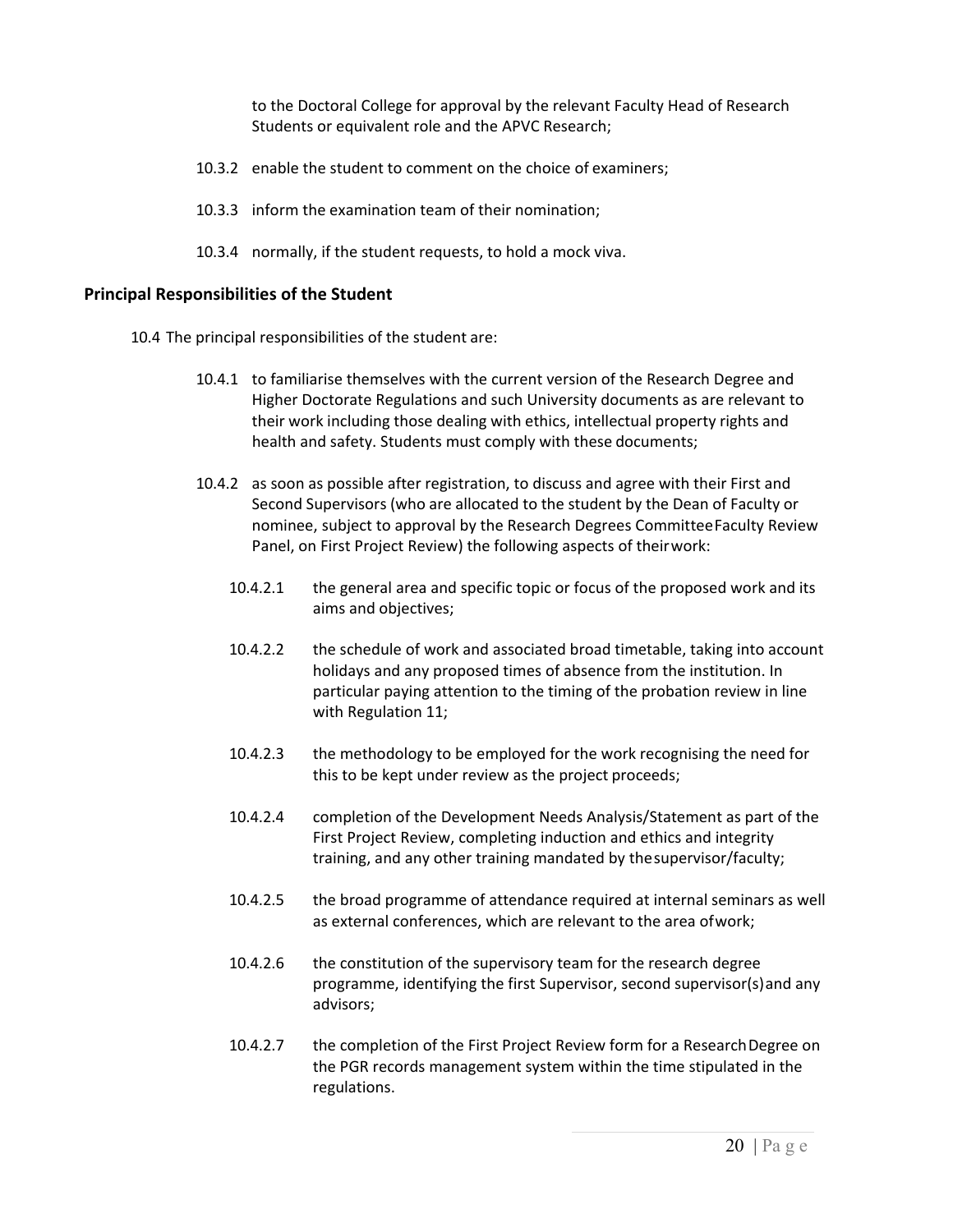- 10.4.3 to inform the Doctoral College of any alterations or amendments to the registration or First Project Review details in consultation with the first supervisor;
- 10.4.4 to ensure that the institution through the Doctoral College and First Supervisor is able to make contact when the student is not oncampus;
- 10.4.5 to take ultimate responsibility for their research activity and candidacy for the degree and to appreciate that this will require a commitment to give sufficient time and effort to the research programme until it is completed. The student must maintain the progress of the work in accordance with the stages agreed with supervisors, including, in particular, the presentation of written material, as required, in sufficient time to allow for comments and discussion before proceeding to the next stage. This will include providing reports on their work as required. Failure to take ultimate responsibility and engage with their studies will trigger the Doctoral College Non-Engagement Procedure which will result in the closure of registration.
- 10.4.6 to work to the highest professional and ethical standards, seeking guidance from ethical codes if appropriate via the first supervisor (Regulation10.2.12);
- 10.4.7 to have regular interactions with the supervisors (especially with the first supervisor) throughout the programme of work, having established at the outset a schedule of formal meetings. The frequency of these should be in accord with the stipulated University minimum values (normally at least once per month for fulltime students and at least once every two months for part- time students). They should heed the advice on any matters which arise from such meetings and accept the importance of being frank and honest about perceived difficulties as and when they occur. One of the objectives of such meetings is to prevent more serious problems from arising later in the research programme. Students must therefore take the initiative in raising problems or difficulties, however elementary they seem;
- 10.4.8 to also engage with the supervisor on ad hoc and informal discussions asthe need arises;
- 10.4.9 to maintain detailed, full records of their academic progress via the regular submission of 'Progress Reports'. It is a requirement that full-time students submit such reports monthly and part-time students at least every other month. This process must be completed via the PGR records management system. Supervisors will require these records as part of their monitoring of the student's progress. The Doctoral College, UKVI and/or any funding body can require to see suchrecords;
- 10.4.10 to continue to submit progress reports at all times until the submission of their thesis and when in the post-viva corrections stage. The Doctoral College monitors the submission of regular progress reports. Any full-time student who has not submitted a progress report for 3 consecutive months and any part-time student who has not submitted a progress report for 5 consecutive months will be deemed non-compliant and persistent non-compliance of progress report submission may lead to the closure of registration;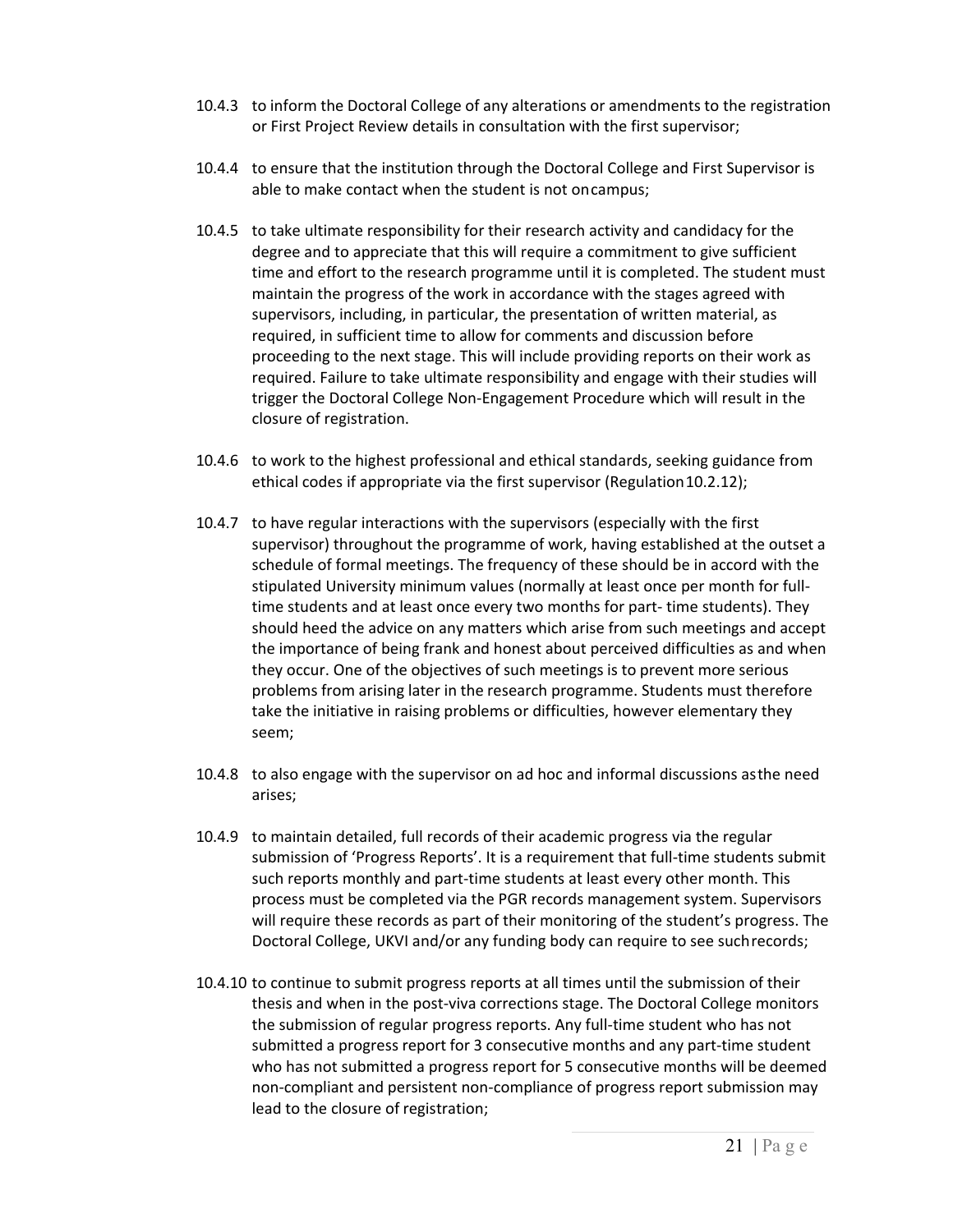- 10.4.11 to undertake a minimum of at least 35 hours of study per week throughout the year (pro rata for part-time students). Students are normally not expected to take more than eight weeks leave each year (including statutory holidays and the period when the University is closed over Christmas & New Year). Students are expected to schedule leave so that it does not conflict with your research. All leave should be notified to a member of your supervisory team;
- 10.4.12 to complete the Probation Review at the appropriate time ensuring documentation on the PGR records management system is prepared in accordance with the regulations and in consultation with the first supervisor;
- 10.4.13 to decide the time for the submission of the thesis for examination in consultation with the first supervisor within the time stipulated by the regulations;
- 10.4.14 to pass to the first supervisor by the end of the examination procedures and before graduation, material such as laboratory notebooks, computer codingand studio maquettes produced as a necessary part of the project, which remain the property of the institution. If appropriate, the supervisor may authorise, on behalf of the University, the production of copies of such material for the student's subsequent use.

#### **Progress Meetings Between Research Students and Supervisors**

- 10.5 Research students and their supervisors must discuss their work regularly as an essential part of the teaching and learning contract between the student and the University;
- 10.6 Research supervisors must be able to show evidence that not only have regular progress meetings taken place, but also that the main points of discussion have identified the present stage of a student's research programme and advice has been given upon how to proceed.
- 10.7 Progress reports are still required when students are in the Research Completion Period of their research and up to submission of their thesis and when in the post-viva corrections stage. The Doctoral College monitors the submission of regular progress reports. Persistent noncompliance of progress report submission may lead to the closure of registration.
- 10.8 The progress report form identifies the important parameters for such discussion. Such formal discussions should occur normally at intervals no longer than one month for full- time research students and normally no longer than two months for part-timestudents.
- 10.9 A progress report must be completed by the student and signed off by a member of the supervisory team. The supervisor has an opportunity to amend/update the record. This process must be completed via the PGR records management system.
- 10.10 The Faculty Head of Research Students or equivalent role will review the progress of the research students and check that regular discussions between supervisors and their students have been taking place.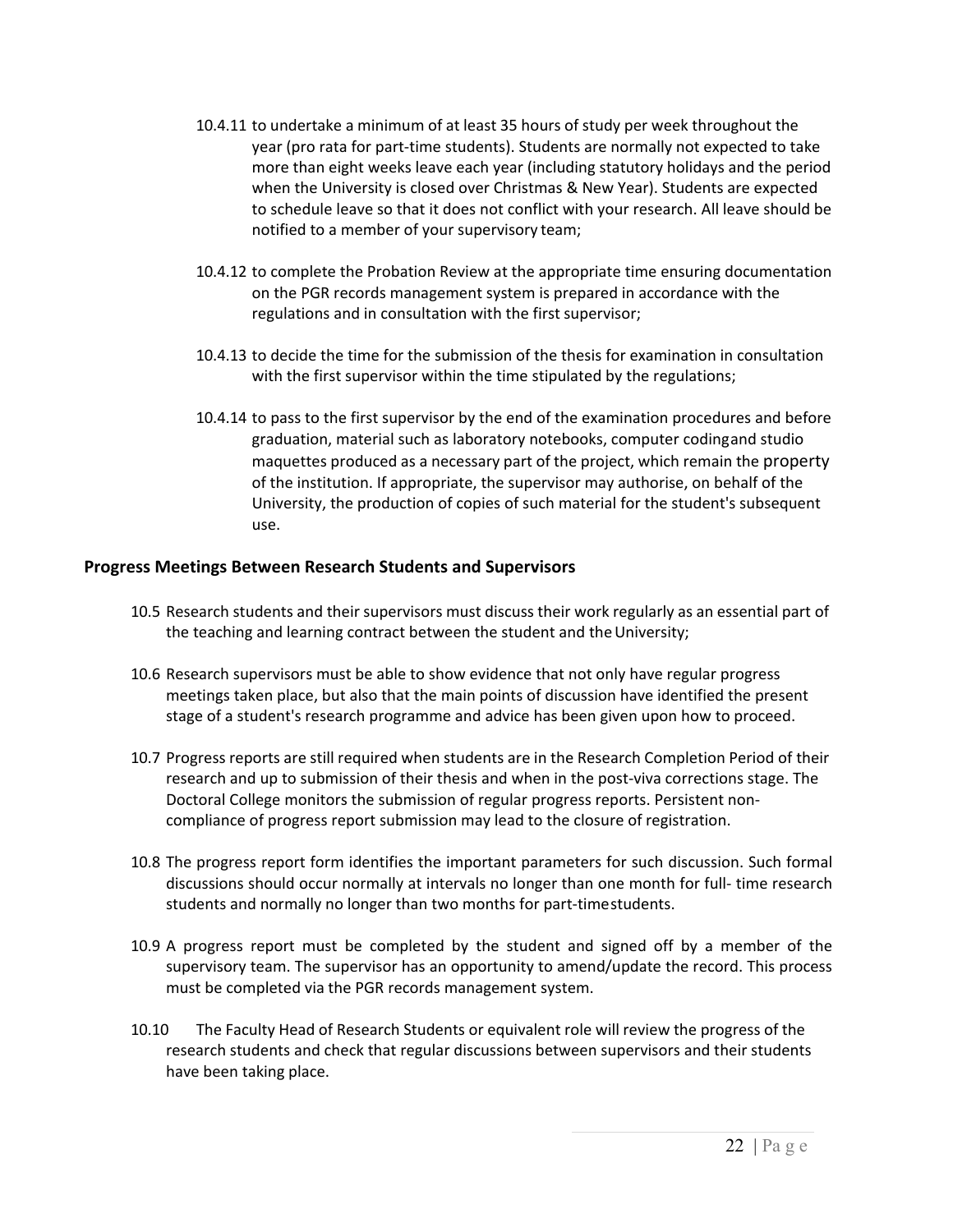### **11. The Probation Review**

- 11.1 All doctoral students registered on or after  $1<sup>st</sup>$  October 2019 shall submit a Probation Review between 9 and 12 months of full-time registration or 18 months and 24 months of part-time registration. These deadlines are calculated from the original registration date.
- 11.2 It is imperative that the 12-month full-time or 24-month part-time deadline is adhered to. Failure to do so will result in the closure of registration.
- 11.3 DBA students are to complete their Probation Review between 12-24 months.
- 11.4 The purpose of the Probation Review is:
	- 11.4.1 To assess the capability of the student to conduct research, includingindication of sufficient progress to date;
	- 11.4.2 To assess the viability/feasibility of the proposed research plan;
	- 11.4.3 To recommend any further training required.
- 11.5 The Probation Review paperwork will include:
	- 11.5.1 The student's probation review report of 5,000 to 10,000 words;
	- 11.5.2 An independent report on the progress and capability of the student, identifying any areas of concern, from the two supervisors;
	- 11.5.3 A work plan, with key milestones, on how the student proposes to complete their degree on time;
	- 11.5.4 A record of training completed (including any mandatoryrequirements identified by the faculty or the supervisory team).
- 11.6 Students and supervisors are required to complete the Probation Review Form on the PGR records management system. To support the application, students must provide a Probation Review Report of between 5,000 and 10,000 words. The report should describe the work done and outcomes and conclusions reached. On the form, the student must provide a summary of the progress made in the research, which is an abstract of the probation review, of no more than 500 words. In addition to the abstract, the student will also need to provide an outline showing how the work already completed will be extended to meet the requirements of the PhD. This will include a work plan with key milestones, which might be supported with Gantt charts.
- 11.7 The Probation Review report submitted by the student should include:
	- 11.7.1 a brief review and discussion of the work already undertaken including a review of relevant sources and methodologies as well as a plan of further work;and
	- 11.7.2 an annotated list of chapter headings, indicating the overall thesis structure; a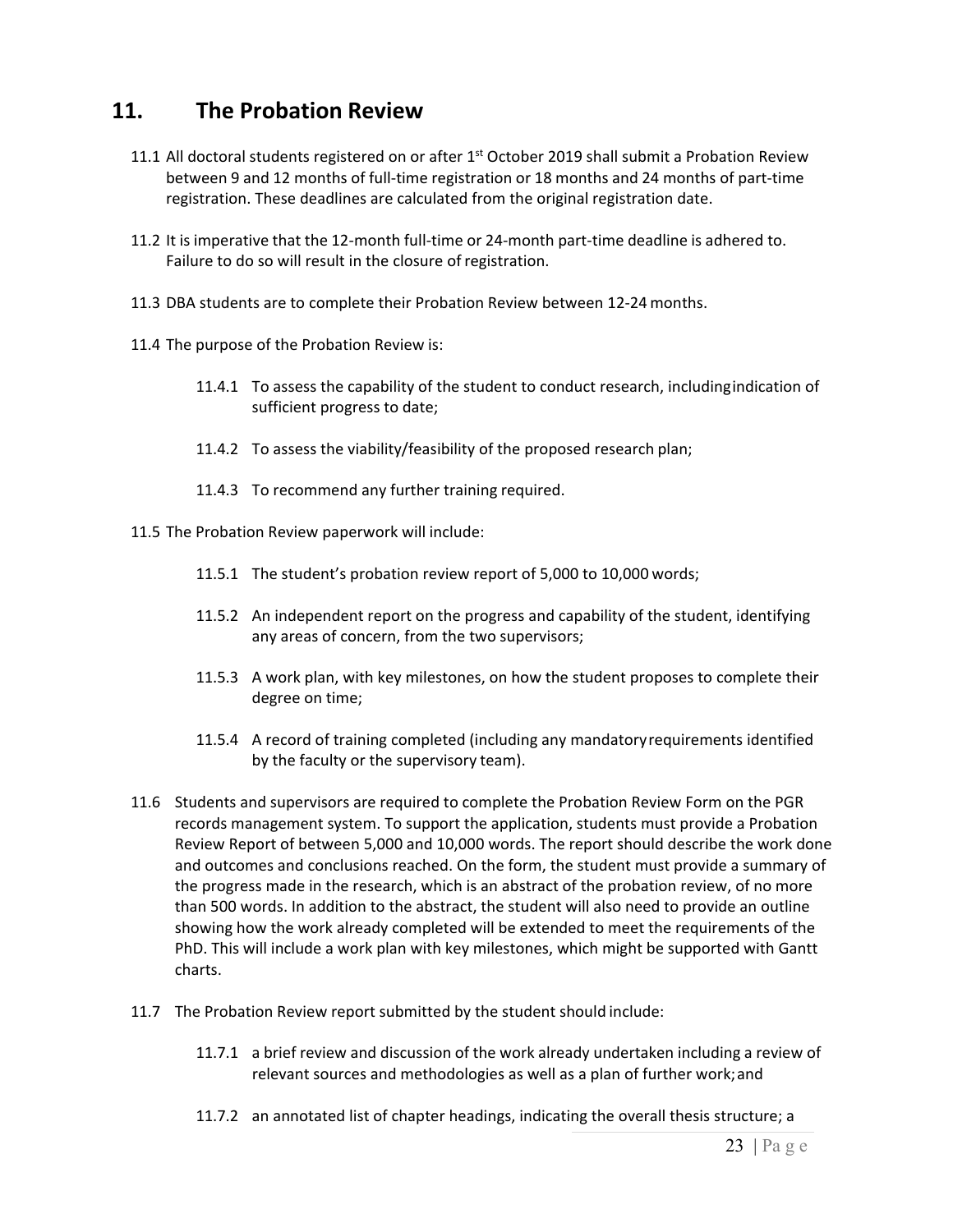provisional timetable for the completion of each draft chapter; one or twodraft chapters, or, in the case an exhibition, performance or other creative work, a presentation of work, recorded or live; a statement outlining the rationale, methodology and theoretical perspectives of the thesis, including details of the original contribution to knowledge which is likely to emerge.

- 11.8 Students registered for a research degree by Exhibition, Performance, Creative Writing or similar work (Regulation 19) should also present examples of the work completed to support the Probation Review, which in this case will be within the range of 3,000 - 5,000 words. The form in which the work is presented must be appropriate to the nature of the work, such as an exhibition or a performance. Students must also be prepared to discuss the work presented with the Internal Assessor(s).
- 11.9 As part of the Probation Review, students registered for the PhD by Concurrent Publication shall also present an outline of the projected focus, research aims and methods relevant to each paper planned for the submission as an indication of the way the papers will reflect to the proposed stages of the research. This should normally constitute no more than 2,000 words within the overall word count. This element of the Probation Review report should satisfy the Internal Assessor of the coherence of the student's research trajectory.
- 11.10 The Probation Review process requires supervisors to report on two aspects of the research programme. First, they need to comment on the student's progress on the programme of research as approved at First Project Review, which refers not only to the research project itself but also to the programme of related studies, including the training programme. Secondly, they need to report on the quality and suitability of the plan for the future work with regard to its potential for achieving PhD level.
- 11.11 The supervision team will nominate one internal assessor. The Faculty Head of Research Students or equivalent role (or nominee) will approve the proposed appointment**.** The Doctoral College will dispatch all documentation to the assessor. The Institute of Head of Research Students or equivalent will act as Chair for the Probation Review to ensure due process is followed, and there is consistency in review processes across the institute/school.
- 11.12 The assessor should be able to assess the quality of the specific content of the Probation Review and give guidance on the overall suitability of the project in terms of achieving research degree standards.
- 11.13 A member of staff registered for a research degree cannot be nominated to be the internal assessor for a probation review.
- 11.14 Where, exceptionally, a probation review has been referred for revision, it is expected that the student, with guidance from the supervisor, will spend an intensive period putting together the revised document so that re-submission can take place within 6 months**.**
- 11.15 The Probation Review Panel can make the following recommendations:
	- 11.15.1 The research student has successfully completed probation for the degree for which they are registered and should be permitted to continue as a registered student;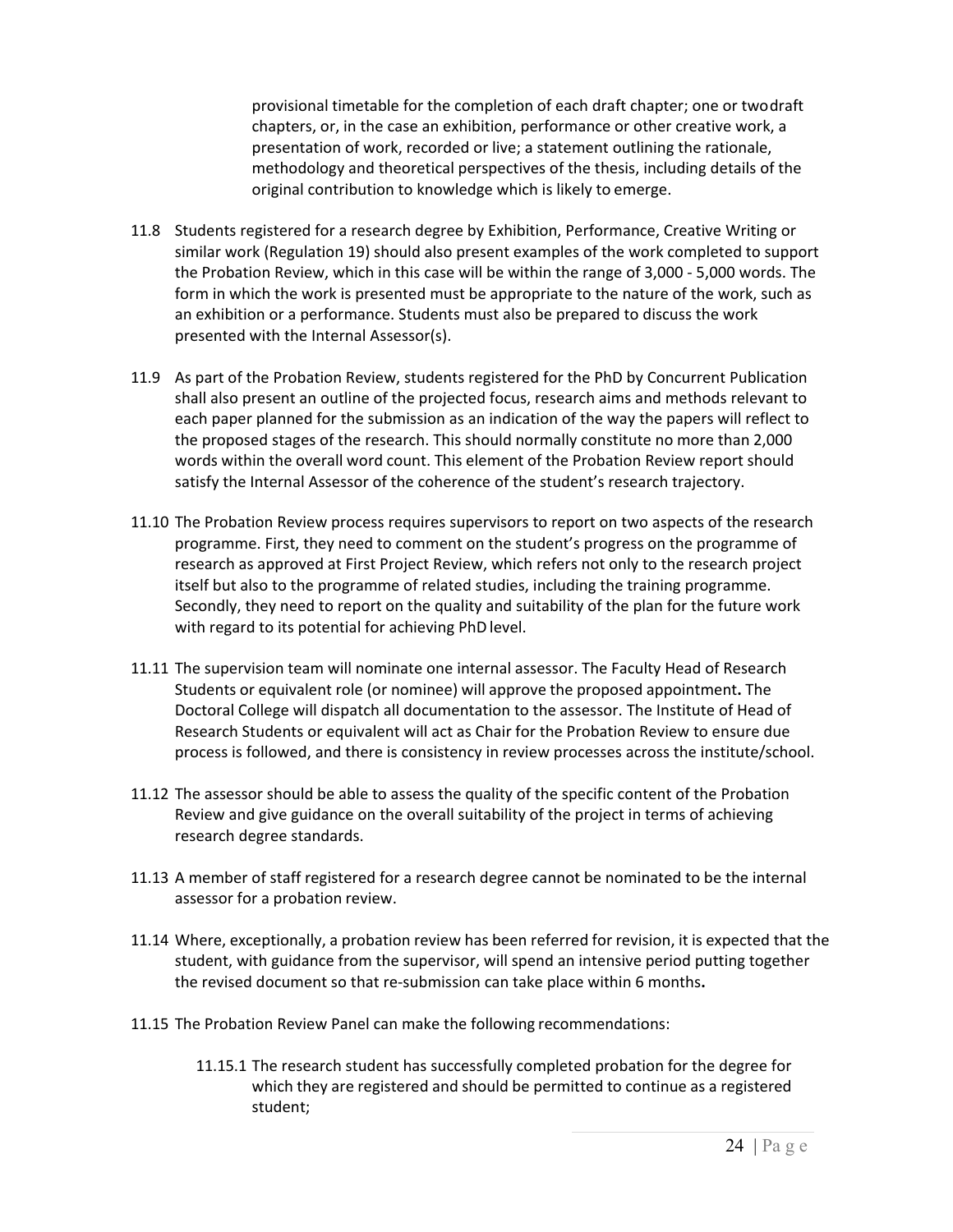- 11.15.2 The student has not successfully completed probation and will be required to remain on probation for a period of no more than six months and complete a further and final probation review at the end of that period (only to be usedin exceptional circumstances);
- 11.15.3 The student has not successfully completed probation for the degree for which they are registered and should be permitted to register for a lower award (only in the case of research students registered for the degree of PhD or equivalent);
- 11.15.4 The student has not successfully completed probation and should have their registration closed.
- 11.16 Students submitting their Probation Review will be required to undergo a formal interview with the assessor. The student will be informed of the arrangements for the interview by the supervisor. Where a Probation Review has been referred for re- submission, a second interview with the assessor is at their discretion.
- 11.17 Before approving the probation review to confirm doctoral status, the Research Degrees Committee Faculty Review Panel must be satisfied that the student has made sufficient progress and that the proposed programme provides a suitable basis for work at doctoral standard which the student is capable of pursuing to completion. All students will be required to undertake an oral assessment as part of the probation review process.
- 11.18 In the case of a student registered for PhD by Concurrent Publication, a further possible outcome is the requirement that the student revert to the conventional dissertation route. If the Probation Review is declined by the Faculty Review Panel this will result in the registration reverting to that of Master of Philosophy. In that case, a student registered to complete the PhD by Concurrent Publication will be required to present a conventional MPhil dissertation.
- 11.19 Ethical Review shall be an obligatory part of the probation review process for all research degree students.
- 11.20 All research undertaken towards the completion of a research degree at De Montfort University should be conducted:
	- 11.20.1 within the law
	- 11.20.2 with academic integrity
	- 11.20.3 in accord with a relevant code of research ethics
- 11.21 Research students and their supervisor must seek ethical or statutory approval for research involving human or animal subjects, lasers, biological and/or radiological hazards prior to commencement of work that falls within such approvals.
- 11.22 The responsibilities of students are detailed below:
	- 11.22.1 research degree students have personal responsibility for the maintenance of high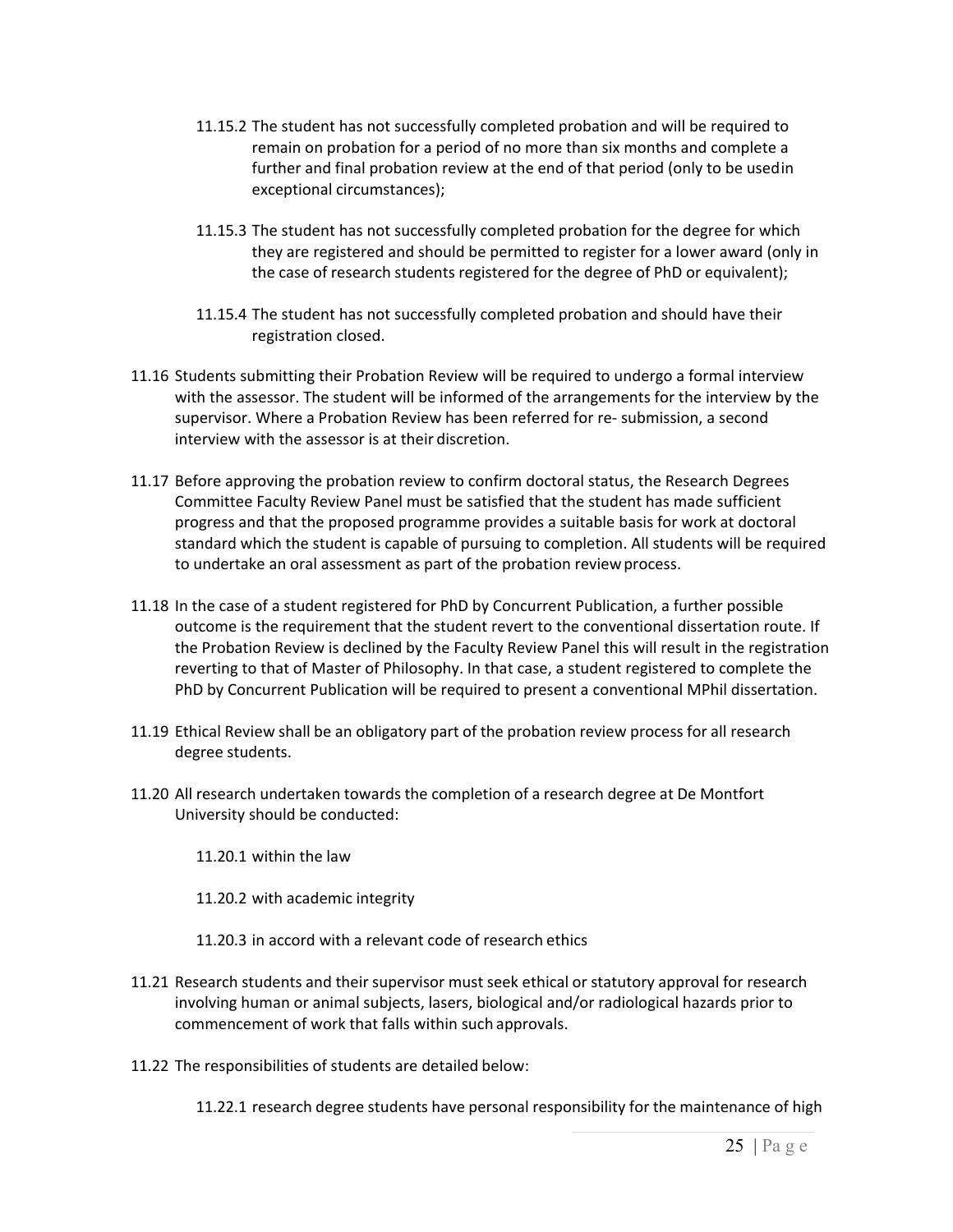standards of ethics in the conduct of their research;

- 11.22.2 research degree students must familiarize themselves with a relevant code of research ethics and conduct their enquiry in accord with the recommendations and requirements of that code;
- 11.22.3 where research is given approval by a relevant Research Ethics Committee of De Montfort University, this does not absolve the student from personal responsibility with regard to the continued observance of high standards of research ethics throughout the duration of the research;
- 11.22.4 codes of ethics do not provide researchers with rules that cover all circumstances. Sometimes decisions need to be made that involve matters of academic, professional and moral judgement. In such circumstances, there needs to be a conscious consideration of the issues and explicit justification for the decisions taken;
- 11.22.5 responsibilities of the University with regard to the ethical approval of research undertaken as part of a research degree are specified in Section 6 of the University's Research Degrees Regulations.

#### **Nomination of Internal Assessor and Guidelines**

- 11.23 In putting forward an application for Probation Review, the supervisor will be asked to nominate one member of university staff as a potential Internal Assessor. The supervisor shall obtain the consent of the internal assessor prior to their possible appointment and in advance of submission of the probation review and form. The Faculty Head of Research Students or equivalent role (or nominee) approves the nomination for appointment as the Internal Assessor.
- 11.24 The probation review should include a brief review and discussion of the work already undertaken and a statement of the intended further work, including details of the original contribution to knowledge which is likely to emerge.
- 11.25 In order to assess the suitability of a probation review, Internal Assessor should take note that:
	- 11.25.1 the MPhil is awarded for a critical investigation and evaluation of anapproved topic and a demonstration of an understanding of research methods appropriate to the chosen field;
	- 11.25.2 the PhD is awarded for a critical investigation and evaluation of an approved topic which results in an independent and original contribution toknowledge and an understanding of research methods appropriate to the chosenfield;
- 11.26 After scrutinising the probation review and conducting the formal interview withthe student, the Internal Assessor submits a report to recommend or not recommend that the probation review be approved by the Faculty Head of Research Students or equivalent role (or nominee). This approval also includes a moderation of the report submitted by the Internal Assessor to ensure there is consistency in review processes across the institute/school.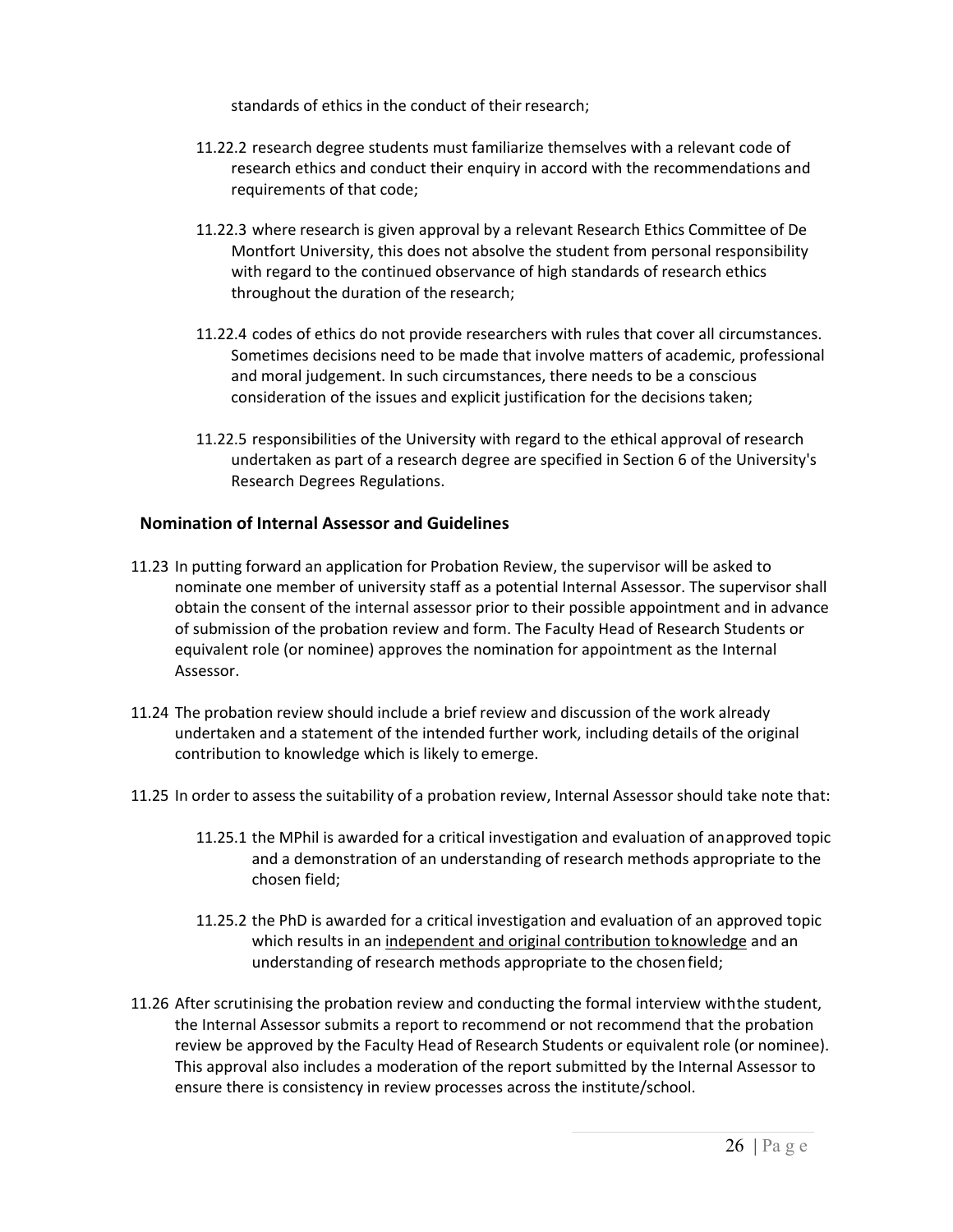### **12. Lengths of Registration and Maximum Periods of Time Before Submission**

12.1 The minimum and maximum periods of registration, shown both in months and calendar years, are normally as follows:

|                               | Minimum                                    | Maximum                 |
|-------------------------------|--------------------------------------------|-------------------------|
| MPhil                         |                                            |                         |
| Full-time                     | 12 months (1 year)                         | 24 months (2 years)     |
| Part-time                     | 24 months (2 years)                        | 48 months (4 years)     |
| PhD                           |                                            |                         |
| Full-time                     | 36 months (3 years)                        | 48 months (4 years)     |
| Part-time                     | 48 months (4 years)                        | 72 months (6 years)     |
| PhD by Concurrent Publication |                                            |                         |
| Full-time                     | 36 months (3 years)                        | 48 months (4 years)     |
| Part-time                     | 48 months (4 years)                        | 72 months (6 years)     |
| PhD by Published Works        |                                            |                         |
| Part-time                     | 12 months (1 year)                         | 24 months (2 years)     |
|                               | PhD through Extended Professional Practice |                         |
| Full-time                     | 12 months (1 year)                         | 24 months (2 years)     |
| Part-time                     | 24 months (2 years)                        | 48 months (4 years)     |
| MA/MSc by Research            |                                            |                         |
| Full-time                     | 12 months (1 year)                         | 15 months (1 % years)   |
| Part-time                     | 24 months (2 years)                        | 30 months (2 1/2 years) |
| DBA                           |                                            |                         |
| Full-time                     | 36 months (3 years)                        | 48 months (4 years)     |
| Part-time                     | 48 months (4 years)                        | 72 months (6 years)     |

- 12.2 Extensions beyond the maximum period are solely at the discretion of the Faculty Head of Research Students or equivalent role (or nominee) and APVC Research. Application for an extension must be made to the Panel, on the PGR records management system and with the support of the student's First Supervisor, **before** the approved period of registration has expired.
- 12.3 Approved interruptions will be taken into account when a student submits an Extension to Period of Registration form on the PGR records management system.
- 12.4 Submissions after the approved period of registration are not permitted, unless with the approval of the Faculty Head of Research Students, or equivalent role, on exceptional grounds.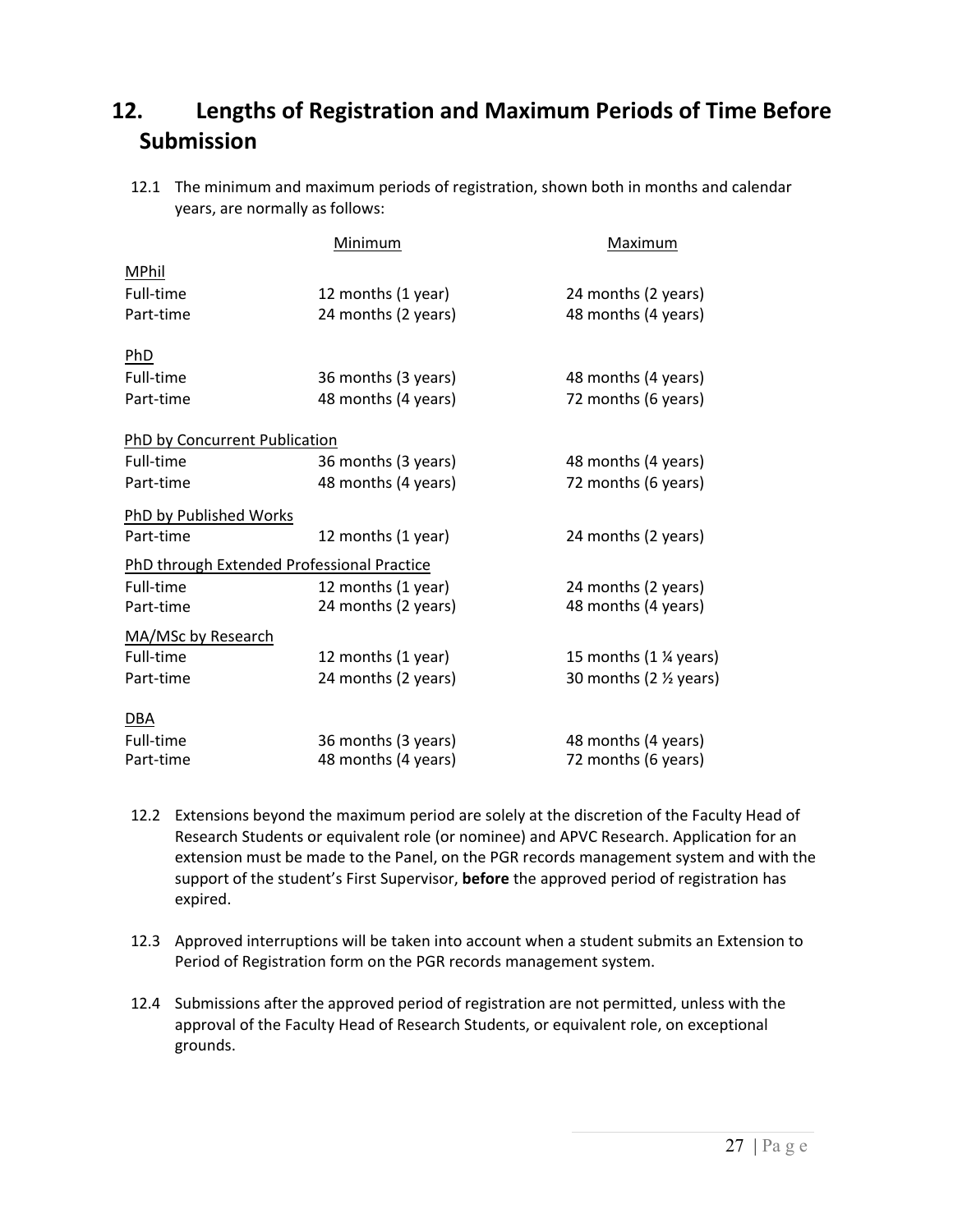### **13. Extension of Period of Registration**

- 13.1 Where you may need to go beyond your maximum registration period, normally you can apply once for your period of registration to be extended to take account of the changed circumstances. The maximum period of time for which extension can be considered is twelve months. You should note that you will continue to be liable for fees during an extension period.
- 13.2 When submitting an Extension to the Period of Registration form on the PGR records management system, the student must produce a thesis outline agreed with the supervisor and can present such evidence to represent the case. An interview will be held, either face to face, or over the telephone by the Faculty Head of Research Students or equivalent role or nominee and they will forward the recommendation to the APVC Research for approval.
- 13.3 The internal assessor will assess the application on the following criteria:
	- 13.3.1 Substantial progress already made with respect to an agreed thesis outline;
	- 13.3.2 Whether the work is still timely;
	- 13.3.3 Availability of time and resources to complete the work;
	- 13.3.4 Whether there has been a significant disruption of studies sufficient to warrant the extension requested
	- 13.3.5 Supporting written evidence will normally be provided, for example:
		- 13.3.5.1 Accidents (accompanied by a medical certificate)
		- 13.3.5.2 Death of a close relative (accompanied by a death certificate).
		- 13.3.5.3 Ill health (of the student, accompanied by a medical note).
		- 13.3.5.4 Serious ill health of a close relative (accompanied by a medical certificate, especially where the student has to assume the roleof carer).
		- 13.3.5.5 Unexpected events e.g. theft (accompanied by a police report), equipment not being delivered or failing equipment.
		- 13.3.5.6 Parental leave (the student should make a request before the leaveis due to begin).
		- 13.3.5.7 Problems beyond the control of the student (e.g. problems originating in the school, such as the supervisor leaving the university).
- 13.4 Examples which are unlikely to lead to agreement on extension:
	- 13.4.1 Where a student has been registered on a full-time basis and is making a request on the basis of pressures of work in connection withemployment.
	- 13.4.2 Where the request is based on the grounds that the student has got married or wants a honeymoon period. This should normally be taken from the student's annual leave entitlement.
	- 13.4.3 Where there is no clear relationship between the amount of extra timebeing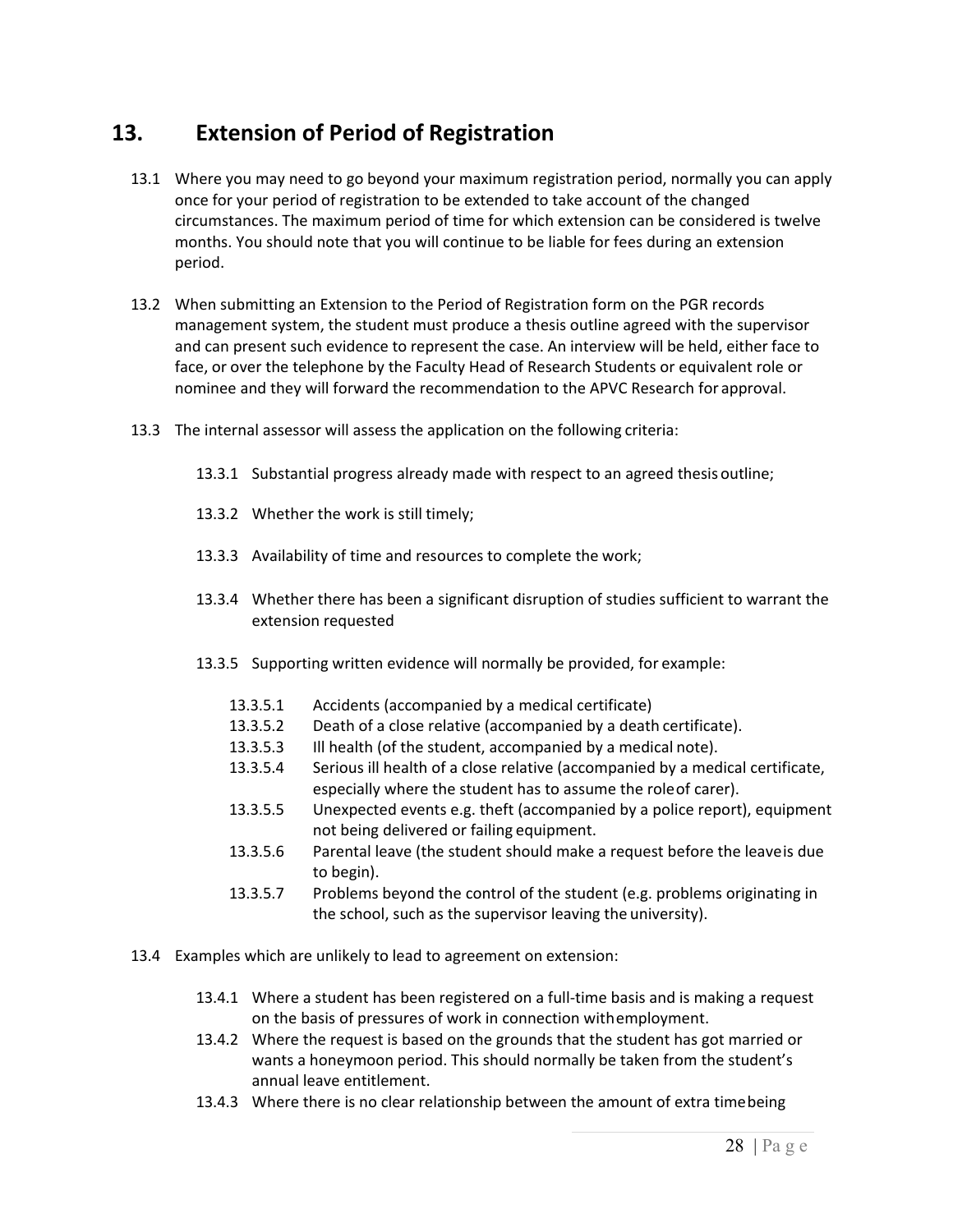requested and the problem being encountered by the student.

### **14. Interruption of Registration**

- 14.1 Where you are prevented from carrying out all aspects of the research, by a good cause, you may apply for your registration to be interrupted. You can normally apply for up to two periods of interruption to your registration. Short interruptions, for example short breaks due to illness, will not warrant the granting of an interruption.
- 14.2 Applications must be made to the Faculty Head of Research Students or equivalent role (or nominee), using the appropriate form on the PGR records management system and with the authority of the First Supervisor (or nominee). Interruptions of study are normally granted for not less than six months and no more than one year. The Faculty Head of Research Students or equivalent role, or nominee, interviews the student, if necessary, and forwards a recommendation to the APVC Research for approval.
- 14.3 The application will be assessed based on whether there is likely to be a significant disruption of studies sufficient to warrant the interruption requested.
- 14.4 Supporting written evidence will be required, for example for:
	- 14.4.1 Accidents (accompanied by a medical certificate);
	- 14.4.2 Death of a close relative (accompanied by a death certificate);
	- 14.4.3 Ill health (of the student, accompanied by a medical note);
	- 14.4.4 Serious ill health of a close relative (accompanied by a medical certificate, especially where the student has to assume the role of carer);
	- 14.4.5 Unexpected events e.g. theft (accompanied by a police report), equipment not being delivered or failing equipment;
	- 14.4.6 Parental leave (the student should make a request before the leave is due to begin);
	- 14.4.7 Problems beyond the control of the student (e.g. problems originating in the school, such as the supervisor leaving the university).
- 14.5 The Panel will not consider retrospective interruptions. Exceptionally, a retrospective interruption may be granted by the APVC Research.
- 14.6 Fees are not payable during an interruption of registration because it is assumed that resources, such as library study and/or lending access and access to the supervision team are not being used. If supervision continues, then the student status reverts to active fee paying.
- 14.7 If interruption of registration is approved, the Doctoral College will notify relevant departments within the University to ensure that your registration is also interrupted for the same period. An extension of an equal duration to the interruption will be added to the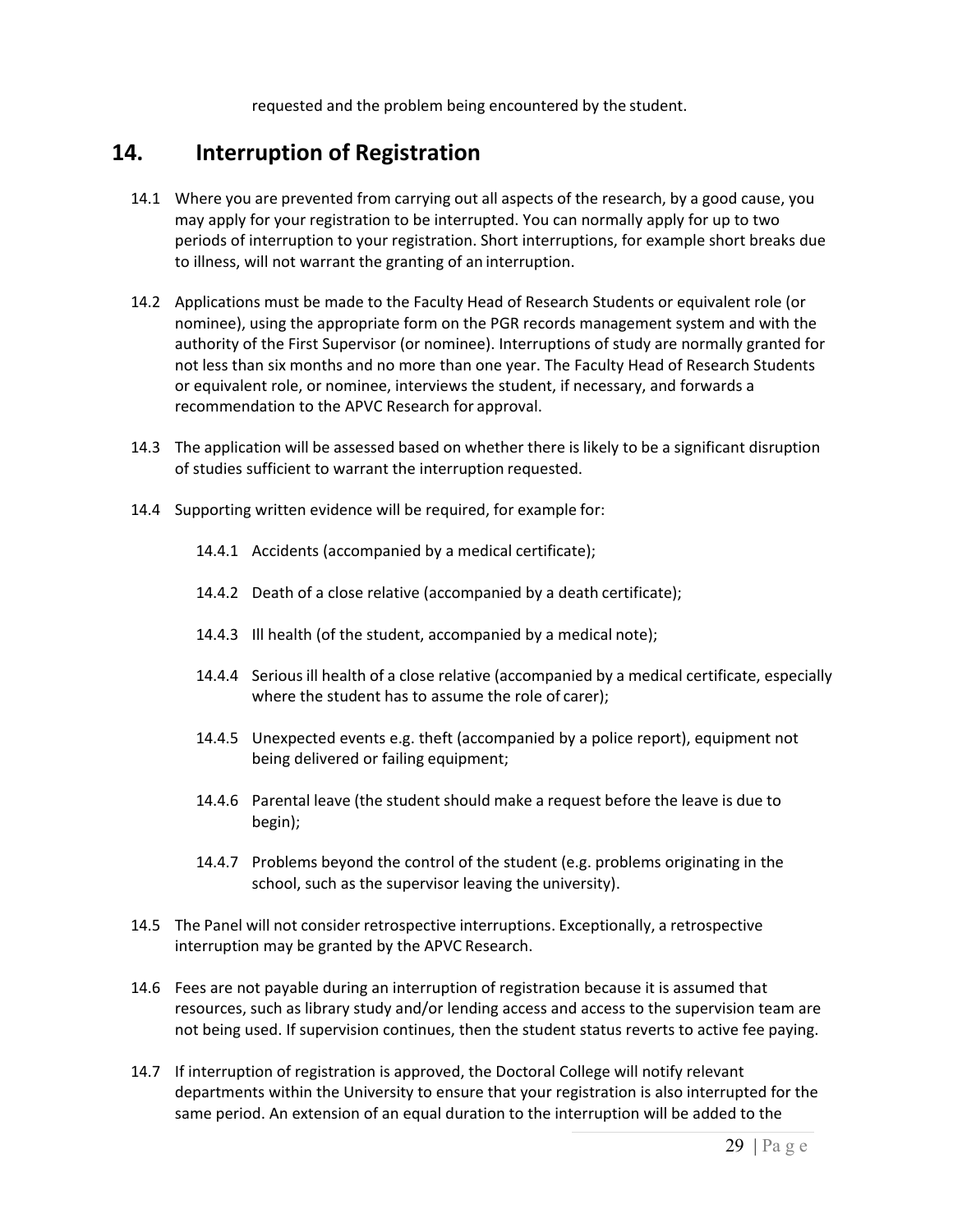student timeline. If an equal extension is not required, the relevant question on the interruption form should indicate this. On return to the University, the Doctoral College needs to be informed that the student is resuming studies. It is not necessary to apply for **registration** for the research degree to be restored but it is necessary for the student to complete the **re-registration** procedure with the Doctoral College (where relevant).

14.8 UK Research and Innovation (UKRI) guidelines shall be adhered to when a scholarship student interrupts due to Maternity, Paternity or Adoption leave.

### **15. Change in Approved Mode of Study**

- 15.1 When the research student registers for a research degree, approval is given for the programme of research to be pursued either full-time or part-time. If, through a change of circumstances, such as a change in employment or in financial position, a student wishes to change their mode of study from full-time to part-time, or vice versa, the student must apply to the Faculty Head of Research Students or equivalent role (or nominee) for approval. A student can normally apply for up to two changes in mode during their registration. A change in mode of study affects the date by which the student would be expected to complete their programme of research. Guidance should be sought from the Doctoral College on the revision of expected dates ofcompletion.
- 15.2 Overseas students who are studying full-time in the UK would have to prove that their visa status allows a change to part-time study.
- 15.3 Students will need to complete the Change in Mode Request form on the PGR records management system, clearly stating the change they wish to make, and indicating, in consultation with the Doctoral College, the date on which the change comes into effect. Students also need to indicate the main reason for wishing to change their mode of study, and their application must be supported by their supervisors to indicate that they recommend the proposed change.
- 15.4 Should the change be approved, the Doctoral College will ensure that relevant departments within the University are informed so that adjustment can be made to fees, where relevant.
- 15.5 No change of mode shall be considered following the commencement of the Research Completion Period. This is to ensure that University statistics more accurately reflect the mode under which the work was carried out. There is no negative implication for the student with respect to fees.

### **16. Change in Approved Arrangements for Supervision**

16.1 The supervision team approved by the Research Degrees Committee Faculty Review Panel at First Project Review is an integral part of the research programme. If there is a change in circumstances, such as one of the supervisors leaving the employment of the University or a shift in research direction which requires different or additional subject expertise, it may be necessary to seek approval for a change in supervisors. It is important to note that, in order to avoid potential difficulties, approval for any change in supervisors needs to be sought as soon as possible. Any proposals for a change in the supervisory team can only be made with the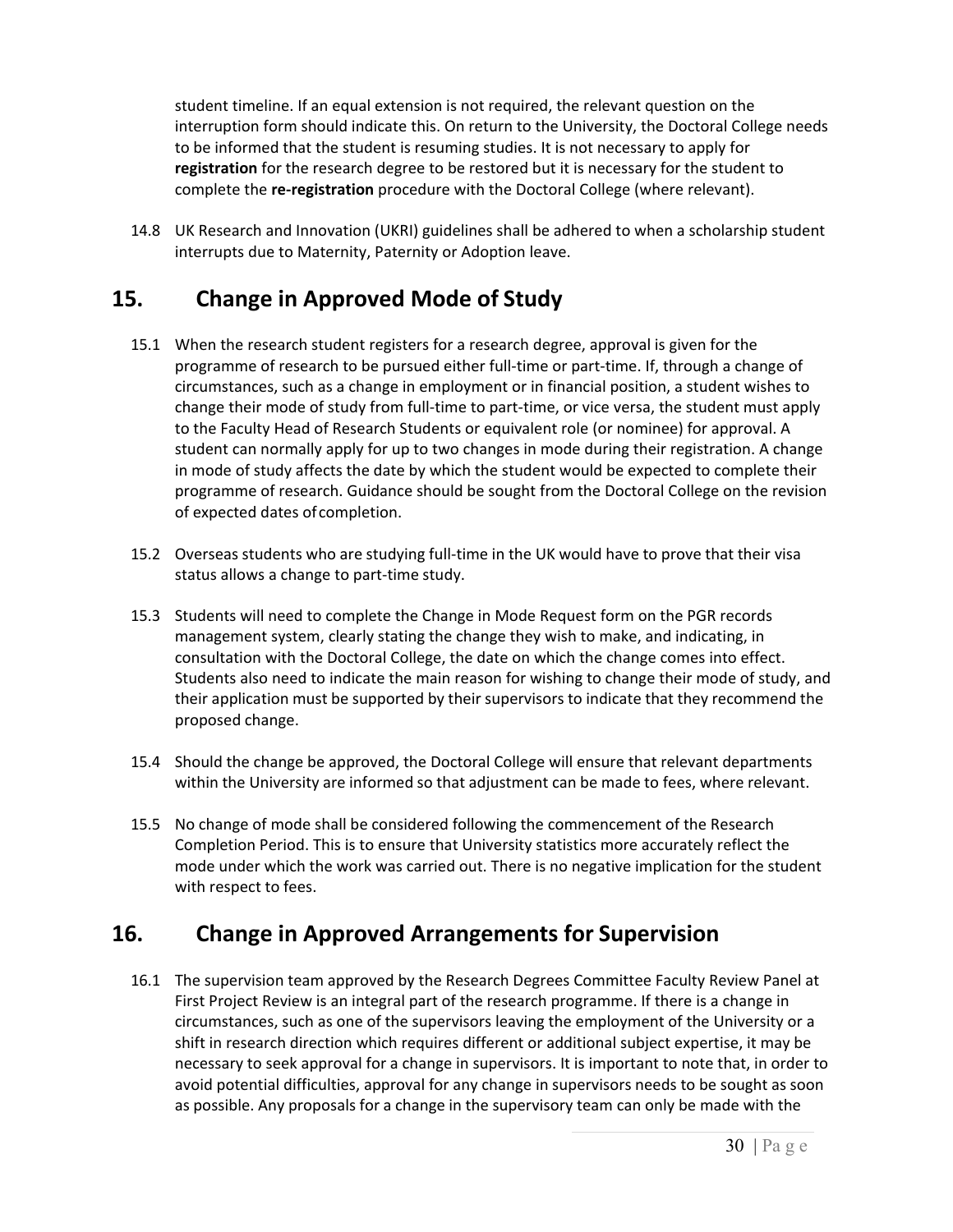agreement of the student, and is the responsibility of the First Supervisor (or nominee).

16.2 The First Supervisor (or nominee) will need to complete the Change in Supervision Request form on the PGR records management system. The reason for the change needs to be described and details of the proposed supervisory team given. If a new supervisor is proposed who has not been approved previously by the Research Degrees Committee Faculty Review Panel as a supervisor, the supervisor's curriculum vitae must be submitted with the application. The student must confirm to indicate agreement with the proposed change.

### **17. Continuation and Closure of Registration**

- 17.1 Continued registration shall be subject to annual monitoring (see Regulation 20).
- 17.2 If a supervisor considers that a research student's academic performance or progress is unsatisfactory, the concerns should be specified in writing to the student normally using the appropriate 'Progress Report' form.
- 17.3 A student who is notified of unsatisfactory academic performance or progress has the right to seek advice from the Faculty Head of Research Students or equivalent role. Supervision of the research should continue following the notification.
- 17.4 If a supervisor considers that a student's performance or progress continues to be unsatisfactory, action may be taken to close the registration of the student. However, the action to close registration may only be taken after a period of time that allows the student to remedy the specified problems. In the case of full-time students, any action to terminate registration must be taken no sooner than two months and no later than six months following the formal notification of unsatisfactory performance or progress. For part-time students, any action to close registration must be taken no sooner than six months and no later than twelve months following the formal notification of unsatisfactory progress.
- 17.5 If closure is chosen as the action to be taken, the appropriate form should be used. The final decision to close will be taken by the APVC Research upon receipt of the necessary signatures.
- 17.6 If the registration of a student is closed under this provision, the Doctoral College will notify the student in writing of the closure of registration, specifying the date from which this takes effect. The formal regulations concerning what to do if a student wishes to appeal against a decision to close registration are contained in Chapter Eight of the General Regulations and Procedures Affecting Students, available on the University's Academic Support Office web pages. A student appeal form must be submitted to the Student Appeals and Conduct Officer within 21 calendar days of the date of the letter from the Doctoral College.

### **18. Notification of Withdrawal of Registration**

18.1 A student may find that, for a variety of reasons, such as ill-health, change of employment or financial problems, they are not able to continue with their programme and that it is necessary to seek formally to withdraw registration. In exceptional cases, supervisors may consider it advisable to seek the closure of a student's registration.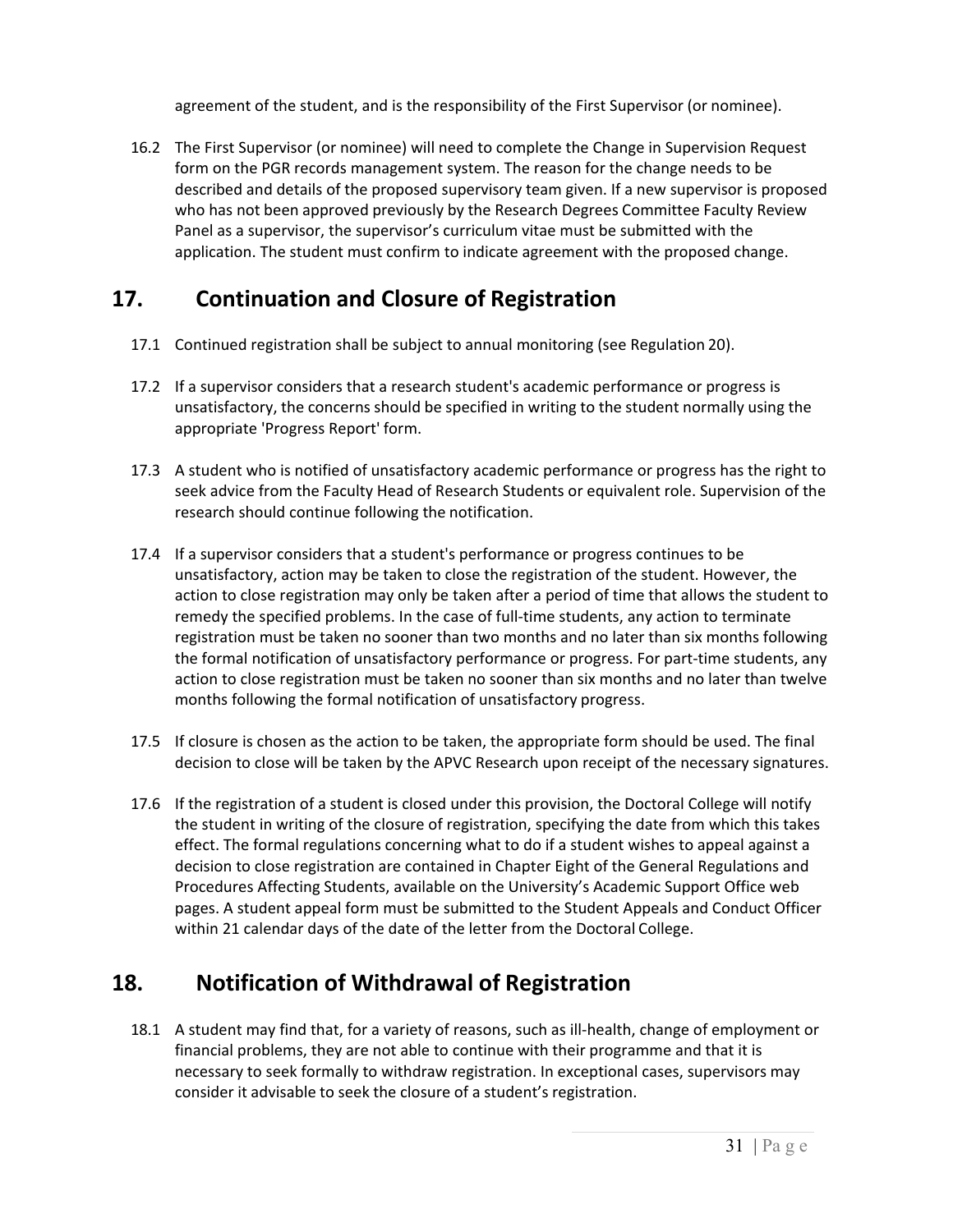- 18.2 A student can request withdrawal from the programme at any time. The Panel will not consider retrospective withdrawals.
- 18.3 The Withdrawal Request form will need to be completed on the PGR records management system. In most cases, the form is completed by the student, indicating, from the list of possibilities provided on the form, the main reason for wishing to withdraw. If the student is unavailable to complete the form, the first supervisor may do so, giving the reasons for the student's unavailability.
- 18.4 The student will be subject to an exit interview which will normally be carried out by the first supervisor. The Doctoral College will ensure that relevant departments within the University are informed so that an adjustment can be made to the fees, where relevant.
- 18.5 Pending formal withdrawal from the programme, the student will continue to be charged fees.
- 18.6 A withdrawal application will not be accepted in the instance where a student is suspected of committing an Academic Offence. In such circumstances the University shall proceed as outlined in Chapter 4 of the General Student Regulations.

### **19. Variations from the Standard Research Programme**

19.1 The following variations from the standard research programme are permissible provided that the approval of the Research Degrees Committee Faculty Review Panel is obtained at First Project Review.

#### **Exhibition, Performance, Creative Writing or Similar Work**

- 19.2 A student may undertake a programme of research in which the student's exhibition, performance, creative writing or other similar work, forms as a point of origin or reference, a significant part of the intellectual enquiry. Such work may be in any field but must have been undertaken as part of the registered research programme. In such cases, the presentation or submission of work relating to exhibition, performance or other creative writing or similar work must be supported by documentation in the form of a thesis which sets the work in its relevant theoretical, historical, critical and/or design context. The thesis must itself conform to the usual scholarly requirements and be of the correct length as defined in Regulation 22.5.
- 19.3 The final electronic copy of the submission must be accompanied by some permanent record (for instance, computer disk, video, photographic record, musical score, choreographic notation, diagrammatic representation) of the exhibition, performance or other creative work where practicable, and this shall be submitted at the same time and be included within the electronic version of the thesis.

#### **Concurrent Publication**

- 19.4 In the case of PhD by Concurrent Publication the following criteria apply:
	- 19.4.1 The intention to present a thesis via this route will be confirmed at the time of the First Project Review. The Faculty Review Panel may decline thesis submission via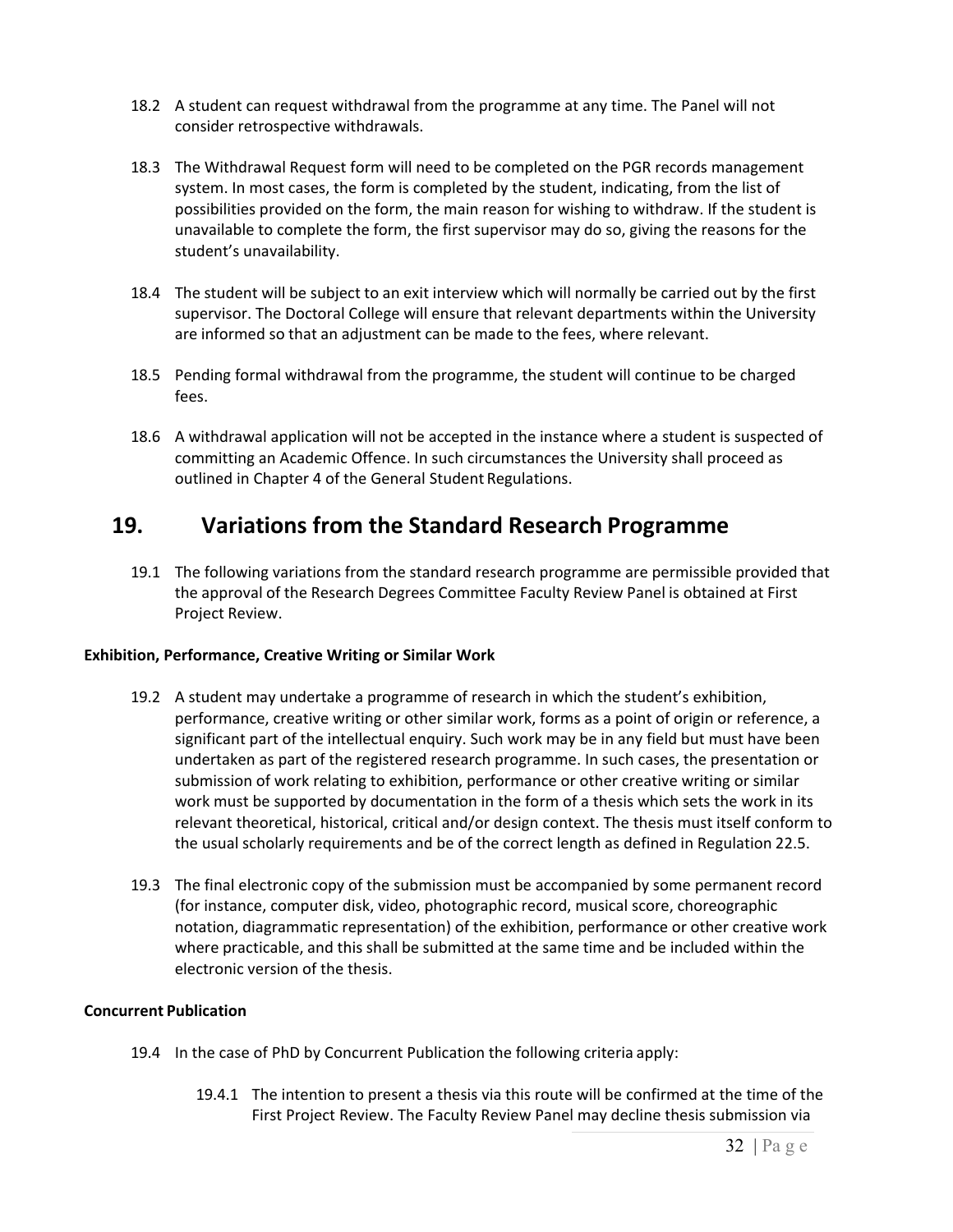this route and in such cases the student will be required to complete the thesis through the conventional route. Subsequent alteration to the intended submission route must be made with the permission of the supervisors, Faculty Head of Research Students or equivalent role and the APVC Research. Requests to revert to a conventional dissertation submission route will not normally be considered after two years of full-time or four years of part- time study have elapsed. A request to move from a conventional PhD dissertation to PhD by Concurrent Publication will be similarly considered.

- 19.4.2 Candidates will follow a supervised programme of research. When pursuing this route, the candidate will write up the results of their research during the period of registration, resulting in a body of no fewer than three papers accepted by, or in a format suitable for submission to, an appropriate journal or equivalent academic publication. In this route it is expected that the papers represent an interconnected approach to the study's core research question(s). Ifthe outcome of probation review is that the candidate will transfer to MPhil, the conventional dissertation route should be followed.
- 19.4.3 The papers comprising the thesis must be presented in the form in which they were published or, if not yet published, the final form submitted for publication. It is understood that the formatting conventions of specific journals will be retained in papers included in the thesis. A single formatting style is not required for the papers that comprise the thesis.
- 19.4.4 The candidate must be the person primarily responsible for producing the first draft of all the papers included in the thesis, and must be responsible for at least 75% of the final content of each paper included. The candidate is therefore considered the 'lead' author in terms of contribution (though not necessarily in terms of the order in which names appear on the paper).
- 19.4.5 In the case of co-authored papers, the candidate must include a statement clearly identifying those elements of the work in which they were not directly involved. The statement should be supported by the supervisors' written confirmation.
- 19.4.6 For each paper included in the thesis, all co-authors must sign a statement confirming that the candidate was responsible for at least 75% of the content and was primarily responsible for the first draft of each paper. The statement(s) shall be included in the thesis. Without the inclusion of this statement in the submitted thesis, the work shall not be eligible for examination. Students and supervisors should therefore be aware of this requirement at every stage in the research process and take steps to ensure that the requirement is met in a timely fashion.
- 19.4.7 Submissions should demonstrate the requirements for the award of PhD, as set out in section 1.5. In addition to the papers presented in published or publishable form, the candidate will include a supporting critical and theoretical narrative of no more than 20,000 words articulating the originality, coherence and methodological validity of the work, which should include:
	- 19.4.7.1 A description of the overall aims of the study and a criticallyfocused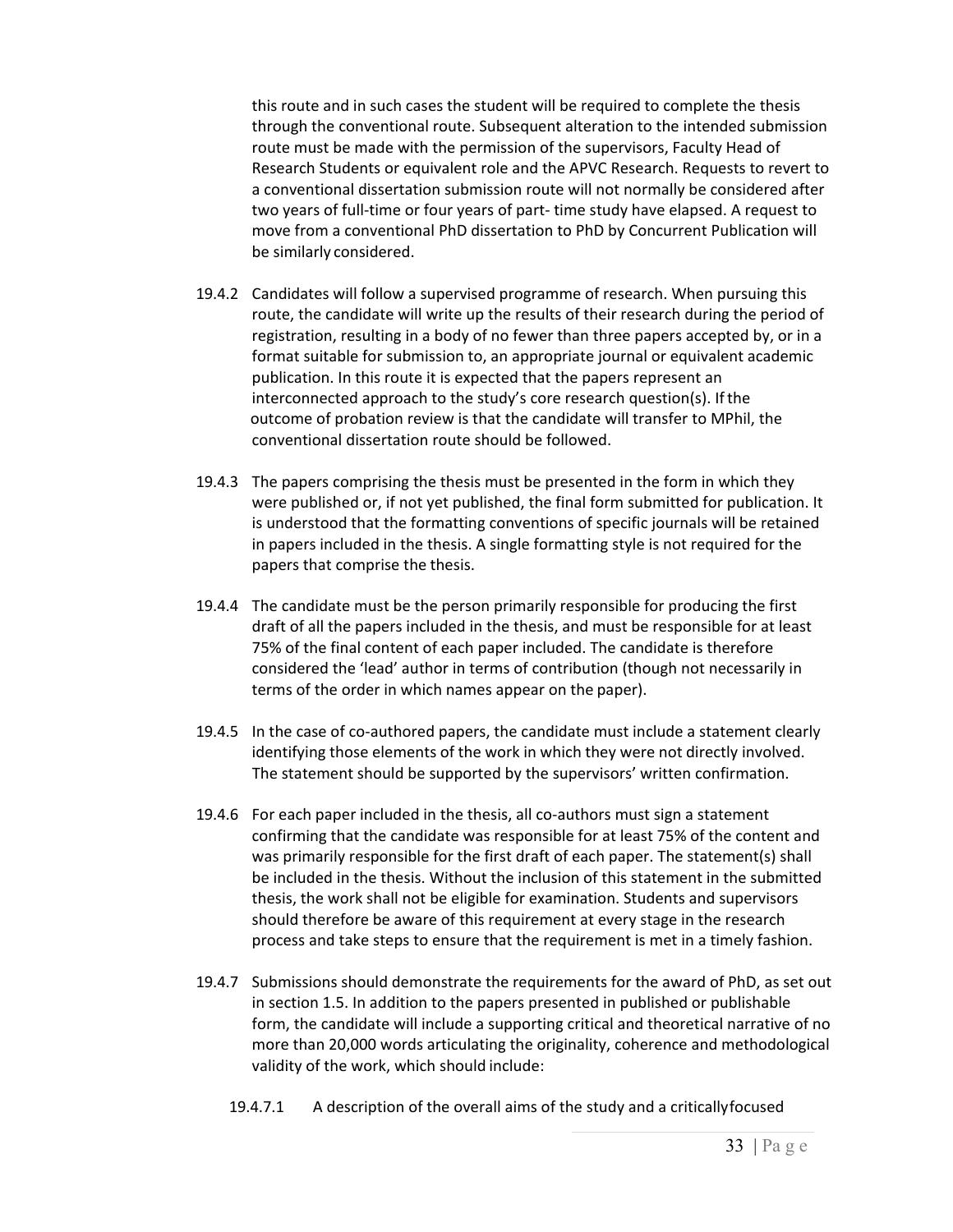background to the work in the context of the relevant literature;

- 19.4.7.2 A description of the research method(s) employed;
- 19.4.7.3 Discussion of the overall findings in relation to the original contribution(s) to knowledge made by the work and a conclusion. Candidates and supervisors should understand that, since the thesis comprises papers in a form suitable for journal publication with a separate critical and theoretical narrative, submissions made by this route are distinct from those in which chapters may comprise material initially published as journal or conference papers subsequently reworked into a conventional thesis format.
- 19.4.8The candidate must ensure that information only briefly described in the papers, such as methodology or experimental detail, is dealt with in full in the thesis by the inclusion of additional material in the critical and theoretical narrative.
- 19.4.9Where a paper may be subject to a publisher's claim on copyright, thecandidate must ensure that permission for its inclusion in the final thesis presentation is granted prior to entering a contract for publication (bearing in mind the eventual online availability of the thesis). Where such permission is obtained, a copy of the permission statement should be included with the thesis. If it has not been possible to obtain permission for the inclusion of a paper in a thesis following successful examination, an electronic version of the thesis with the relevant paper(s) redacted and replaced by a Digital Object Identifier (DOI) may be made available on the University's Institutional Repository.

19.4.10 The entire submission will be a continuous volume.

#### **Submission of Theses in Foreign Languages**

- 19.5 Except where the Faculty Head of Research Students or equivalent role and APVC Research has allowed otherwise, the thesis must be presented and defended in the English language. The procedure for making an exception to the norm is asfollows:
	- 19.5.1 the case must be made and accepted by the Faculty Head of Research Students or equivalent role and APVC Research before First Project Review so that the student and the supervisors are clear from the outset of the language(s) in which the thesis is to be written and the oral examination is to beconducted;
	- 19.5.2 the case must be fully supported by the first supervisor;
	- 19.5.3 at least one supervisor must be sufficiently expert in the language used tooffer constructive criticism concerning style, structure and content;
	- 19.5.4 approval must not be likely to prejudice the subsequent selection and appointment of examiners. Examiners must be competent in the languageused.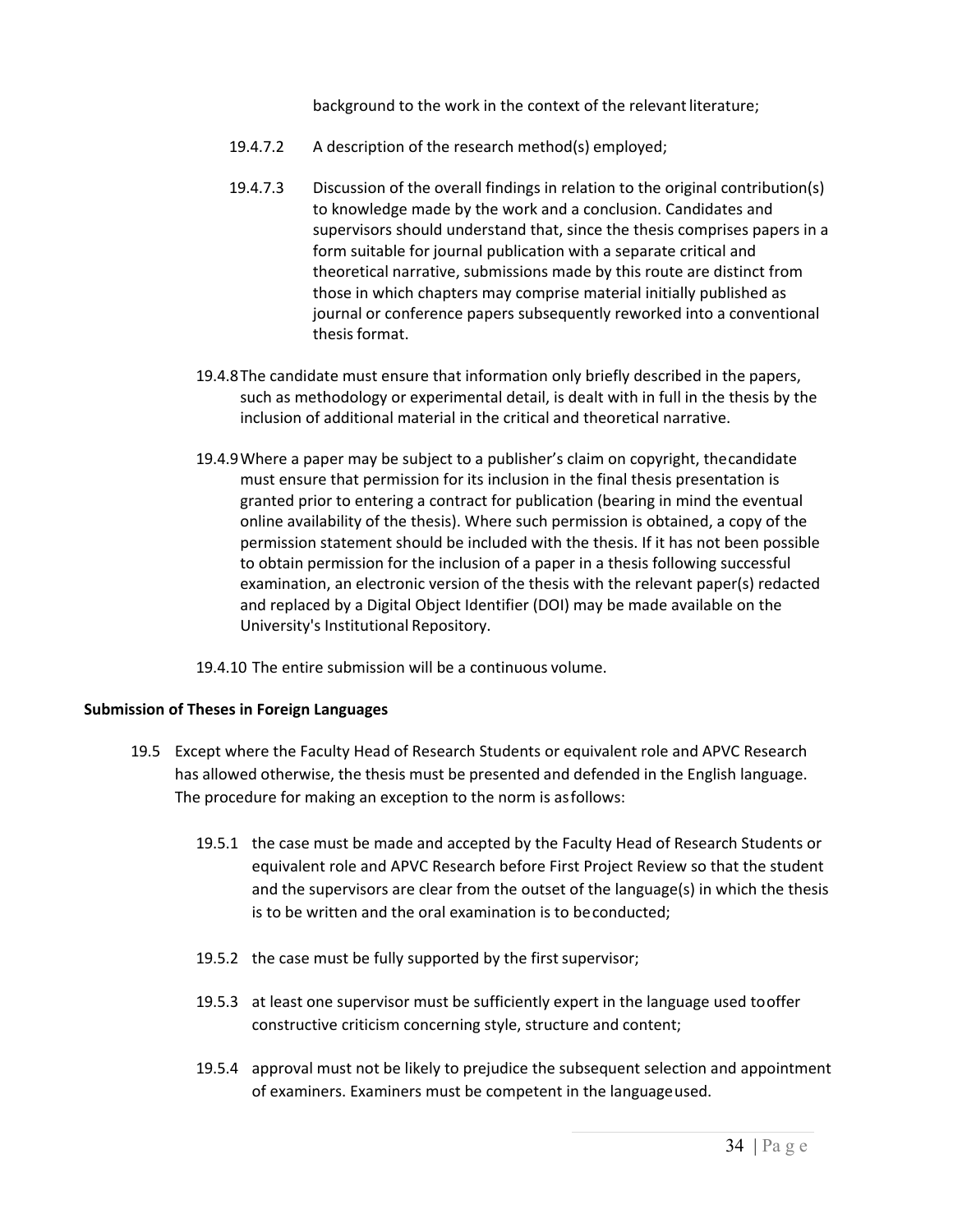- 19.6 Criteria for approval must include identification of positive benefits to the thesis being written in a particular language. A student's lack of ability to write in English is not a valid reason for making a proposal as such a student would not meet the University's admission requirements. As such, approval will only be granted in the most exceptional cases.
- 19.7 The thesis must contain an extended abstract in English, not normally exceeding3,000 words, within the thesis.

#### **Submission of PhD by Published Works**

- 19.8 A member of staff may be permitted by the Research Degrees Committee Faculty Review Panel, to present published work for examination, provided that they're able to fulfil the following:
	- 19.8.1 demonstrate a thorough knowledge of the relevantliterature;
	- 19.8.2 demonstrate a sufficient original contribution to theliterature;
	- 19.8.3 demonstrate a sustained research effort in the work represented bythe publications;
	- 19.8.4 satisfy the conditions of Regulation 1.5 in that the submitted work should:
		- 19.8.4.1 represent a substantial, continuous and coherent body of work on a particular theme; and
		- 19.8.4.2 demonstrate critical investigation and evaluation of the topicof research; and
		- 19.8.4.3 constitute an independent and original contribution to knowledge; and
		- 19.8.4.4 demonstrate the student's ability to undertake further research without supervision.
	- 19.8.5 the applicant is either a permanent member of staff or on a fixed term contract of at least three years duration and is either full-time or pro-rata normally of at least 0.5 full-time equivalent. The applicant must have been a member of staff for not less than two years at the time of registration;
	- 19.8.6 a student registered for PhD by Published Works must complete their First Project Review within 6 months of their registration.
	- 19.8.7 the student must provide a declaration at the time of First Project Review that none of the material to be submitted has been used previously as part of a submission for an academic award, whether successful or otherwise;
	- 19.8.8 students registered for a PhD by Published Works are exempt from completing the Development Needs Analysis and all elements of the Researcher Development Programme but can attend any elements of this programme;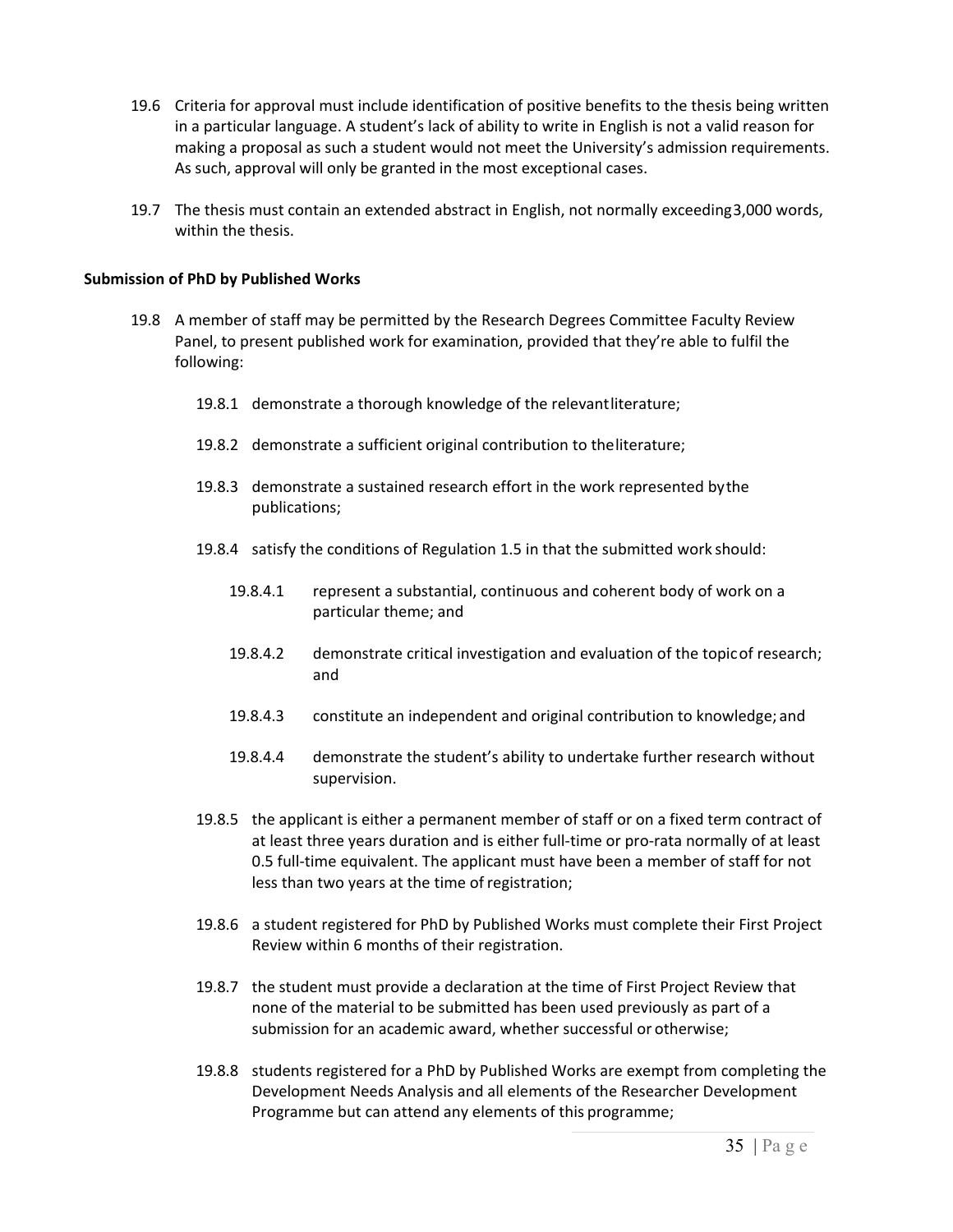- 19.8.9 the student's submission for PhD by Published Works shall includethe publications presented, which shall be:
	- 19.8.9.1 material of a suitable quality to be acceptable by the University forREF submission; and
	- 19.8.9.2 substantial and sufficient to demonstrate an advancement of knowledge
- 19.8.10 the student's submission for PhD by Published Works shall also include exposition and analysis, of approximately 10,000 words, of the workcontained in the publications. The exposition document is regarded as central in enabling the student to demonstrate achievement in relation to the followingcriteria:
	- 19.8.10.1 it shall identify the main problems or issues under discussion; and
	- 19.8.10.2 it shall indicate the direction and thematic consistency ofthe publication(s); and
	- 19.8.10.3 it shall provide an authoritative critique of the work; and
	- 19.8.10.4 it shall locate the work in the context of the relevant literature; and
	- 19.8.10.5 describe and assess the original contribution represented bythe publications submitted;
	- 19.8.10.6 in the case of conjoint publications, detail the extent and scope of the student's contribution in relation to the other authors. In the case of conjoint work, the contribution of a student will be rigorously scrutinised, particularly in the oral examination;
	- 19.8.10.7 indicate a sustained contribution in a coherent field ofresearch
	- 19.8.10.8 the criteria for assessing a student in this situation are the same as for a student submitting a conventional thesis under the Research Degree Regulations.

#### **Submission of PhD through Extended Professional Practice**

19.9 This route is available to professionals or practitioners with substantial professional experience at a senior level and who have a demonstrable portfolio of achievements that have had considerable impact on their profession, on practice or on knowledge, which would, itself, be worthy of a doctoral degree (determined at the application phase). The award would be primarily concerned with the individual contextualising and critiquing their own contributions and deriving further learning from the knowledge outcomes they have achieved within their professional practice. The PhD award through this route offers the professional equivalent to a Practice-Based PhD, focussing on the candidate's quality of critique of outcomes which have emerged from their professional practice in a research context. The focus is situated within the professional working environment and places the candidate at the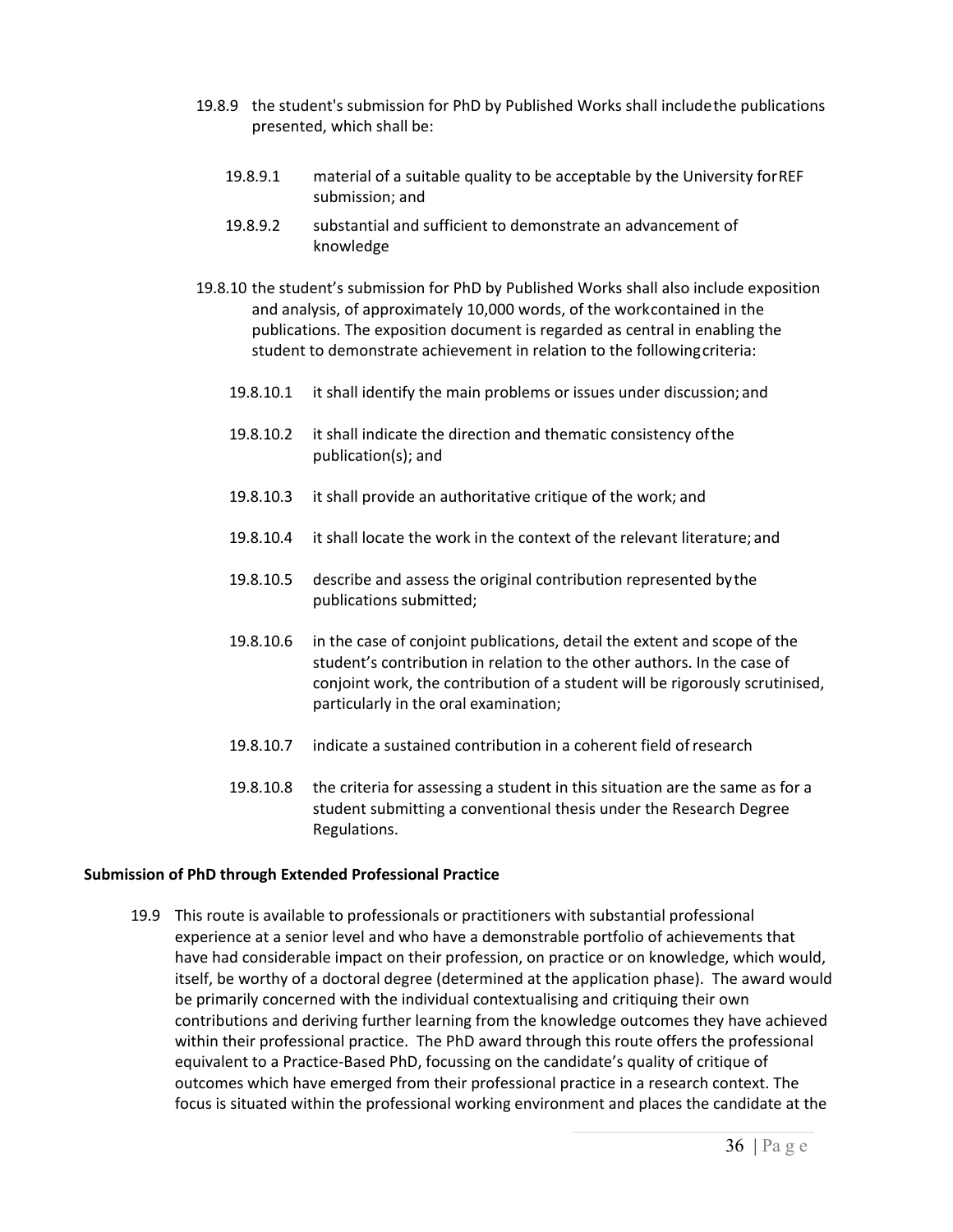centre of the enquiry

- 19.10 The application should be based on an extended portfolio of evidence to show how the candidate has contributed new knowledge to their field, how this has been over and above that to be expected from routine employment at this level and how the candidate has made that contribution a personal contribution, given that many professionals will not work in isolation.
- 19.11 The application for First Project Review must set out the form of the student's intended submission and of the proposed methods of assessment.
- 19.12 The submission and examination of the thesis will be of a thesis which sets the work in its relevant theoretical, historical, cultural and critical context and contextualises and critiques their own contributions, deriving further learning from the knowledge outcomes they have achieved within their professional practice. The thesis must itself conform to the usual scholarly requirements and be of the correct length as defined in Regulation 22.
- 19.13 For the award to be granted, conditions of Regulation 1.5 must be satisfied.
- 19.14 The final electronic copy of the submission must be accompanied by some permanent record (for instance, computer disk or USB) of the portfolio of evidence where practicable, this shall be submitted at the same time as the final thesis.

### **20. Monitoring of Research Student Progress and Feedback**

- 20.1 Progress for research degree students (excluding MA/MSc by Research) is subject to annual review by a panel of at least three research active and relevant academics, including representation of the supervisory team and at least one member who is independent of the supervisory team. Feedback shall be part of this process. If a student requires an extension at the time that annual review is due then this shall form part of the discussion.
- 20.2 Full-time students registered for the award of PhD will not be required to have an annual review in year one, and part-time students will not be required to have an annual review panel meeting in year two. In both these cases the ProbationReview process will replace the annual review.
- 20.3 The annual review shall also include consideration of:
	- 20.3.1 the student's progress with the Researcher Development Programme,as informed by the initial Development Needs Analysis;
	- 20.3.2 any necessary change in the Development Needs Analysis consequent on the progress of the project;
- 20.4 All students registered for a research degree programme shall be expected to pass the annual review stage. Students should be aware that failure in performance at the annual review could result in closure of their registration or the requirement for a PhD student to submit for MPhil.
- 20.5 The 'Progress Report' form outlined in 10.5 to 10.10 provide an additional meansby which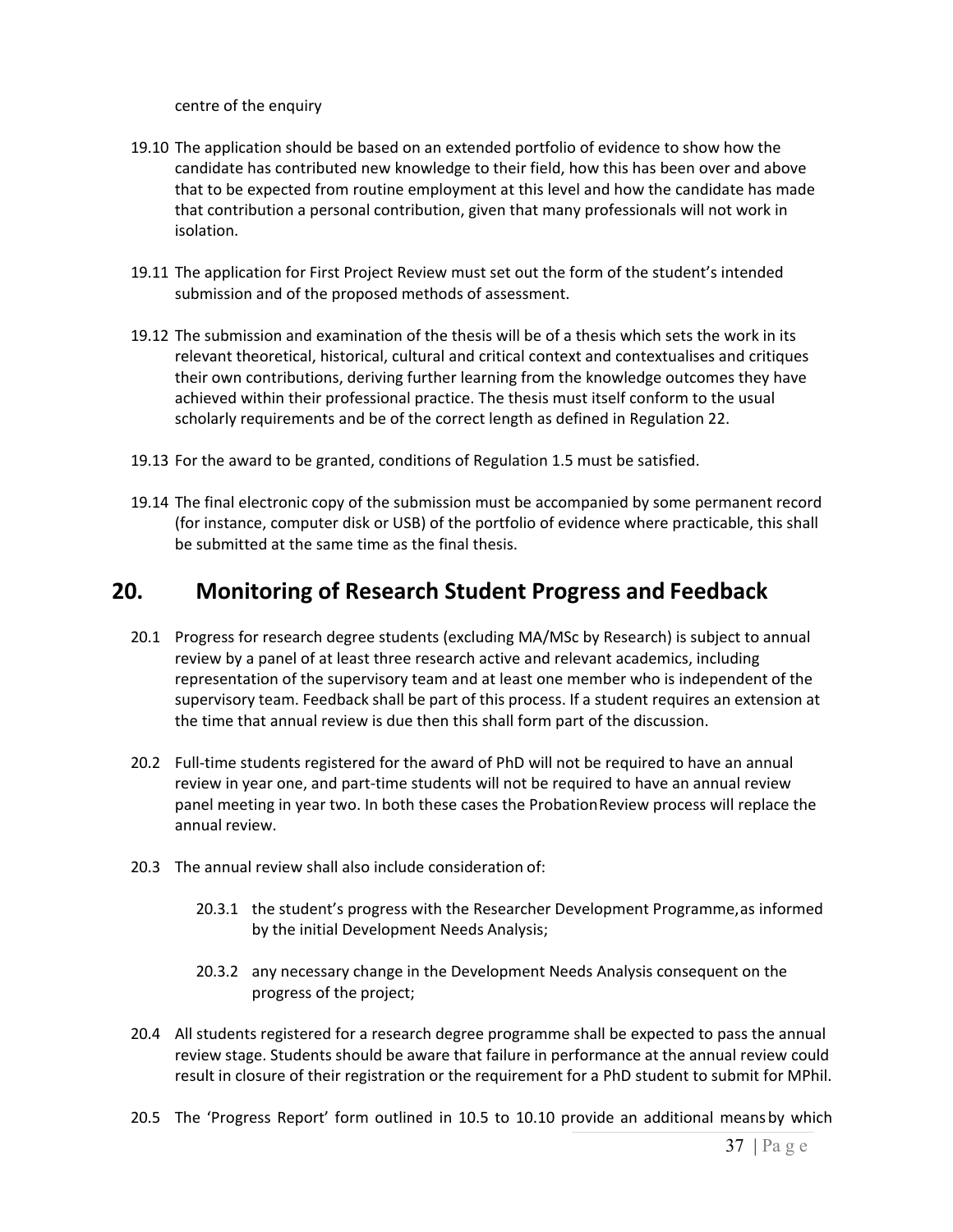progress can be monitored and should be used to determine whether actions agreed by supervisor(s) and the student are satisfactorily carried out.

20.6 If a student feels that the project is not proceeding satisfactorily for reasons outside of their control, or that they do not have an effective working relationship with the supervisor(s), and may feel it is inappropriate or undesirable to wait for the annual monitoring process. In this case, the student is advised to contact the Doctoral College for guidance. It would normally be expected that the student discusses the matter with the First Supervisor (if possible). Failing this, the student should approach the relevant Faculty Head of Research Students or equivalent role. Should the matter still not be resolved, the student should report their concerns to the Chair of Research Degrees Committee to make a final decision.

### **21. Submission of Thesis and Any Other Work**

- 21.1 The thesis must be presented in accordance with the requirements of Regulation 22.
- 21.2 It is the responsibility of the student to ensure that the thesis and/or any other work is submitted to the Doctoral College within the maximum period permitted to the student under Regulation 12.1.
- 21.3 The thesis must be the result of the student's own work. The requirement does not preclude a student obtaining limited assistance with proof reading. When such help is obtained it must be with the prior approval of the supervisor who must be satisfied that the spirit of the 'own work' requirement is not breached.
- 21.4 If a student employed a professional proof-reader for their research thesis the following definition applies:
	- 21.4.1 The role of a proof-reader of a thesis is to ensure that the meaning of the text is not misrepresented due to the quality and standard of the English used. A proof-reader must not:
		- 21.4.1.1 change the text of the thesis to clarify or develop an argument;
		- 21.4.1.2 reduce the length of the thesis;
		- 21.4.1.3 assist with academic referencing;
		- 21.4.1.4 correct factual information;
		- 21.4.1.5 or translate the thesis into English.
	- 21.4.2 A proof-reader may correct spelling, grammar and punctuation accuracy.
	- 21.4.3 If a student obtains the assistance of a proof-reader for the thesis, a statement must be included in the thesis declaring editorial assistance was used.
- 21.5 Students must submit the examinable thesis in electronic format. If the examiners request hard copies, the Doctoral College will provide these.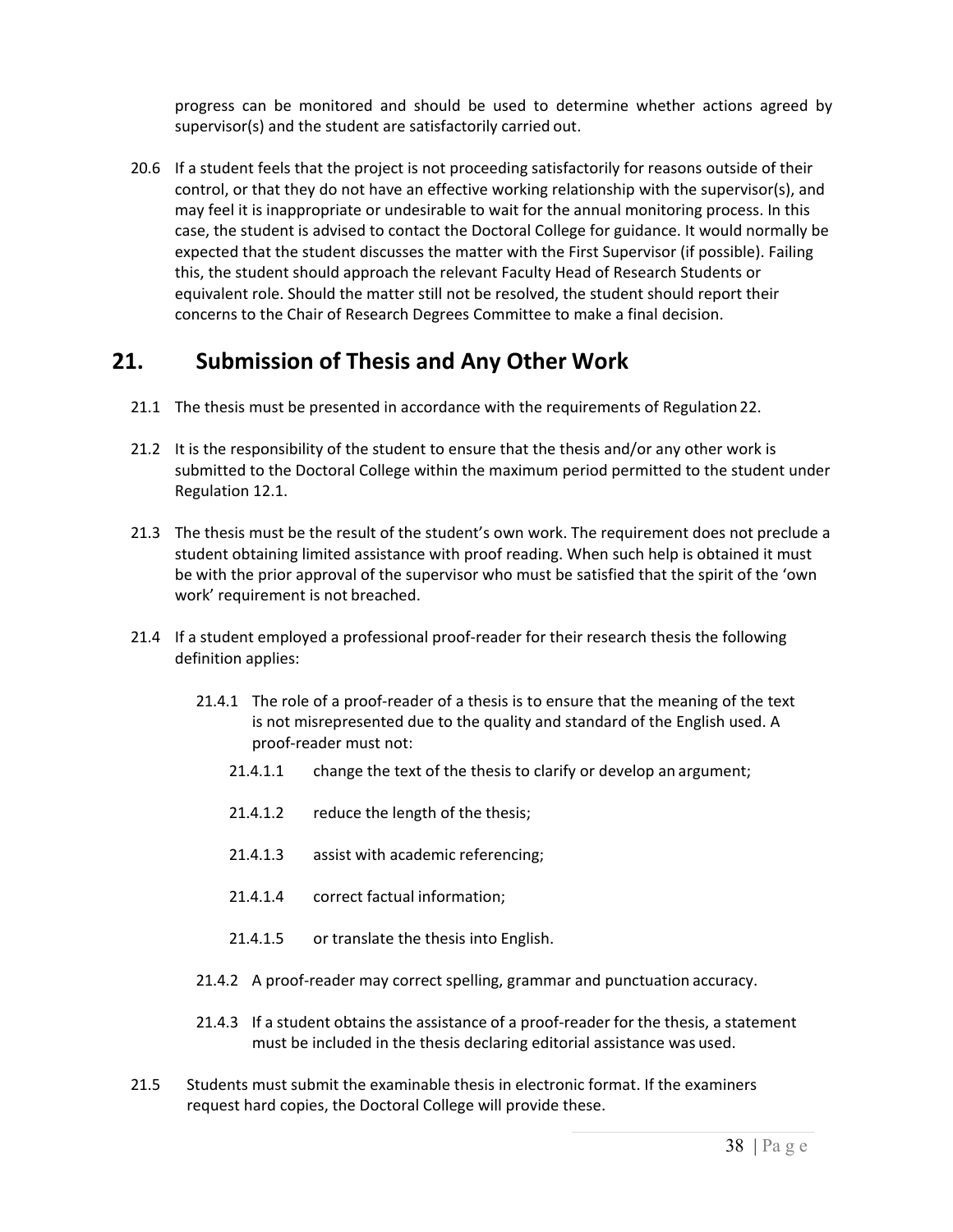- 21.6 The student must submit an electronic copy of the thesis for analysis using Turnitin according to the procedure defined by the Doctoral College.
- 21.7 The submission of the thesis shall be accompanied by the submission of the Student Declaration Form in the PGR records management system, which covers the originality of the work and its compliance with the requirements regarding registration. The form confirmsthat:
	- 21.7.1 the work was solely conducted during the registration for the award withthe University, under University supervision; *or* the nature and extent of any exceptions must be specified;
	- 21.7.2 no material used in the thesis was used in any other submission; *or* indicate nature and extent of any material which forms part of the submission elsewhere;
	- 21.7.3 the work re-presented in the submission was undertaken solely by the student, except as described under Regulation 2.12.
- 21.8 It is the right of the student to submit their thesis for examination against the advice of their supervisory team. The APVC Research will be notified when a student submits against the advice of their supervisory team.
- 21.9 The Doctoral College will send copies of the thesis and the pre-viva form to the Examiners along with other relevant documentation. The First Supervisor will be informed when this has taken place.
- 21.10 No student shall attempt to contact examiners or potential examiners concerning the examination or concerning any matter which could affect the examination.
- 21.11 Post Viva students and supervisors need to ensure independence from the Examiners. Students and supervisors wishing to communicate or seek points of clarity from the examiners will need to do so via the Doctoral College.
- 21.12 After successful completion of all stages of the examination, an electronic copy of the final version of the thesis must be submitted to the Doctoral College in partial fulfilment of the conferment requirements and this shall adhere to all the requirements of Regulation 22.6.
- 21.13 A student must include in the submission the text of any published work producedas part of the programme of work, of which they are the author, provided that:

21.13.1 the work is relevant to the submission; and

21.13.2 the text contains details of thepublication.

21.14 Reports on work relevant to the submission, which had been carried out before a student's registration for the degree, can be appended to the submission, appropriately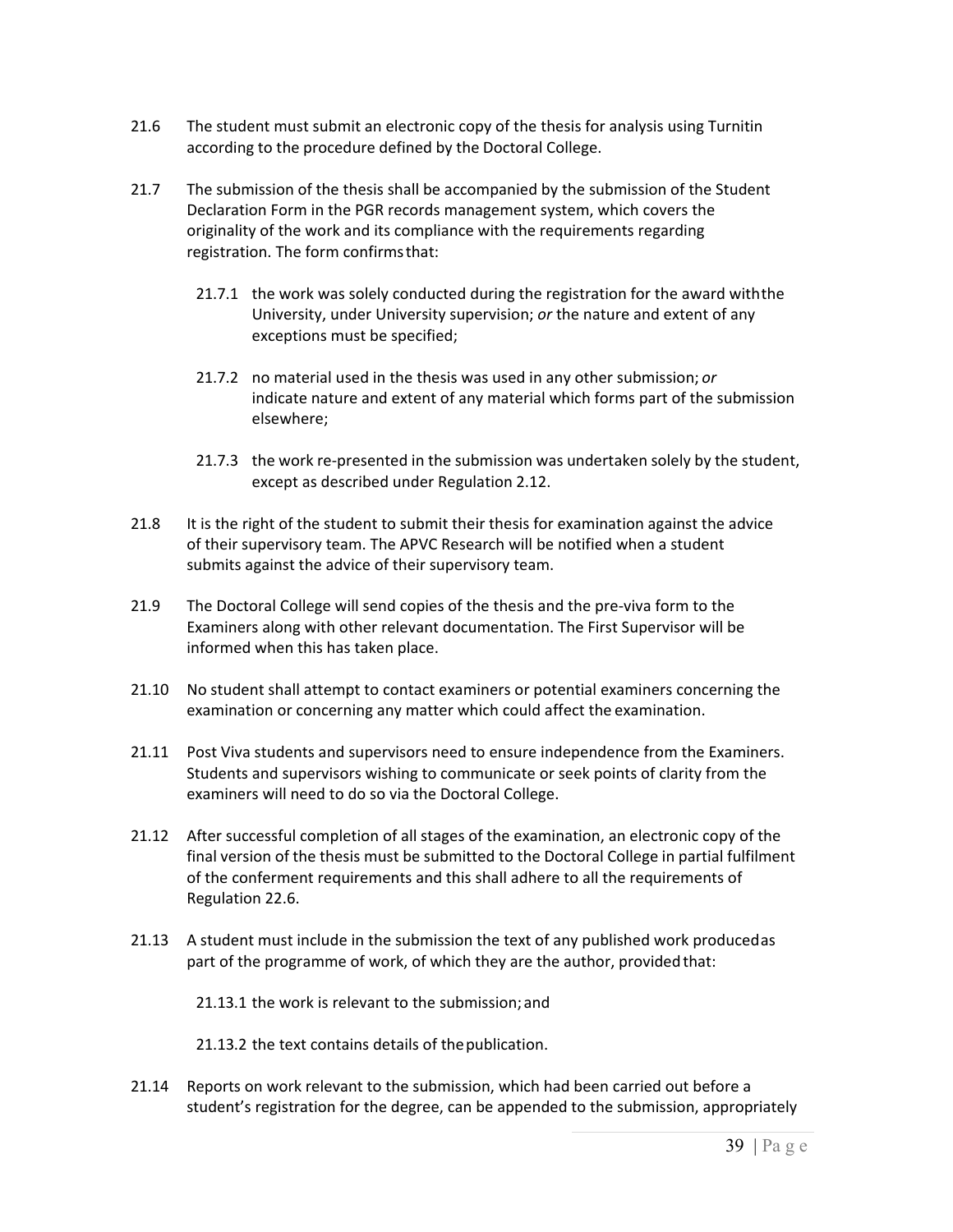annotated, if this is necessary to make the submission complete andunderstandable.

### **22. Presentation of Thesis**

- 22.1 The presentation of a research degree thesis may be made by one of thefollowing routes:
	- 22.1.1 a conventional dissertation, comprising individual chapters that are not in a previously published form;
	- 22.1.2 papers of publishable standard accompanied by a critical and theoretical narrative, as further defined in Regulation 19.4 as PhD by Concurrent Publication;
	- 22.1.3 a substantial body of original creative work, appropriately presented or evidenced, together with a written thesis contextualising the work withinan academic framework (as practice-based research);
	- 22.1.4 a collection of published works demonstrating a significant and original contribution to research as described in Regulation 19.8 as PhD by Published Works.
- 22.2 The thesis must include a statement of the student's objectives and must acknowledge published or other sources of material consulted (including an appropriate bibliography and/or list of references, in an academically recognised format) and any assistance received. There must be an abstract (of approximately 300 words) within the thesis which provides a synopsis of the thesis stating the nature and scope of the work undertaken and of the contribution made to the knowledge of the subjecttreated.
- 22.3 With the exception of PhD by Published Works material produced during the PhD, DBA or MPhil and already published shall be referred to explicitly in the thesis. If desired, copies of the published material can be included with the thesis or attached in some appropriate way. For PhD by Published works Regulation 19.4.9 applies. For the PhD by Concurrent Publication, any material published but not included in the examinable thesis shall also be explicitly referred to as above.
- 22.4 Theses must normally be submitted in A4 format. The Research Degrees Committee may give permission for a thesis to be submitted in another format where it is satisfied that the contents of the thesis can be better expressed in that format.
- 22.5 The text of the thesis should not normally exceed the following length (excluding ancillary data):

PhD Practice Based Research **1000 and 1000 words** 20,000 words Non-Practice Based Research 80,000 words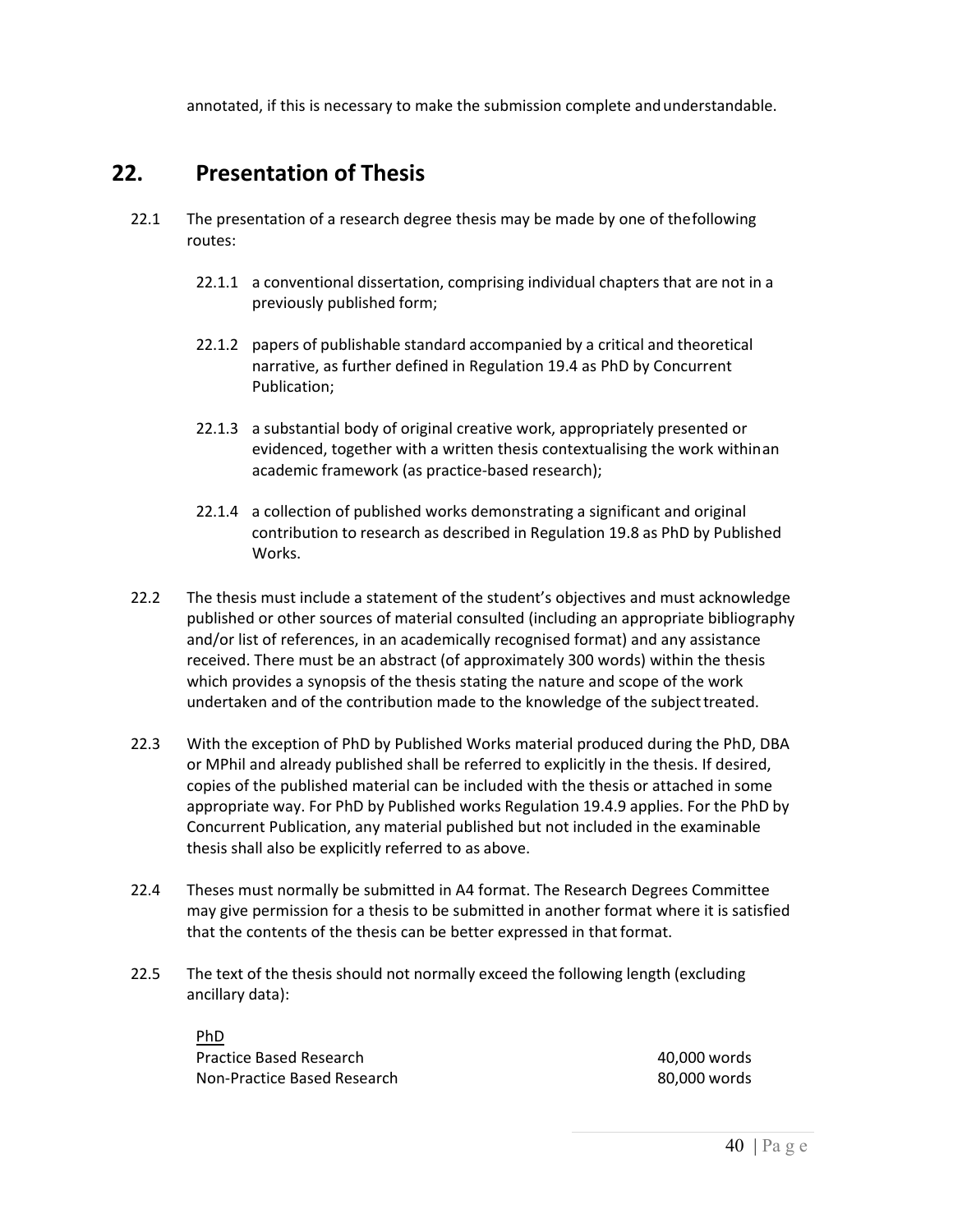| PhD by Concurrent Publication<br>Minimum three journal papers | Variable according to discipline |
|---------------------------------------------------------------|----------------------------------|
| Critical and theoretical narrative                            | 20,000 words                     |
| MPhil                                                         |                                  |
| Practice Based Research                                       | 20,000 words                     |
| Non-Practice Based Research                                   | 40,000 words                     |
| MA/MSc by Research                                            |                                  |
| <b>Practice Based Research</b>                                | 20,000 words                     |
| Non-Practice Based Research                                   | 30,000 words                     |
| PhD by Published Works                                        |                                  |
| Practice Based Research                                       | 10,000 words                     |
| Non-Practice Based Research                                   | 20,000 words                     |
| <u>DBA</u>                                                    | 55,000 words                     |
| PhD through Extended Professional Practice                    | 40,000 words                     |

- 22.6 The following requirements must be adhered to in the format of the thesis.
	- 22.6.1 Students must submit the examinable thesis in electronic format.
	- 22.6.2 the cover page shall bear the title of the work in at least 24pt type. The name and initials of the student, the qualification and the year of submission shallalso be shown on the front board;
	- 22.6.3 the recommended standard for page margins is as follows: Left Margin: 4cm Right Margin: 2cm Top Margin: 2cm Bottom Margin:4cm
	- 22.6.4 double or one-and-a-half spacing must be used in typescript except for indented quotations or footnotes where single spacing can be used. A further half space must be allowed between paragraphs;
	- 22.6.5 pages shall be numbered consecutively throughout the thesis, including any appendices, photographs, and/or diagrams which are included as wholepages;
	- 22.6.6 the title page shall give the following information:
		- 22.6.6.1 the full title of the thesis; this must be the title approved when examination arrangements were made unless subsequently approved by the APVCR and the Faculty Head of Research Students or equivalent role;
		- 22.6.6.2 the full name of the author;
		- 22.6.6.3 the award for which the thesis is submitted in partial fulfilment ofits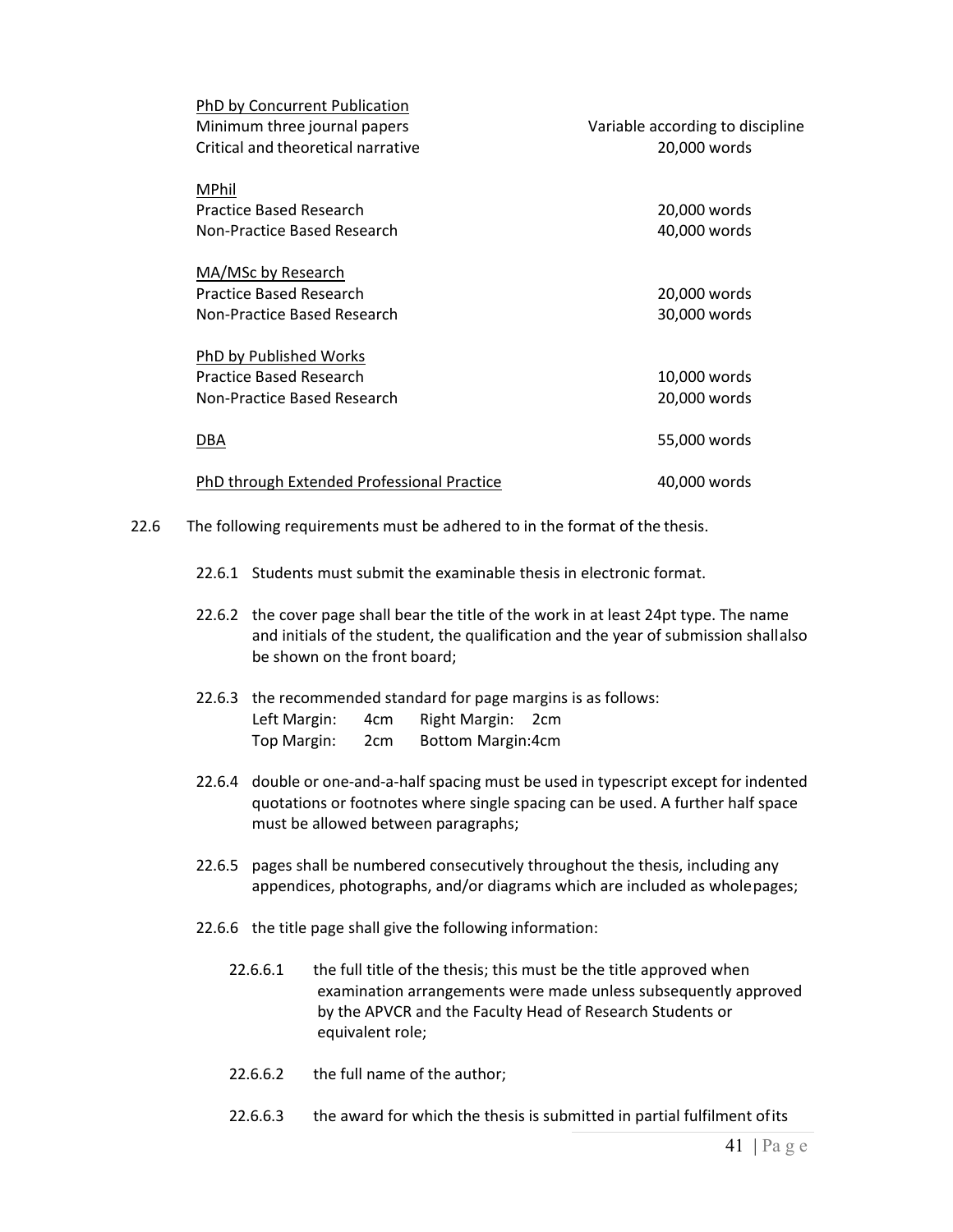requirements;

- 22.6.6.4 that the degree is awarded by De Montfort University;
- 22.6.6.5 sponsor of research where appropriate and Collaborating Establishment, if any;
- 22.6.6.6 the month and year of submission;
- 22.6.6.7 the number of volumes, if more than one.
- 22.6.7 The final thesis is required to be submitted electronically.
- 22.6.8 Submissions for PhD by the concurrent publication route should follow the above guidance for the title page and the critical and theoretical narrative element. A contents section should provide a fully referenced list of papers included in the submission (including Digital Object Identifier (DOI) where relevant). A single formatting style is not required for the papers that comprise the thesis.
- 22.6.9 The electronic copy of the thesis will be submitted to the Institutional Repository in the University Library.
- 22.7 Where the University has agreed that the confidential nature of the student's work is such as to preclude the thesis being made freely available in the library of the University or sponsoring establishment for an agreed period as identified on the First Project Review form (and collaborating establishment, if any) then the electronic thesis shall, immediately on the completion of the programme of work, be held confidentially within the institution. After this period the thesis will be kept in the Institutional Repository in the University Library.

### **23. Selection and Appointment of Examiners and Examiners' Duties**

- 23.1 Students for research degrees are examined on the basis of the submitted thesis and through the defence of the thesis in an oral examination (viva voce) by the external and internal examiners. The examiners are appointed for that purpose by the Faculty Head of Research Students or equivalent role and the APVC Research on the nomination of the Supervision team. There shall be at least one external examiner, one internal examiner and an independent chair who has no previous involvement with the research project or the student. For members of academic staff, please refer to regulation 23.6. An external examiner shall be external to and independent of the University and of a Collaborating Establishment. An internal examiner shall be a member of the staff of the University, which can in exceptional cases include members with emeritus status.
- 23.2 Any one external examiner should not be appointed with such frequency that familiarity with the University's research environment could influence, or appear to influence, their objectivity in the examination process. As a guide, an external examiner should not be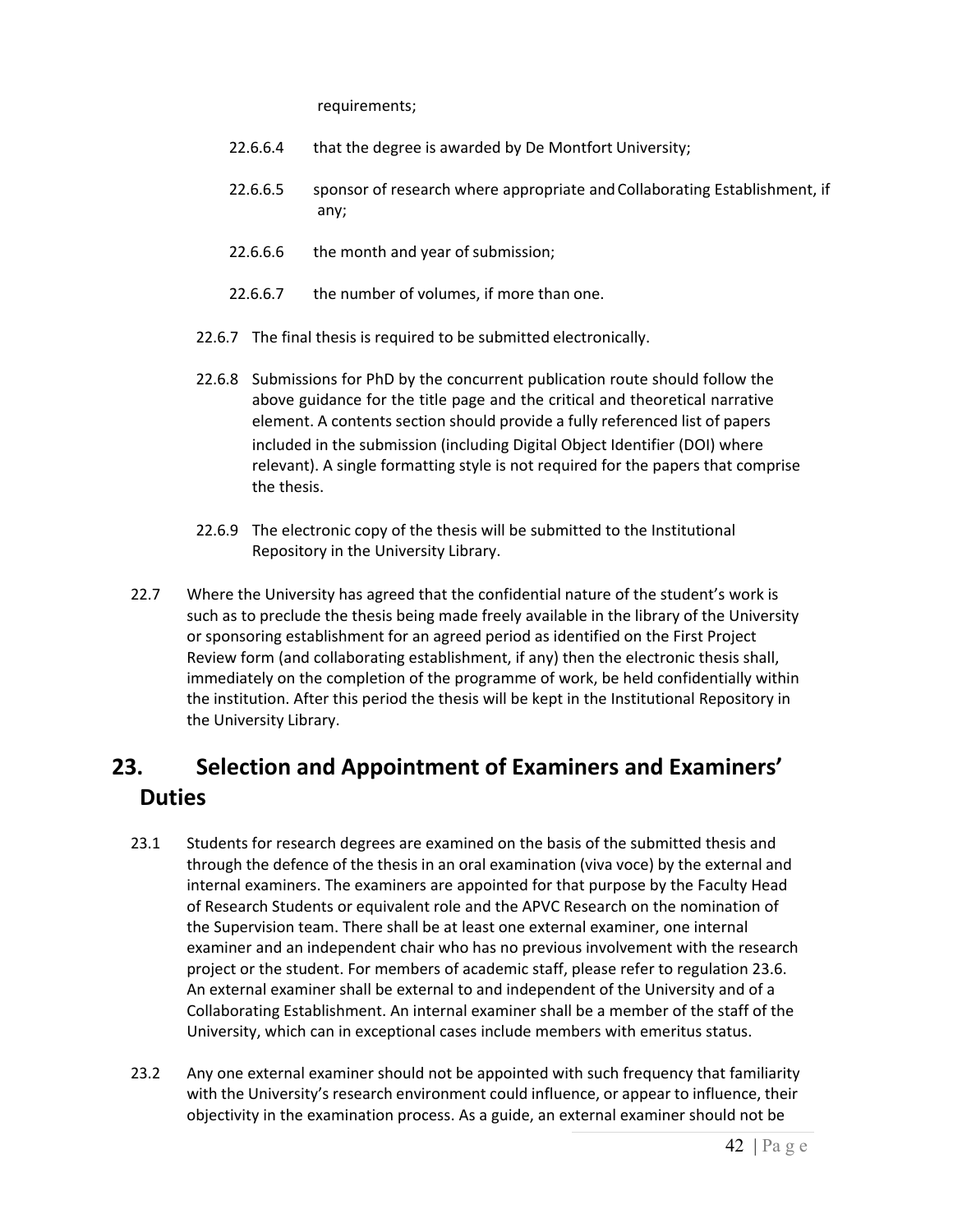appointed more than three times within any five-year period.

- 23.3 If an examiner is nominated who has not previously served as a research degree examiner at the University, it is necessary for a copy of their curriculum vitae to be submitted with the application.
- 23.4 An application for approval of examination arrangements must be submitted **at least 3 months** prior to the submission of the examinable thesis. The process will be triggered at the latest when the student submits an Intension to Submit form to the Doctoral College, 3 months before the students planned submission date.
- 23.5 A person who is appointed as a student's supervisor cannot be appointed asan examiner of that student.
- 23.6 If the student is a member of academic staff of the University at the time of examination, it is a requirement that two External Examiners and an independent chair are nominated. This shall apply to all staff on permanent academic or professional services contracts, whether full time or part time. Staff on fixed term or hourly paid contracts may be exempt from this requirement but, in such cases, where the staff member is working in a close collegial relationship with permanent staff (for example as a research and/or teaching fellow) the requirement for two examiners will normally be applied, subject to consideration by the Faculty Head of Research Students or equivalent role and the APVCR.
- 23.7 Research students who engage in no more than 6 hours per week of teaching during their research studies do not fall within the scope of this regulation.
- 23.8 Where the student is registered for a PhD by Published Works two external examiners and at least one internal examiner shall be appointed. This regulation shall apply to all students regardless of their status at the time of examination.
- 23.9 In appointing examiners, the Faculty Head of Research Students or equivalent role and the APVC Research must ensure that the following criteria are met:
	- 23.9.1 Normally, the examining team for a research degree consists of:
		- 23.9.1.1 an External Examiner, who is external to and independent of the university or the collaborating establishment, and
		- 23.9.1.2 an Internal Examiner, who is a member of staff of the university.
	- 23.9.2 As a whole, the examining team must have:
		- 23.9.2.1 substantial experience in examining research degree students at the level of the degree in question; and
		- 23.9.2.2 substantial knowledge of current research relating to the subject area of the submission.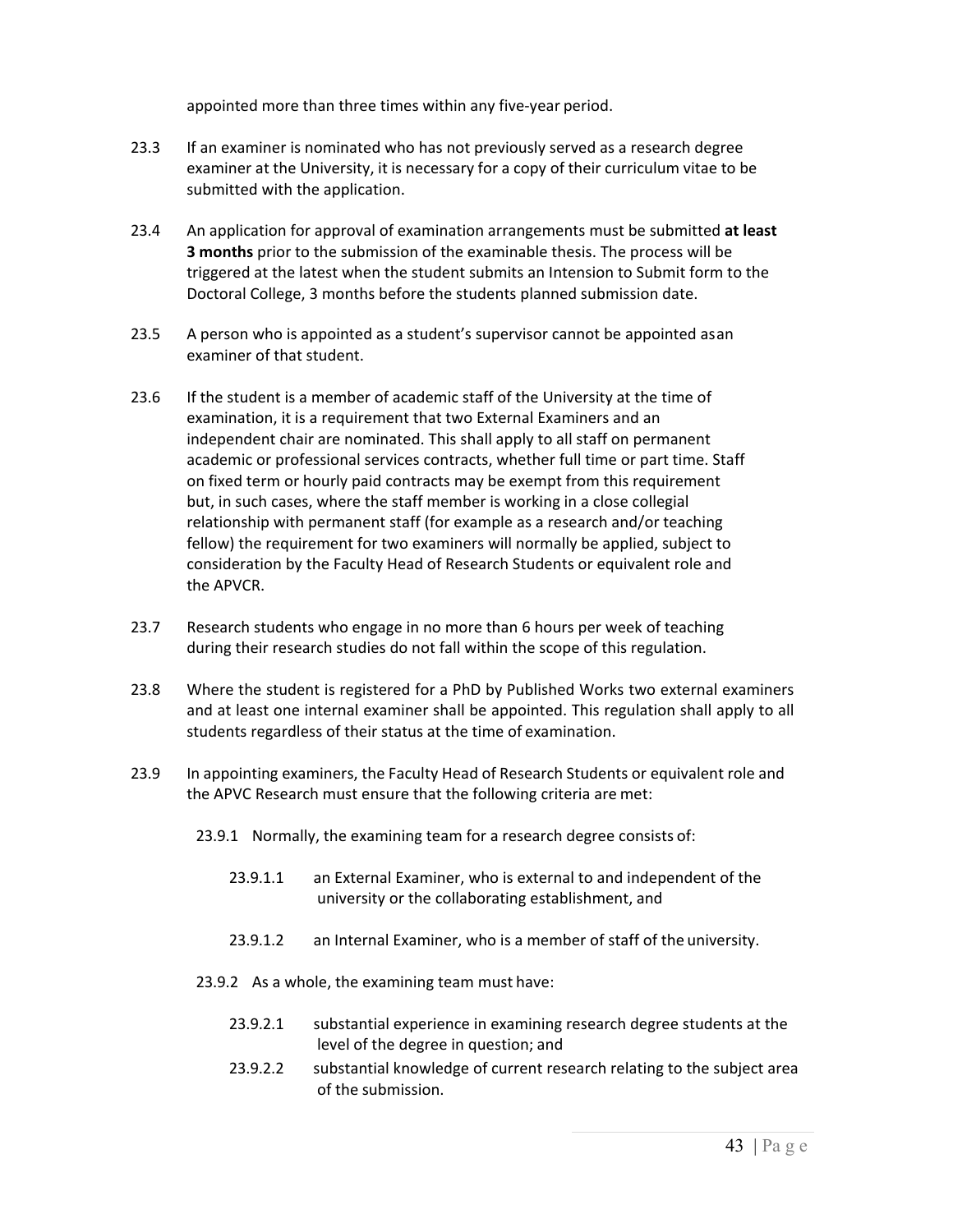- 23.9.3 for PhD examinations, at least one examiner shall normally possess a PhDor equivalent qualification;
- 23.9.4 In order to meet these criteria, additional examiners may be appointedas necessary;
- 23.9.5 No person who is registered as a student for a research degree at this University or elsewhere may act as an examiner;
- 23.9.6 All examiners shall be independent of the student and the student's work. No examiner shall have provided any formal guidance in respect of the context or structure of the thesis, thesis project or other submitted work. External examiners must evidence their eligibility to work in the United Kingdom to the Doctoral College;
- 23.9.7 Former members of the staff of the University are not normally eligible for appointment as external examiners until three years after the terminationof their employment.

#### **Nomination of Internal Examiners**

- 23.10 Subject expertise is the paramount consideration in the appointment of examiners for research degrees, and proposals for examination arrangements will normally identify only one internal examiner. Where an appropriate internal examiner is identified, the internal examiner must have previously examined or observed a minimum of two research degrees, at least at the level to be examined, and 'self- certified' their experience with the Doctoral College.
- 23.11 In all cases, internal examiners must have obtained the Certificate in Research Supervision.
- 23.12 When **two** Internal Examiners are proposed, the experience of one must be certified and additionally must, for PhD examinations, have examined at least two at the level of the award. A case must be made giving the reasons for the nomination of a second Internal Examiner, which normally would be relevant where two internal examiners are required to interrogate different aspects of a multidisciplinary thesis.
- 23.13 If a student is in agreement, a member of staff inexperienced in examining mayattend their viva as an observer in order to meet a staff development need. The student's agreement to this will be confirmed by supervisors prior to the submission of the examination arrangements form and recorded by the Doctoral College.
- 23.14 The internal observer is present solely to gain experience and will not submit any postviva report. A thesis is not required for the observer, only the examiners. The Doctoral College will email a copy of the thesis (at the request of the first supervisor) to the observer prior to the date of viva. The observer will not communicate a view on the thesis to the student or to the examiners at any point prior to the final corrected or revised submission and the observer will not communicate any of the deliberations of the examiners to the student at any time. Where two internal examiners are already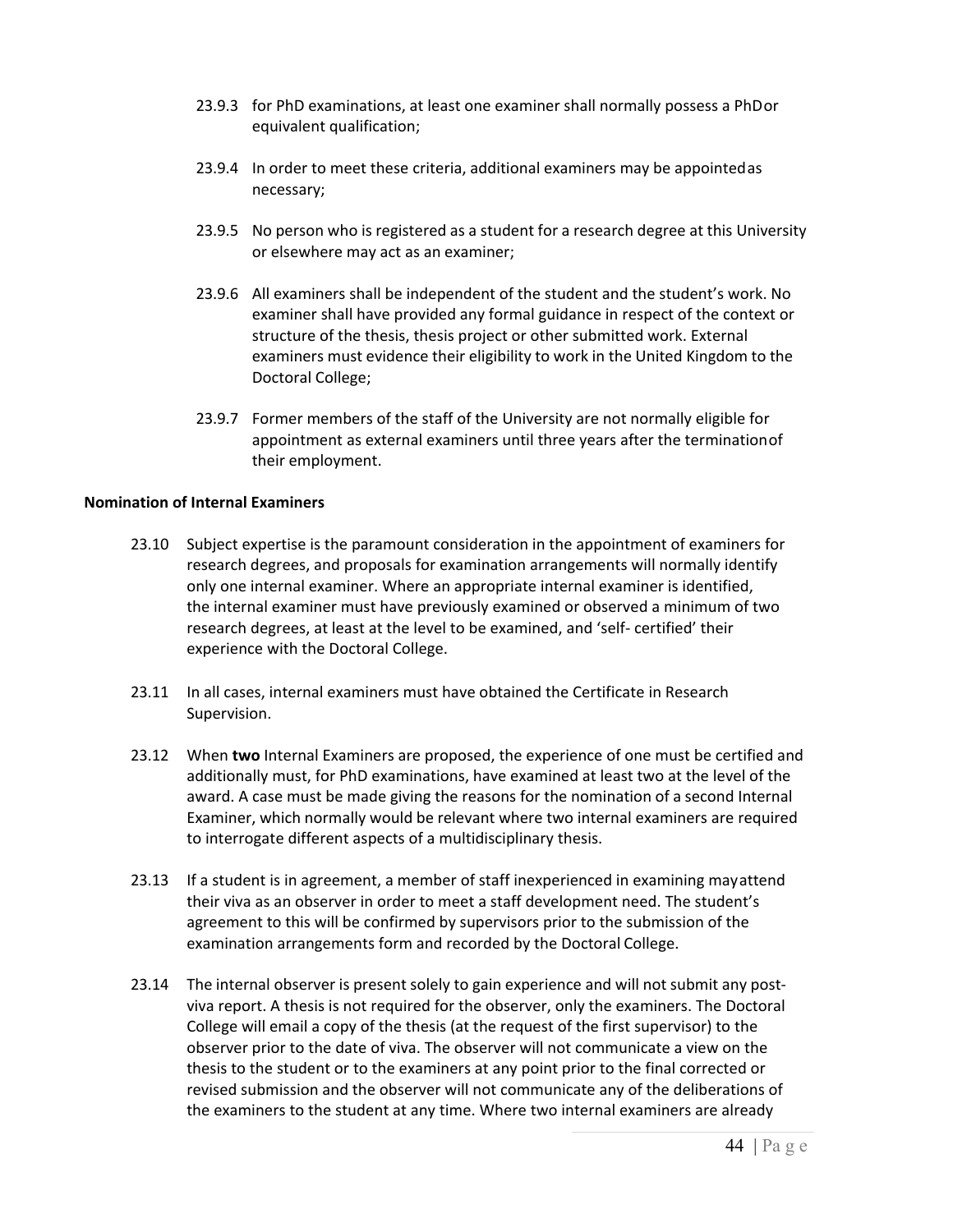appointed, an observer may not be included in the examination process.

- 23.15 The 'observing' member of staff will not act as a full member of the examining team but will meet with the internal examiner at the point of completing the pre-viva report in order to understand the purpose the report and the types of issues that would normally be recorded on it. The observer will attend the examiners' pre-viva meeting in order to witness the process by which examination questions are formed, and will then be present for the whole of the viva examination as well as the examiners' discussion of the outcome.
- 23.16 Since the role is that of an observer not formally part of the examination team, during the viva the observer should sit outside of the student's line of vision so that the student is not distracted in any way, and the observer must not take any active part in the questioning. The observer may take procedural notes but should not takenotes relating to the content of the student's work or to the outcome of the examination. At the conclusion of the viva the observer will remain to witness the discussion between examiners as to their recommended outcome, but must not play any part in this discussion. At the conclusion of the examination process the observer may then discuss the whole process with the examiners.
- 23.17 A Chair appointed at a research degree examination should be an experienced academic, who:
	- 23.17.1 Has met the University's requirements for an experienced internal examiner;
	- 23.17.2 In the opinion of the Faculty Head of Research Students or equivalent role and the APVC Research, has sufficient background and experience in the administration and examination of research to deal confidently with any queries or issues arising during the examination process;
	- 23.17.3 Has not had a role in the candidate's supervision or acted as their probation review assessor.
- 23.18 The Chair must ensure they have familiarity with The University's Research Degrees and Higher Doctorate Regulations.
- 23.19 The Chair's primary roles are to:
	- 23.19.1 Ensure that the conduct of the examination is academically rigorous, fair and consistent with the University's procedures and guidance;
	- 23.19.2 Ensure that adequate opportunity is given to the candidate to defend their thesis and to respond to examiners' questions;
	- 23.19.3 Provide examiners and/or the candidate with advice on the researchdegree regulations should queries arise in the examination process;
	- 23.19.4 Confirm with examiners that Turnitin reports have been fully evaluated, and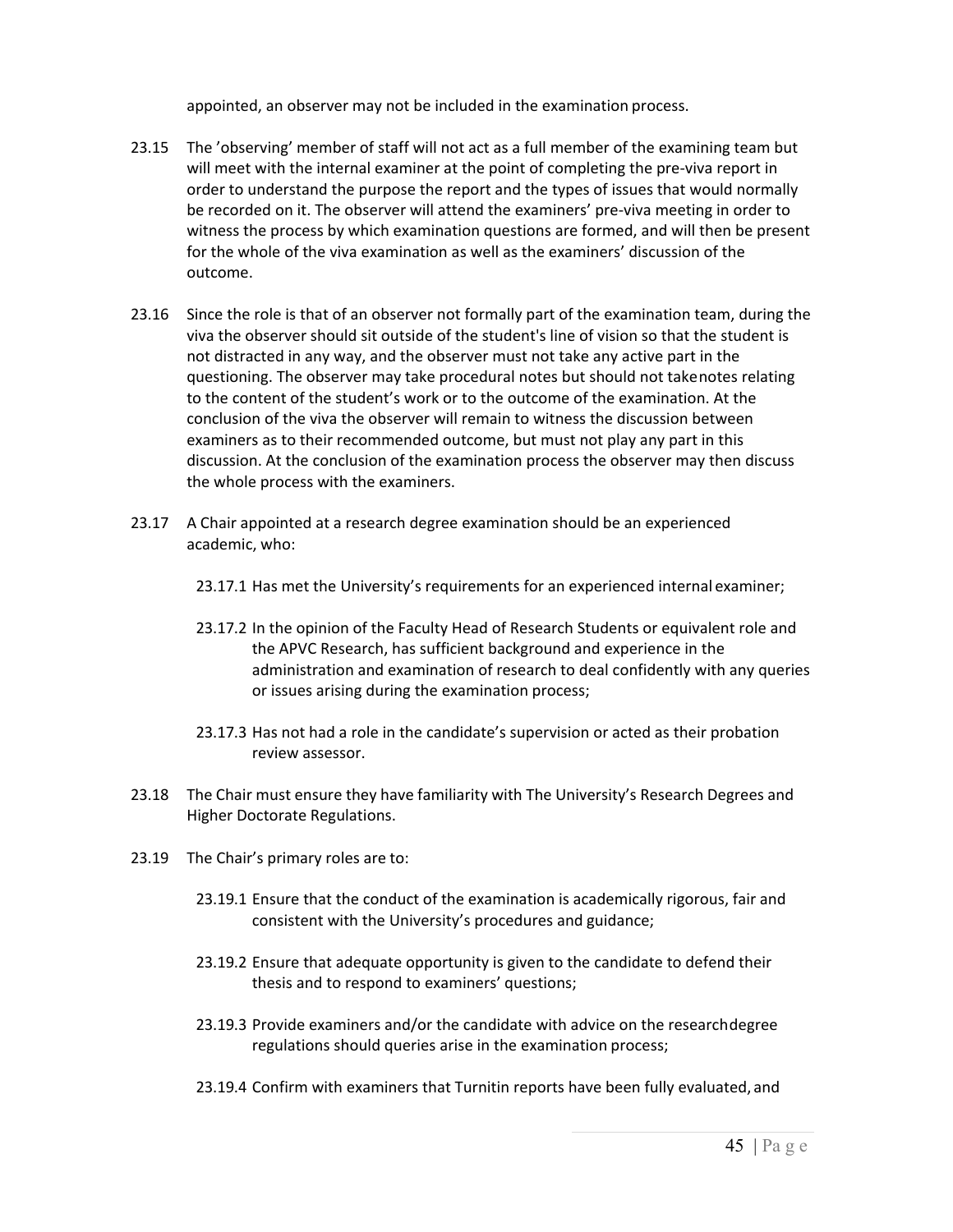- 23.19.5 Support a new internal examiner in carrying out their duties (including review of the Turnitin report).
- 23.20 The Chair is not expected to read the thesis, and will not take an active role in examining the student on their submission nor will they have a role in determining the outcome of the examination. The Chair should be present for the pre-examination discussion between examiners, introduce all those present at the start of the examination and remain for the entire viva voce, the examiners' post-viva deliberations and the subsequent unofficial relay of the outcome to the student. Where the outcome of the examination requires the candidate to undergo a second oral examination, the independent Chair should be in attendance on the same terms as above. Should the Chair no longer be employed by the University, another suitably qualified member of the academic staff will be appointed in their place.
- 23.21 Additional responsibilities of the Chair:
	- 23.21.1 To clarify for the student the meanings and implications of the examiners' decision on the outcome of the examination.
	- 23.21.2 Where there is disagreement between examiners about the outcome of the examination or the nature of any revisions or corrections required, the Chair will assist examiners in reaching an agreed position. In such cases the Chair's role is restricted to providing examiners with advice on their options, and has no casting vote. Where an agreed position cannot be reached with the Chair's assistance, Regulation 26 shall apply.
	- 23.21.3 To be available to comment or provide relevant evidence in relation toa student's appeal against an examination outcome.
- 23.22 The duties of examiners shall be as follows:
	- 23.22.1 all examiners are required to complete an independent pre-viva formand submit to the Doctoral College **at least five days prior to the date of examination**;
	- 23.22.2 the examiners are required to hold an oral examination known as the viva voce, except in the most exceptional of circumstances, see Regulation 24.4;
	- 23.22.3 the examiners are required to submit an Examiners Report form and recommendation on the appropriate form, unless they are in disagreement in which case separate report forms must be submitted (see Regulation 26). Also to assess material subsequent to the viva voce where appropriate;
	- 23.22.4 examiners are expected to complete the examining process within eight weeks of receiving the thesis. Subject to availability, resubmissions are expected to be reviewed/examined within 4 weeks of receiving the revised thesis. If this cannot be achieved, a report outlining reasons for delay must be submitted to the Doctoral College.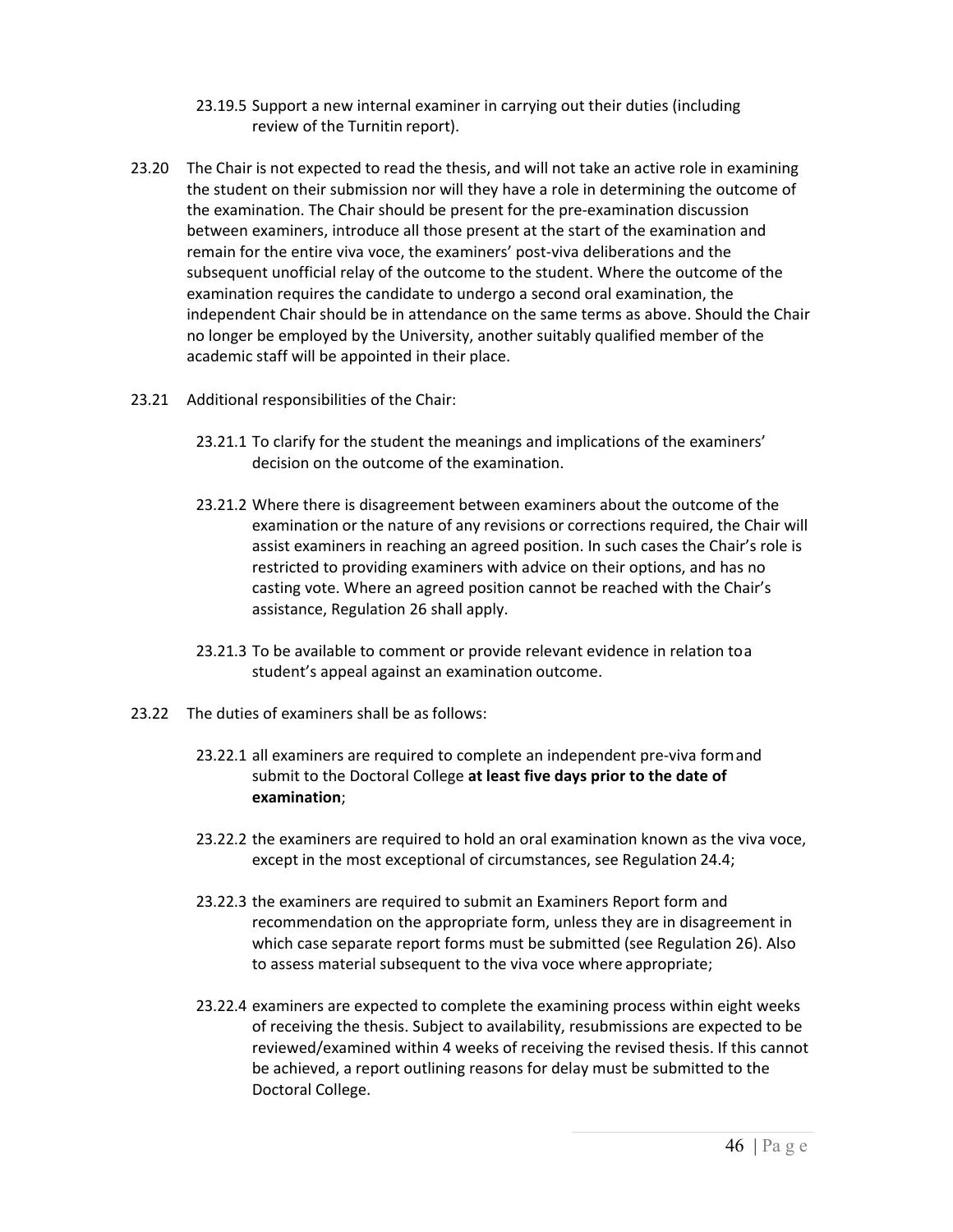- 23.23 The internal examiner has particular responsibilities to ensure that:
	- 23.23.1 An agreed recommended outcome of the examination process is stipulated (as in Regulation 25.2), paying particular attention to noting the examiners' agreement as to whether a second viva examination is required.
	- 23.23.2 A coherent joint summative report on the thesis is completed following the examination. This should include an overall evaluation of the thesis with the examiners' view of its strengths and weaknesses. Where major revisions are required the report should clearly set out the list of amendments. The amendments should be as unambiguous as possible with sufficient detail to allow the student to respond to the examiners' requirements. These requirements may be verbally summarised for the candidate following the viva, but should not be regarded as official notification of the result of the examination (see Regulation 24.12).
	- 23.23.3 Where experienced and inexperienced internal examiners are working together it is responsibility of the experienced internal examiner to ensure the coherence of the report. Note that specific processes apply in situations where there is disagreement amongst examiners as to the outcome of examination (See Regulation 26).
	- 23.23.4 The Turnitin similarity report on the thesis is evaluated in consultation with the external examiner(s) and any additional internal examiner. This should be completed as soon as practicable after receipt of the thesis. Instructions for accessing the Turnitin report and its interpretation are provided by the Doctoral College. A short report giving the rationale for approval or non-approval of the thesis should then be recorded in the PGR records management system. If, in the view of the internal examiner, the Turnitin report is indicative of bad academic practice it should be referred to the Faculty Head of Research Students or equivalent role and the APVC Research before the external examiner is contacted. The Faculty Head of Research Students or equivalent role will then follow the relevant steps in the University's General Regulations affecting Students as they apply to research degree candidates (see also Regulation 32).

### **24. Oral Examination (Viva Voce)**

- 24.1 When the Faculty Head of Research Students or equivalent role and the APVC Research has approved the examination arrangements, the examiners will be notified of their appointments. The student's first supervisor will receive copies of the correspondence.
- 24.2 Examiners will be made aware that if they annotate the thesis the student may get to see such comments.
- 24.3 It is the responsibility of the Doctoral College to make the specific arrangements for the examination, including the date, time, location and hospitality.
- 24.4 All students are examined orally in English, (except when submitting under Regulation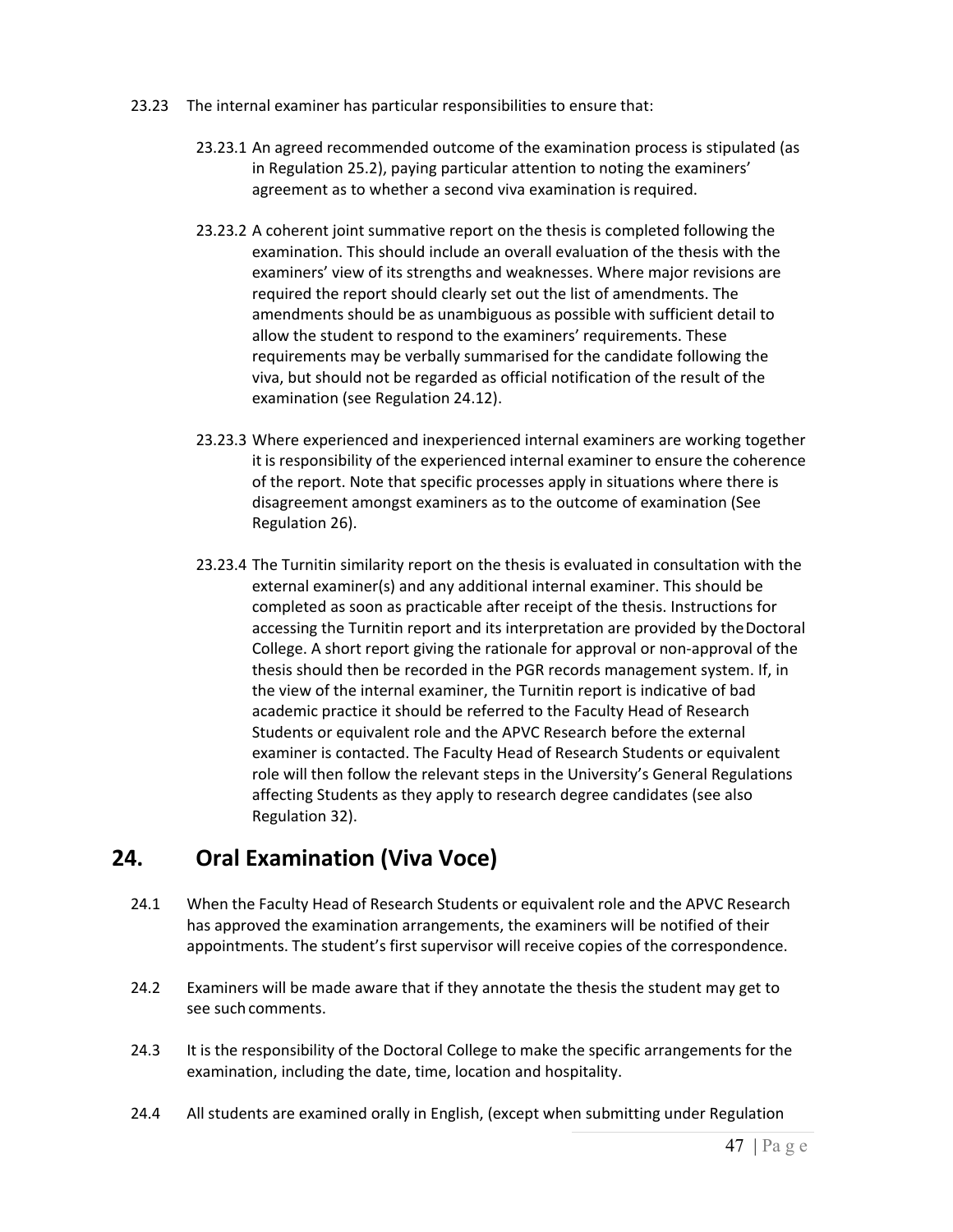19.5), on the programme of work and on the field of study. However, in cases of sickness, disability or comparable valid cause, an alternative form of examination may be approved. Such cases require the approval of the APVC Research on the recommendation of the examiners and/or supervision team.

- 24.5 The purposes of an oral examination are:
	- 24.5.1 to establish that the submitted work is that of the student;
	- 24.5.2 to give the student the opportunity to defend the direction, structure and conclusions of the work. This involves the examiners making constructive criticisms of both the research and the thesis and giving the student the opportunity to respond;
	- 24.5.3 to explore with the student any particular issues in the thesis or submitted work which require clarification or development. This is particularly important in cases where the examiners feel that their final decision could be other than an unconditional pass;
	- 24.5.4 to test the student's personal eligibility for the award of the degree by exploring their understanding of issues arising in and from the research and of the relationship of the research to the wider field of knowledge. In the case of a doctoral student, the student should be able to demonstrate understanding of the nature and extent of the original contribution to knowledge entailed in the research.
- 24.6 One of the student's supervisors may attend the oral examination, unless the student has expressed a wish to the contrary. Attendance by a supervisor is not compulsory but if the student feels that this would be helpful, the University then expects the supervisor to be at the oral examination.
- 24.7 Oral examinations can take place with the student and the examination team present at the same location. Alternatively, the examination may be conducted online enabling either the student and/or members of the examination team to participate in the examination in separate locations. Online examinations can only take place once students have signed the video conferencing policy document.
- 24.8 The recording of the proceedings of the oral examination, by any method, isnormally prohibited.
- 24.9 The oral examination should **normally** last between two and three hours. The pattern for each particular oral is for the examiners to determine but in most cases the examiners will wish to focus on a detailed consideration of the research, its methodology and its findings. In some cases, however, the examiners could wish to focus on a discussion of broader aspects of the research process or findings, or the implications for policy/research, or publication possibilities. For this, the student could be invited to highlight aspects or issues that appear most important orinteresting.
- 24.10 Supervisors of students who are undertaking their research degree by Exhibition,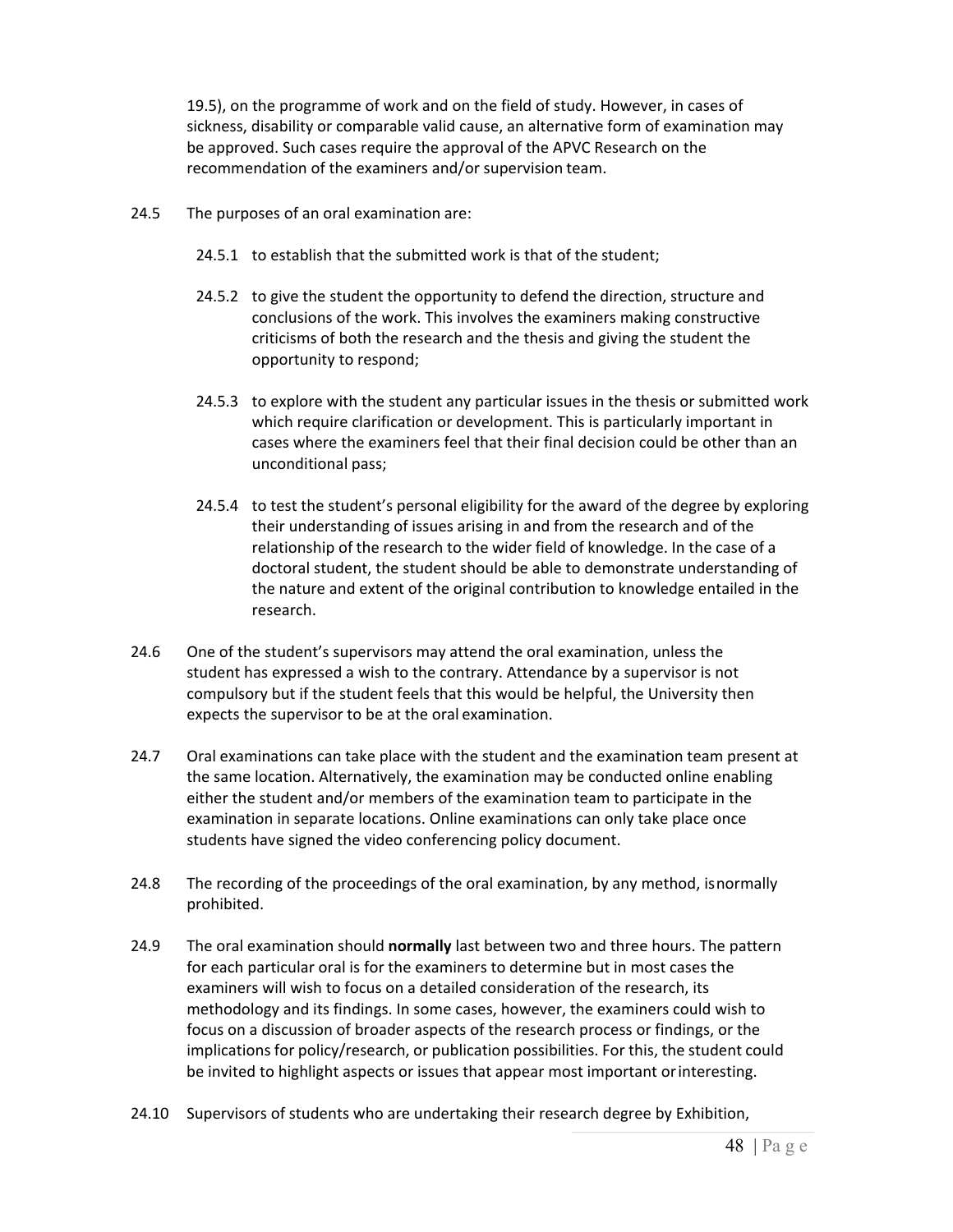Performance or similar work must arrange **prior** to the oral for the full examination team to have sight of the work. This may be in the form of a performance to which the examination team are invited or could be a private showing of the work set up for this purpose. This showing can take place well in advance or on the day of the viva voce. The student must ensure the final submission is accompanied by some permanent record (for instance, USB stick, video, photographic record, musical score, choreographic notation, diagrammatic representation) of the exhibition, performance or other creative work where practicable, and with the electronic copy of the thesis. In addition, it is expected that normally the textual component of the submission sent to examiners should be accompanied by documentary evidence in photographic/video form of the creative work undertaken.

- 24.11 The intention is that oral examinations should be constructive and stimulating for all participants. The students should expect to be challenged on their ideas, but should be assured that the experience is intended to be helpful and positive. In preparation, students are advised to re-familiarise themselves with their thesis, make their own assessment of its strengths and weaknesses, and try to anticipate issues that are likely to be raised. The student must bring a copy of their thesis with them to the oral examination.
- 24.12 At the conclusion of the viva examination, the examiners might indicate to the student the recommended outcome they will be putting forward, subject to any corrections required. Formal notification of the results of the candidature will come from the Doctoral College on behalf of the APVC Research.

### **25. Examination Outcomes**

- 25.1 Unless operating under Regulation 26, a copy of the final joint report shall be issued to the student. In the case of 25.2.2, 25.2.3 and 25.2.4 below the student will be given a written statement of the work to be done to achieve the degree within an agreed timescale. The criteria for assessing the degree of MA/MSc by Research/MPhil shall be in accordance with Regulation 1.2 and those for PhD shall be in accordance with Regulation 1.5.
- 25.2 The final report of the examiners on the student shall recommend one of thefollowing:
	- 25.2.1 the student be awarded the degree sought;
	- 25.2.2 the student be awarded the degree sought, provided that minor amendments and corrections in the submitted work are made to the satisfaction of the nominated examiner(s) within a specified period not exceeding three months from the notification of the result to the student;
	- 25.2.3 the student be awarded the degree sought, provided that major amendments and corrections in the submitted work are made to the satisfaction of the nominated examiner(s) within a specified period not exceeding six months from the notification of the result to the student. Major corrections can be approved by the internal examiner(s);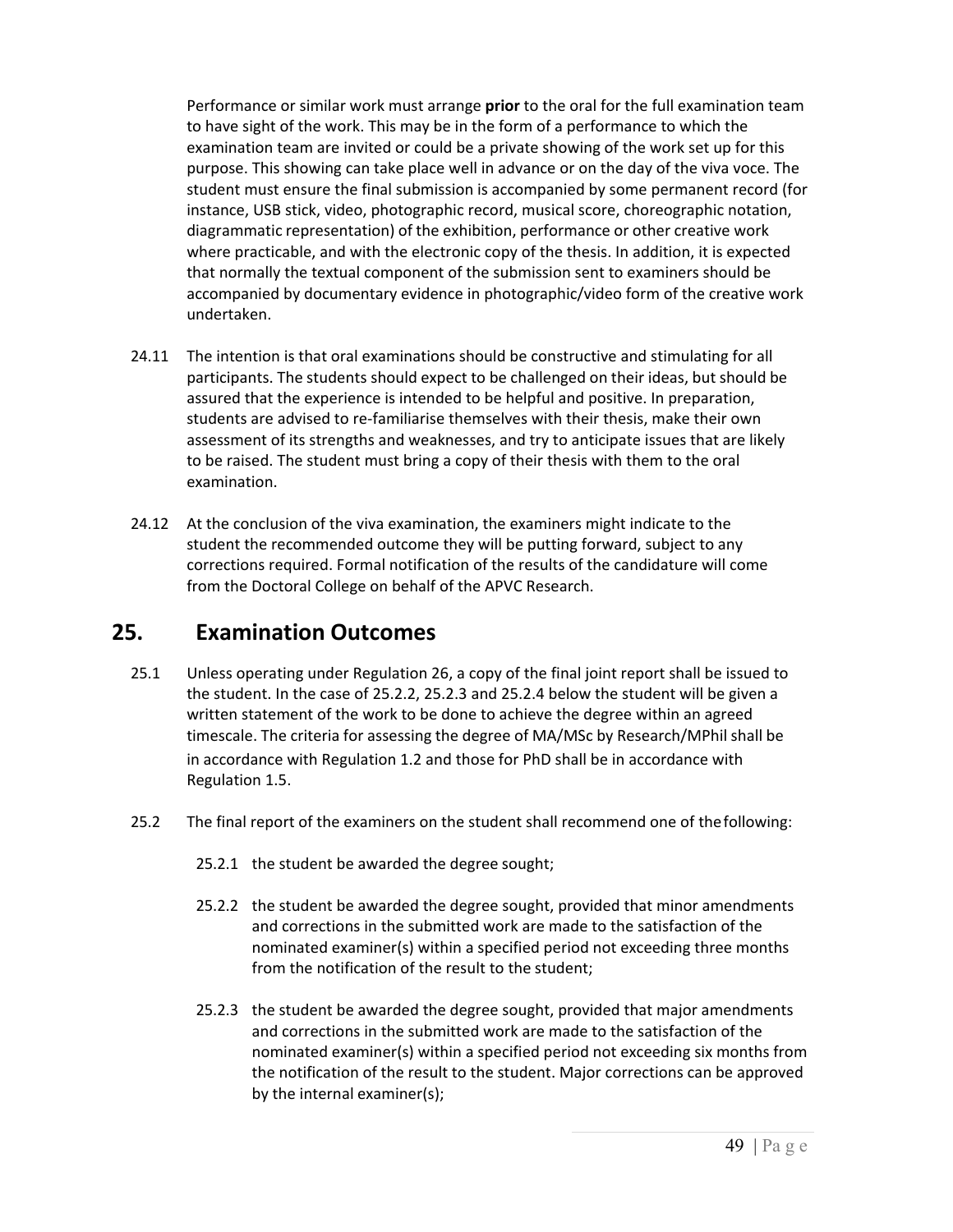- 25.2.4 the student be permitted to re-submit for the degree sought and be reexamined. In this case the examiners shall specify the maximum period open to the student to re-submit, which shall not to exceed 12 months. The maximum period shall date from the notification of the result to the student:
	- 25.2.4.1 the thesis is to be revised and if deemed satisfactory by the Examiners, the student will be exempt from further examination, oral or otherwise; or
	- 25.2.4.2 the thesis is to be revised and the student must undergo a further oral or alternative examination; or
	- 25.2.4.3 the thesis is satisfactory, but the student must undergo a further oral examination or other such examination as the examiners shall specify.
- 25.2.5 if the student was working towards the award of a PhD, the student should be awarded the MPhil, if appropriate, subject to minor corrections, on the basis stated in 25.2.2. Examiners must only make this recommendation for positive achievement by the student in accordance with regulation 1.2; or
- 25.2.6 the student should not be awarded any degree and should be given nofurther opportunity of examination.
- 25.2.7 Examiners may only recommend 25.2.1(award), 25.2.5 (award lower award no further amendments) and 25.2.6 (no award) if they are examining a student who is already re-presenting unless the re-presentation is the outcome of an appeal
- 25.3 Where examiners require revision of a thesis careful consideration should be given as to whether the candidate should undergo further oral (or other) examination. In any event, the decision made by the examiners in respect of the below will be adhered to. Any requirement for, or waiver of, further oral or other examination specified shall be binding. Practical tests of the distinction are:
	- 25.3.1 Whether carrying out the revisions requires significant new work (such as the gathering of new or additional data and/or any new analysis) that may affect the results and conclusions of the study, such that oral defence of therevised thesis and its findings is likely to be necessary;
	- 25.3.2 Whether the candidate's knowledge of research methods and the field of study in general require a level of professional development that can only be evaluated by further oral examination;
	- 25.3.3 Otherwise, where the examiners are of the view that the specific requirements of the viva voce examination (Regulation 24.5) have fallen short of an acceptable standard;
- 25.4 Examiners for Doctor of Business Administration may not select outcome 25.2.5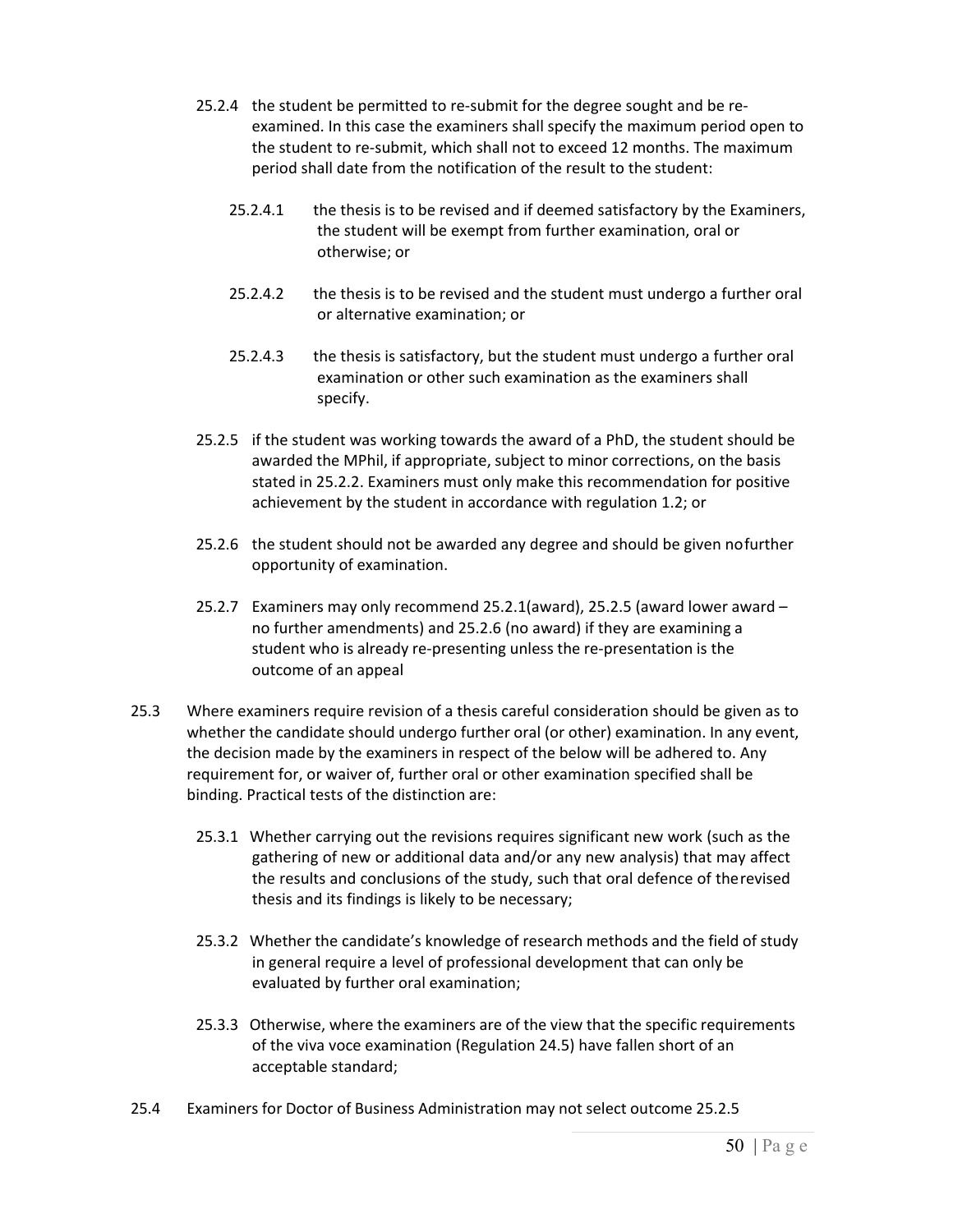- 25.5 Where examiners recommend in terms set out in Regulations 25.2.2, 25.2.3 or 25.2.4 they must compile a list of corrections as soon as possible and definitely within 5 working days of the oral examination (excluding grammatical and typographical errors, which may be advised to the student separately).
- 25.6 Where the examiner recommends that a student should not be awarded the degree sought as set out in 25.2.6 above, and should have no further opportunity of examination, the examination team must provide a robust rationale on the Examiners Report Form.
- 25.7 Where the examination team are recommending that the student should be awarded the degree sought 'subject to minor amendments and corrections' we would ask that they consider an appropriate length of time. In some circumstances three months might be too long, and examiners are encouraged to specify a shorter time in these instances.
- 25.8 Before forwarding a recommendation for the award of a degree to the Doctoral College the examiners must be satisfied that the format of thesis is in accordance with the University's regulations (see Regulation 22).
- 25.9 Examiners should be aware of the distinction between the decision to pass a student subject to correction of minor or major amendments and the decision not to awarda degree to a student but to permit the student to revise and re-present the thesis. The following aim to clarify the distinctions:
	- 25.9.1 one factor, among many others, in assessing a thesis is to judge whether it demonstrates satisfactorily the student's ability to produce a substantial and coherently argued report on the research. Ultimately, a successful thesis is one which is judged worthy to be lodged for public access in the Library. Nonetheless, it is not immediately clear in every case when a thesis is unsatisfactory which of the recommendations summarised above is appropriate. These guidelines are intended to aid examiners in coming to an appropriate decision in such cases;
	- 25.9.2 it should be borne in mind that there is a substantive difference between recommending the award subject to correction of the thesis, and not recommending the award but permitting the student to revise and re-present the thesis;
	- 25.9.3 a practical yardstick is whether the external examiner wishes to see the thesis again in order to check matters of substance. If the external examiner does so wish then the decision should be not to award the degree but to permit the student to revise and re-present.
	- 25.9.4 If the external examiner believes the thesis can be brought to an acceptable standard and does not need further inspection from them then it can be recommended that the student be awarded the degree subject to minor or major amendments. The basis for this distinction is that a student who has been permitted to revise and re-present has to have their thesis re-examined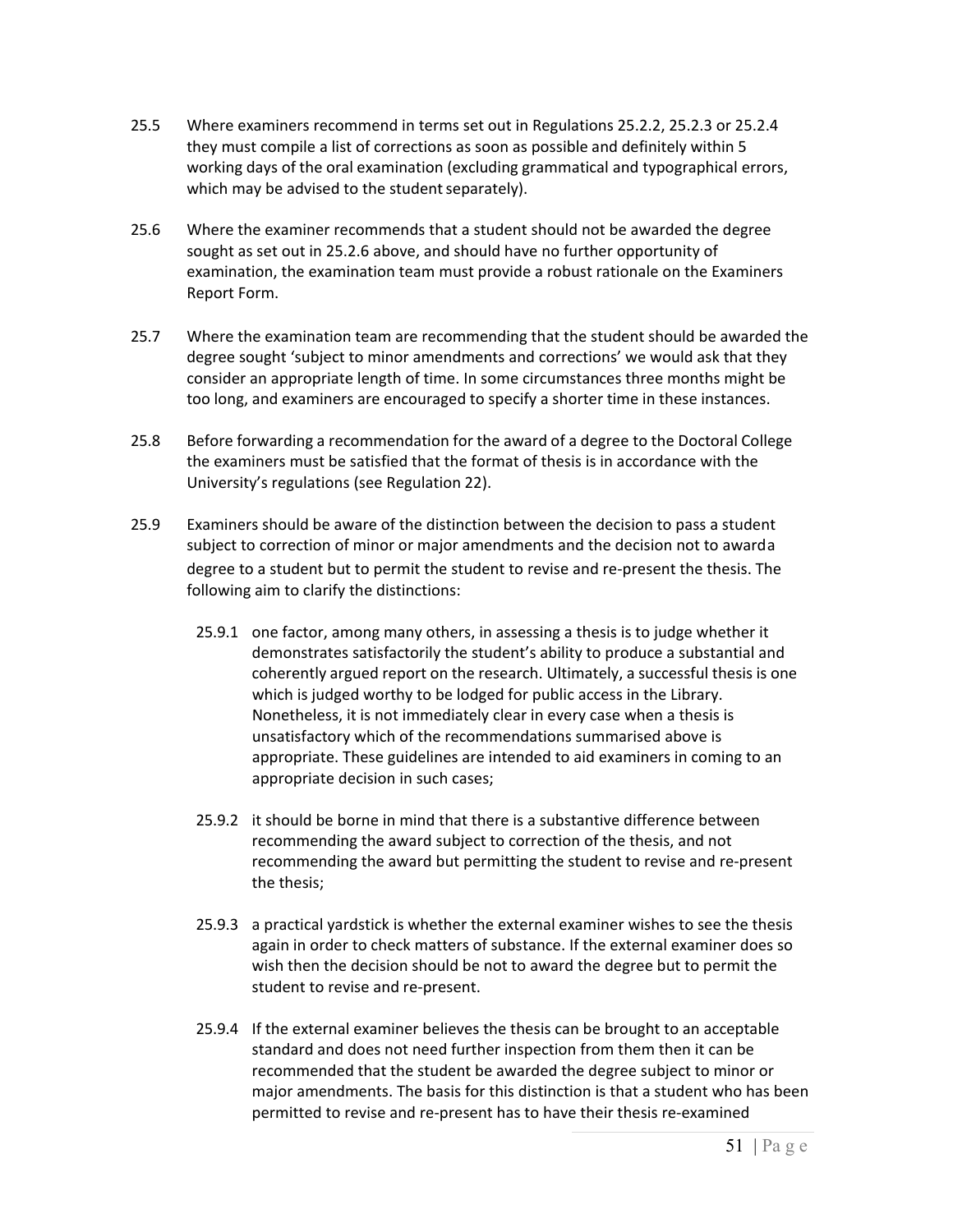formally in its entirety, while a corrected thesis simply has the corrections checked by the examiner(s);

- 25.9.5 Minor amendments 25.2.2 are changes that do not alter the arguments or conclusions of the thesis. They include corrections of editorial, typographical and grammatical errors, as well as corrections to references and minor rewriting to clarify context or interpretation.
- 25.9.6 Normally, errors of presentation can be remedied by minor amendments unless they are judged as fundamentally and comprehensively impairing the argument of the thesis, which would require substantial re-writing or re-structuring. In such a case it is advisable to recommend major amendments as the final form of the thesis would differ substantially from its original form and would need reassessing as a whole. For example, the inclusion of new data, fieldwork or practice, new analysis or substantial new additions to literature would revise and resubmit.
- 25.9.7 Examiners should be aware of the distinction between the decision to pass a student subject to minor and major corrections. The following aim to clarify the distinctions:
	- 25.9.7.1 Major amendments has the potential to merit the award of the degree for which it has been submitted, but does not yet satisfy the requirements for award and contains deficiencies that are in excess of editorial or presentational corrections. This may involve re-writing sections, correcting calculations or clarifying arguments, but should not require the candidate to undertake any further original research.

### **26. Disagreement Amongst Examiners**

- 26.1 Where examiners fail to agree on a recommendation they shall report separately on the appropriate form to the Doctoral College. The APVC Research, in consultation with the Research Degrees Committee may:
	- 26.1.1 accept the recommendation of the external examiner or, if more than one, the agreed recommendation of the external examiners; or
	- 26.1.2 appoint an additional external examiner.
	- 26.1.3 accept a majority recommendation, provided that this includesthe recommendation of at least one external examiner; or
- 26.2 Where an additional external examiner is appointed, they shall not be informed of the recommendations of the other examiners but shall prepare an independent preliminary report on the basis of the thesis and, if considered necessary, conduct a further oral examination. On receiving the report of this additional external examiner the APVC Research in consultation with the Research Degrees Committee shall have outcomes 25.2.1, 25.2.2, 25.2.3 or 25.2.4 available.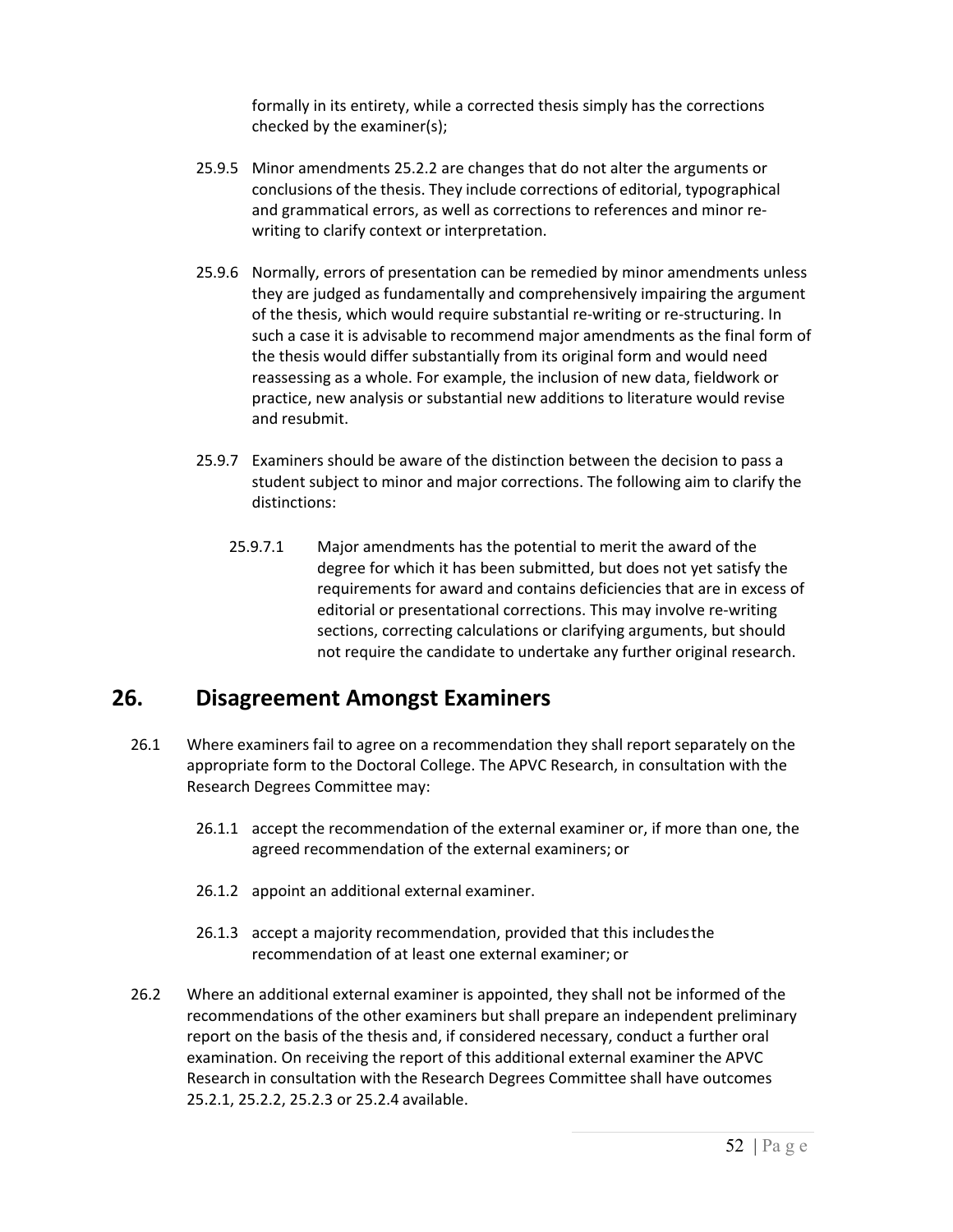### **27. Amendment to Theses**

27.1 When amendments to the thesis, as required by the examiners, have been completed, copies of the thesis should be forwarded to the Doctoral College, so that the relevant documentation can be distributed.

### **28. Examination of an Amended Thesis**

- 28.1 Copies of an amended thesis are sent to the Examiners separately, who must confer in reaching a recommendation, including whether or not they wish to re-examine the student in a further oral examination when this had been previously recommended under Regulation 25.2, and submit their joint recommendation to the Doctoral College on the appropriate form. In the case of disagreement, the Examiners mustsubmit separate recommendation forms in accordance with Regulation 26, Disagreement Amongst Examiners*.*
- 28.2 The decisions of the examiner(s) regarding an amended thesis submitted under Regulation 25.2.4 are normally limited to:
	- 28.2.1 a recommendation for the award of a degree (Regulation 25.2.1)
	- 28.2.2 a recommendation that no degree should be awarded (Regulation 25.2.6)
	- 28.2.3 a recommendation for lower award (no corrections)

### **29. Lodging of Thesis**

29.1 When the viva voce documentation recommends the award of the research degree or when any required amendments have been completed and approved by the examiners, the student is required to submit an electronic copy of the final version of the thesis. This must be lodged with the Doctoral College as soon as possible.

### **30. Conferment of the Research Degree**

- 30.1 Following the receipt of completed examination documents and the electronic thesis, the form DMU REC will be completed by the Doctoral College and therecommendation for the award to be conferred upon Research Degree students will be forwarded to a representative of the Vice-Chancellor acting on behalf of the Academic Board and the Board of Governors. The Director of Research Services or representative is responsible for reviewing, checking and completing the recommendation paperwork for signature by a representative of theVice-Chancellor*.*
- 30.2 If the regulations are adhered to a degree parchment will then be produced and normally will be sent to the student and the student will be invited to attend a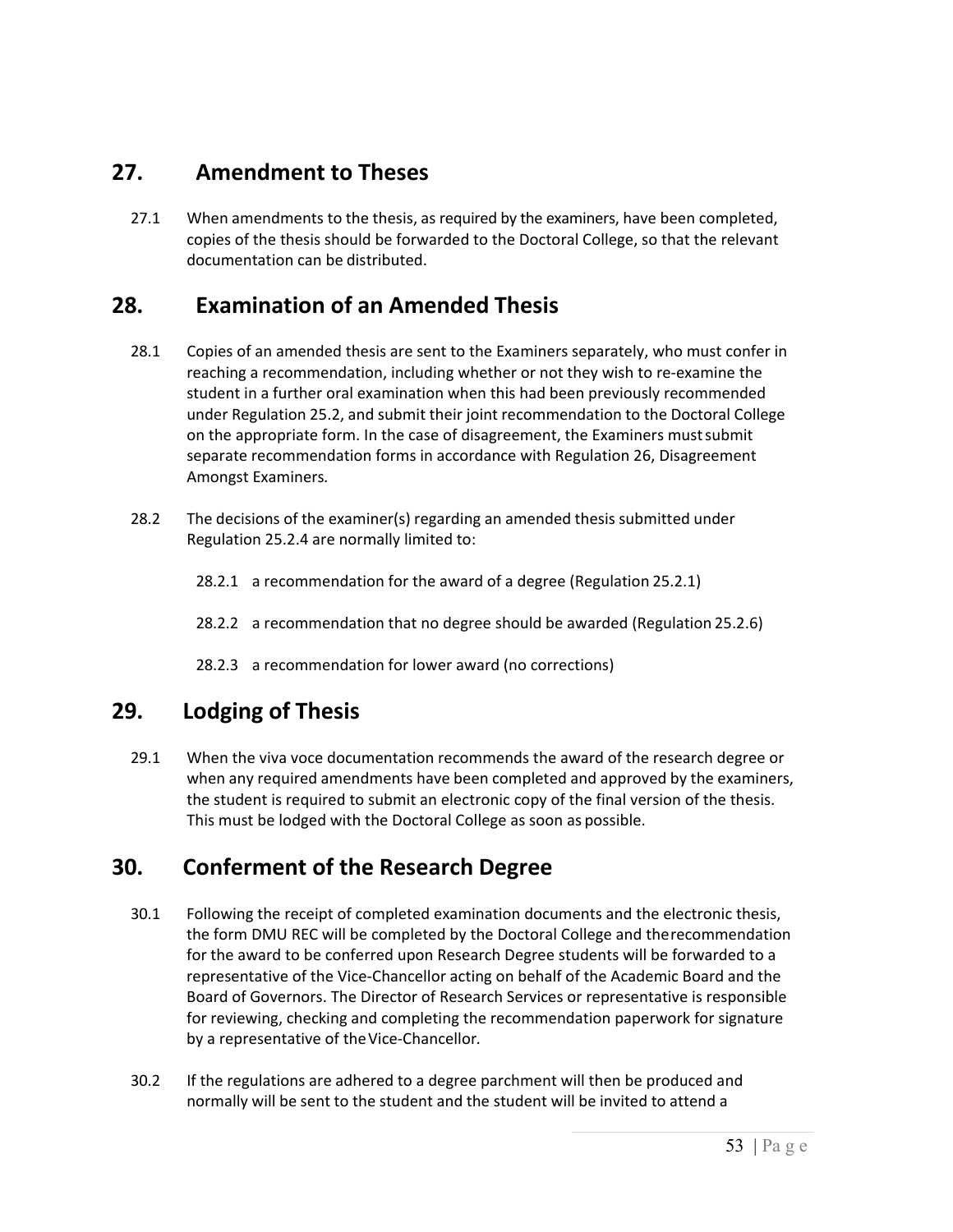Graduation Ceremony.

### **31. Students' Rights of Appeal**

- 31.1 A student has the right to appeal against a decision of:
	- 31.1.1 the University to close their registration
	- 31.1.2 the examination team to recommend the examination outcome of 25.2.4 or 25.2.6.
- 31.2 Grounds for appeal are limited to those set out in the 'General Regulations and Procedures Affecting Students' which also sets out the appeals process.

### **32. Academic Offences Panel**

32.1 Academic Offences often involve plagiarism. The University considers such offences to be a serious issue and it is important that students make themselves aware of what is meant by plagiarism and how to avoid it. The regulation concerning Academic Offences for research degree students is outlined in the 'General Regulations and procedures Affecting Students'. All work submitted through the PGR records management system or directly to supervisors and the faculty as part of your progression is recognised as a formal submission of work.

### **33. Misconduct in Research Policy**

- 33.1 The Misconduct in Research Policy investigates allegations of research misconduct at the University. The procedure covers anyone conducting research under the auspices of DMU, including research degree students. The policy and investigation procedure can be found on the University's research webpages.
- 33.2 The Guidelines for Good Research Practice provide information on the standards researchers are expected to adhere to. Additionally, the Guidelines outline the responsibilities DMU has to support best practice

### **34. Fieldwork Process**

- 34.1 Students who wish to undertake field work of 30 days or greater are required to complete a Field Work Request form through the PGR records management system prior to undertaking a Field Trip as part of their research.
	- 34.1.1 Trips of 30-60 days First supervisor and Immigration Compliance manger (if applicable) approval required;
	- 34.1.2 Trips of 60 days or more require a Field Trip Request and Absence RequestForm to be completed and approved by First supervisor and Immigration Compliance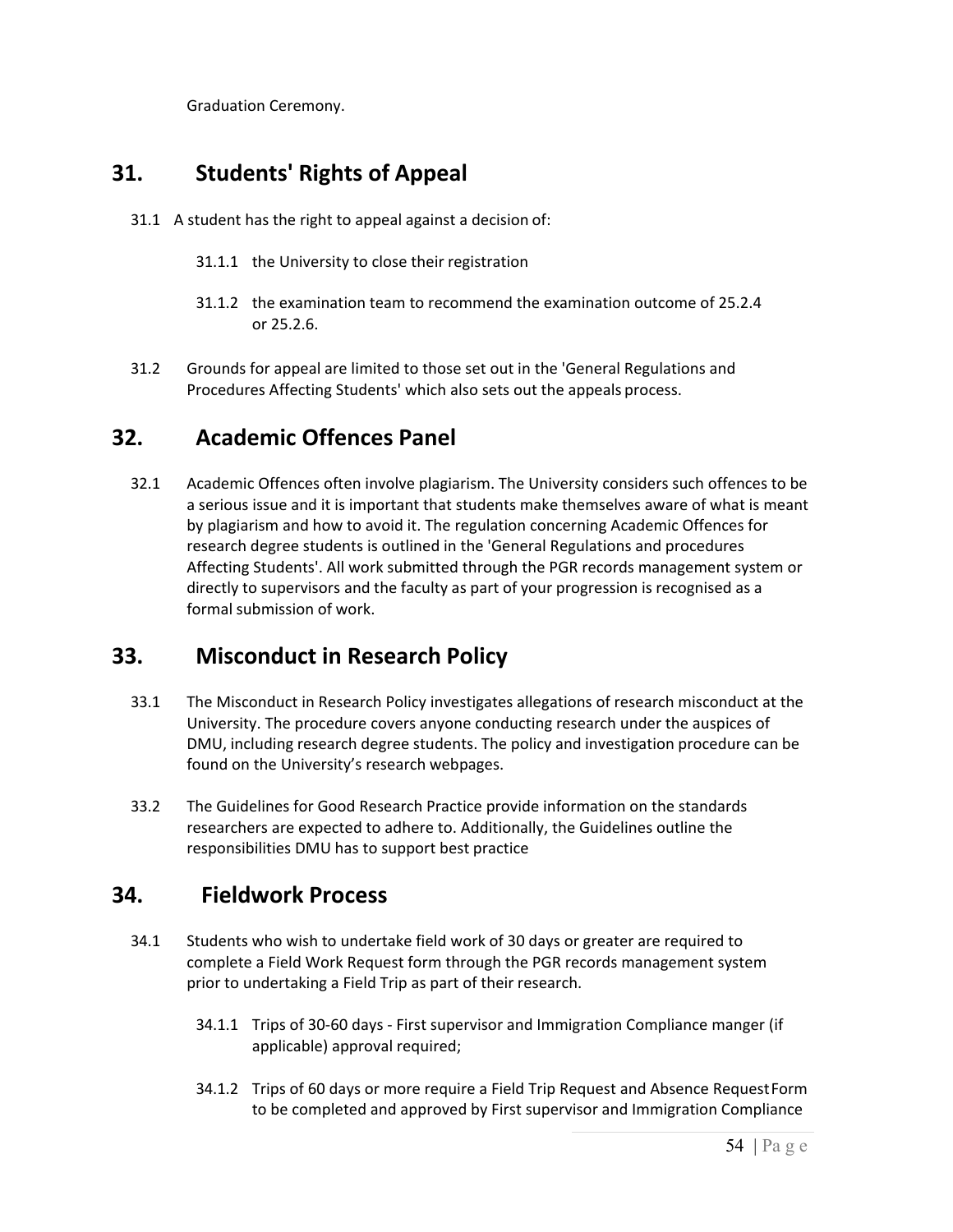manger (if applicable).

34.2 Engagement during fieldtrips will be monitored by the completion of monthly progress reports.

### **35. Higher Doctorates**

- 35.1 In exercising its delegated powers to recommend academic awards, which include Higher Doctorates, and as set out in the Research Degrees Committee Terms of Reference, where an application to be considered for a Higher Doctorate is recommended by a Dean of Faculty the Research Degrees Committee shall appoint a Higher Doctorates Panel with membership appropriate to:
	- 35.1.1 receive and consider the application and determine whether it meets, prima facie, the criteria for examination;
	- 35.1.2 appoint examiners and approve examination arrangements;
	- 35.1.3 receive and consider reports and recommendations from examiners and, where appropriate, recommend the granting and conferment of a Higher Doctorate of the University
	- 35.2 The Higher Doctorates Panel membership must meet the below requirements:
		- 35.2.1 Category 1 A Pro Vice-Chancellor
		- 35.2.2 Category 2 Dean of Faculty
		- 35.2.3 Category 3 A Head of School who holds a Professorial Chair
		- 35.2.4 Category 4- A Reader or Professor with at least 7 years Post-Doctoral Standing

#### **Higher Doctorates Panel Terms of Reference**

- 35.3 To receive applications from candidates for Higher Doctorate Degrees and determine whether they meet, prima facie, the criteria for consideration as detailed in 4 below.
- 35.4 To appoint examiners and approve examination arrangements in accordance with the provisions set out in these regulations.
- 35.5 To receive reports and recommendations from the examiners of registered candidates and in appropriate cases, recommend to the Vice-Chancellor (who acts on delegated authority from the Academic Board for the conferment of academic awards) the granting and conferment of Higher Doctorates of the University.

#### **Eligibility**

- 35.6 The University's Ordinances (September 2007) provide the following definition:
	- 35.6.1 *Higher Doctorates* (DEd, LLD, DLitt, DSc, DTech)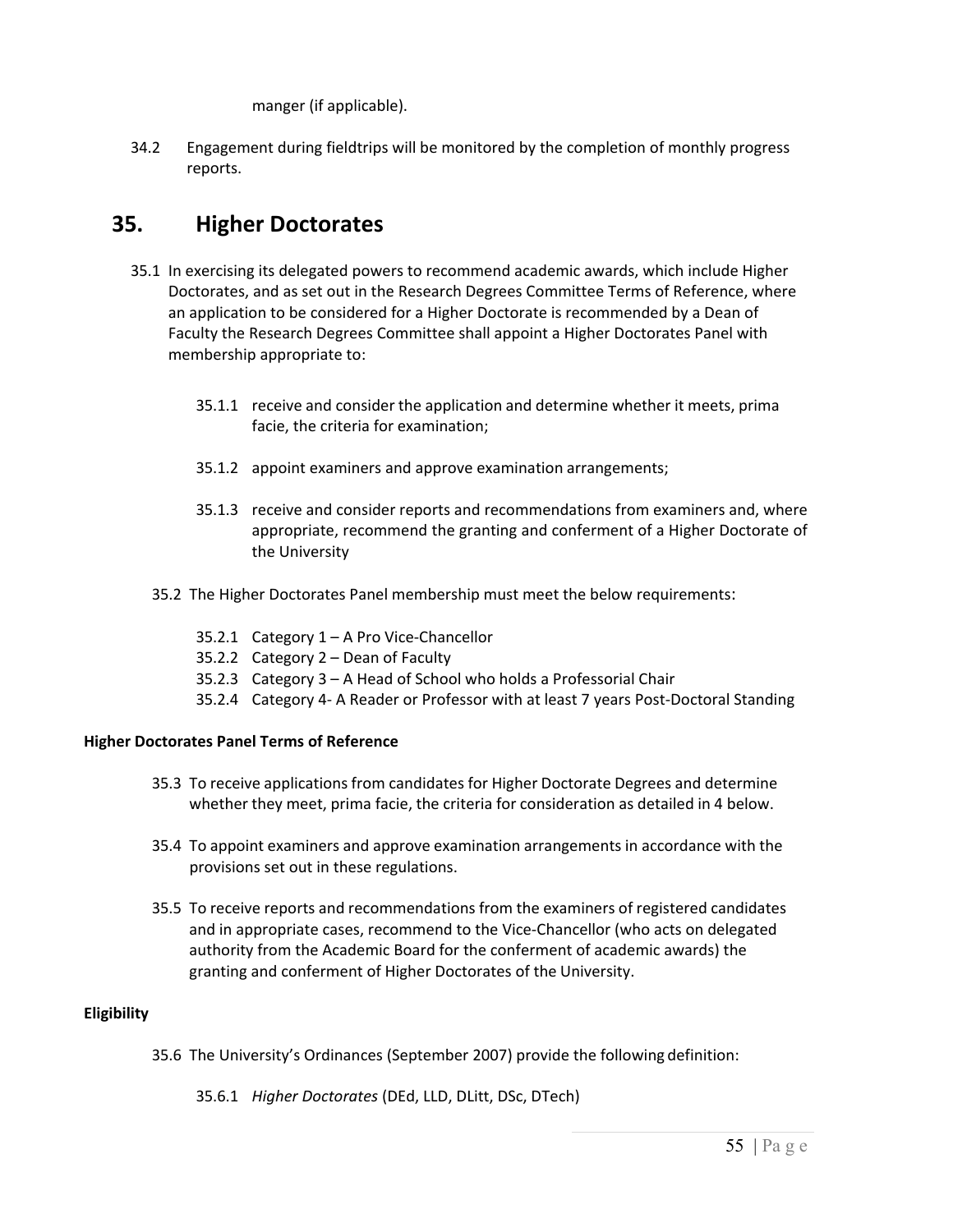- 35.7 The award of Higher Doctorate is awarded to a candidate who is the holder of at least 7 years standing of a first degree or holder of at least 4 years standing of a masters or higher degree, who is a leading authority in the field of study concerned and has made an original sustained and substantial contribution of high distinction to the advancement or application of knowledge in that field.
- 35.8 To be eligible to submit for a Higher Doctorate an applicant must be a graduate of the University, or a graduate or Diplomate of the former Leicester Polytechnic or a member or former member of the Academic Staff of the University. Graduates of the University may submit 7 years after having had conferred the degree of Bachelor or Masters, 4 years after having had conferred the degree of Doctor of Philosophy. Academic staff must have been in post 7 years.

#### **Application**

35.9 There shall be no standard form of application which a candidate must use, buteach applicant would be expected to give relevant CV information in addition to the published material which forms the substance of the candidate's submission which should also contain a proposed summary title to be associated with the Higher Doctorate if awarded.

There must also be submitted a statement which includes:

- 35.9.1 a list of the candidate's publications in which are marked those which contain the main substance of the submission. Where publications are co-authored there should be a statement on the extent of the candidate's owncontribution to each such paper.
- 35.9.2 a statement on the overall direction and focus of the work, to include abrief guide to the nature and importance of the publications so marked;
- 35.9.3 a declaration of what part of the publications, if any, has been submitted by the candidate, or collaborators, for a degree of this or any other University, or of any professional body or learned society.
- 35.10 Each application shall be submitted to the Secretary of the Research Degrees Committee through a sponsoring Faculty of the University with a supporting statement from the Dean of the Faculty
- 35.11 On receipt of such an application the Research Degrees Committee will establish a Panel to consider the application.

#### **Prima facie consideration by Panel**

35.12 The Higher Doctorate Panel, once constituted, will consider the applicant and determine whether it meets prima facie the criteria. Where in particular cases it is deemed necessary, the Panel may seek the views of appropriately qualified persons external to it to assist in reaching a decision.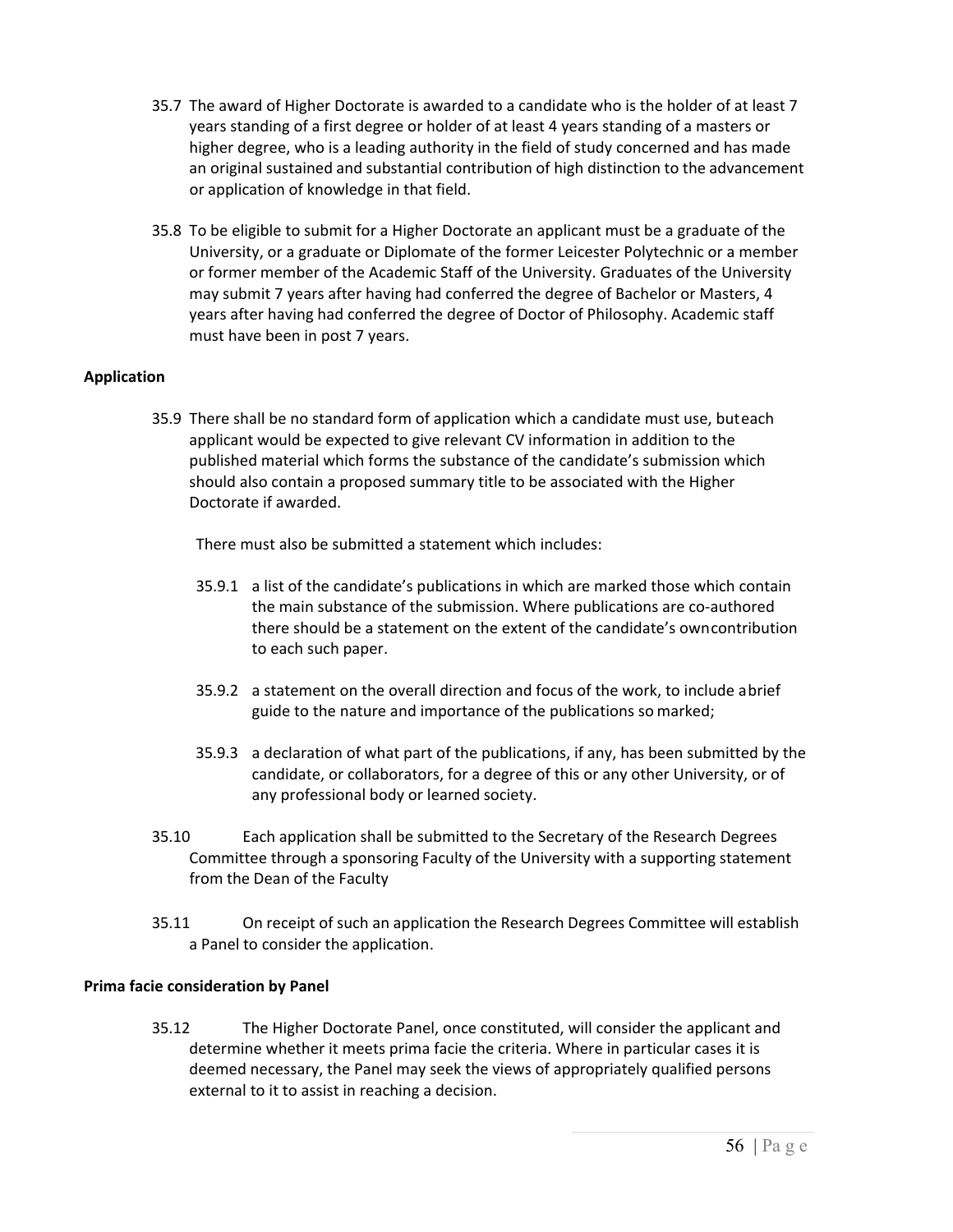35.13 Where applications are approved the Higher Doctorate Panel shall proceed to appoint two examiners to consider the application, one of whom may be an internal examiner, except where the applicant is a current member or employee of the University, where two external examiners shall be appointed.

#### **Examination**

- 35.14 The examiners shall submit individual reports independently prior to discussing the award; this shall be submitted to the Secretary of Research Degrees Committee.
- 35.15 The examiners shall then submit a joint recommendation to the Secretary for consideration by the Higher Doctorate Panel.
- 35.16 Where the examiners cannot reach a joint recommendation, they should submit individual recommendations. A further external examiner shall be appointed by the Higher Doctorate Panel who shall be given access to the original reports and shall make a final recommendation.
- 35.17 There shall be no provision for application by the candidate or other person(s) for re- examination of a candidate's submission beyond the stage set out in iii) above, save that in the event of the Higher Doctorate Panel not accepting the recommendation of the examiners, a recommendation may be made by the Research Degrees Committee to the Academic Board for some other course of action. The Academic Board's decision on such matters so referred shall be final.

#### **Fees**

35.18 Fees to cover academic and administrative costs must be paid to the University by the candidate together with two copies of the published work submitted with the application.

#### **Retention of Publications**

35.19 One copy of the work submitted in support of a successful application shall be retained by the University and shall be available for consultation for scholarly purposes by its members.